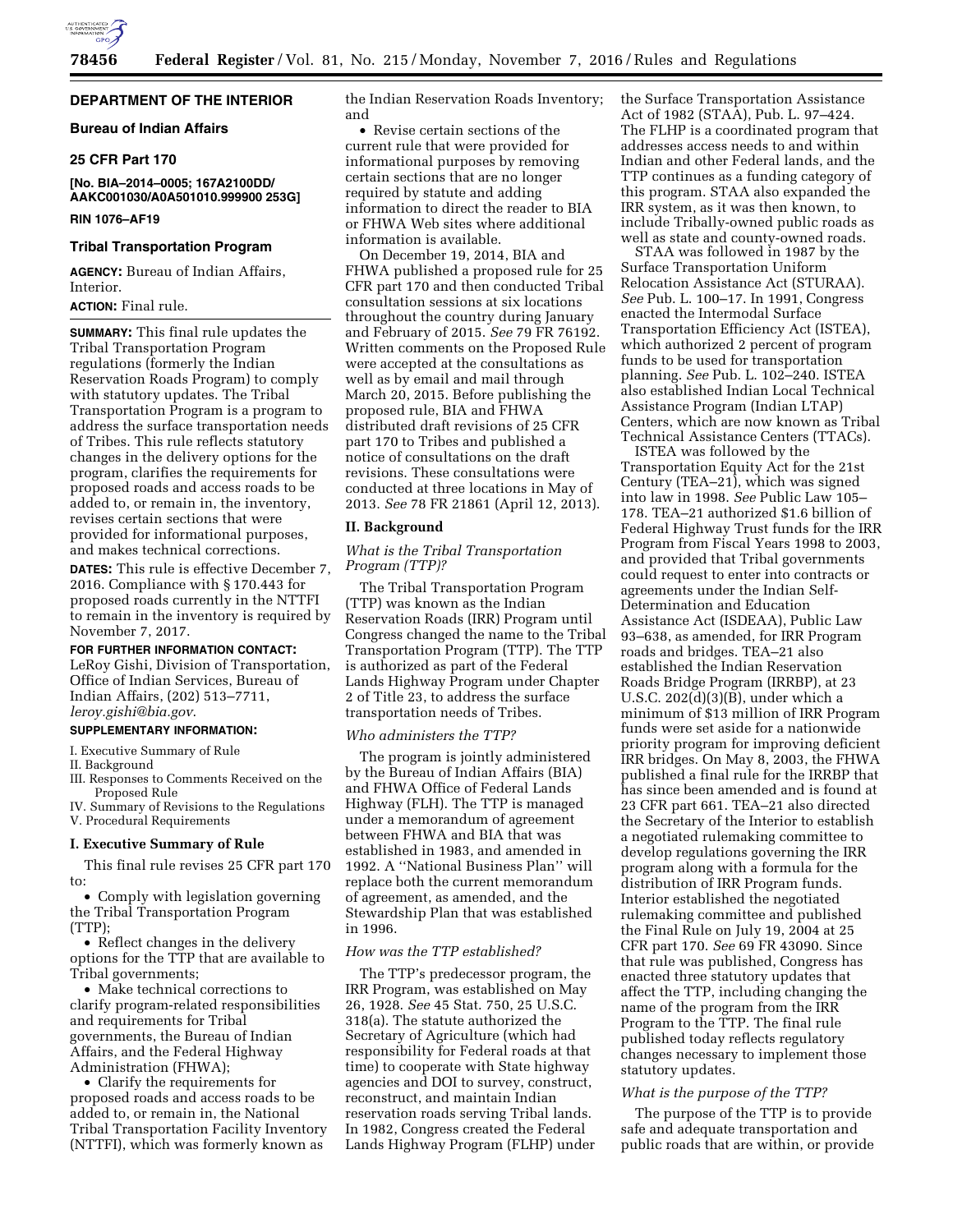access to, Tribal land, or are associated with a Tribal government, visitors, recreational users, resource users, and others, while contributing to economic development, self-determination, and employment of Indians and Alaska Natives. As of October 2015, the NTTFI consisted of approximately 47,900 miles of BIA and Tribally-owned public roads, 101,300 miles of State, county, and local government public roads, and 12,500 miles of proposed roads.

#### *How is the TTP funded?*

The TTP is authorized under 23 U.S.C. 202 and receives its funding through the Department of Transportation's annual appropriations act. BIA and FHWA jointly administer the distribution of TTP funds as directed under 23 U.S.C. 202(b) and other applicable laws and regulations.

# *What statutory updates does this final rule address?*

This final rule addresses updates from three statutes:

• The Safe, Accountable, Flexible and Efficient Transportation Equity Act—A Legacy for Users (SAFETEA–LU), Public Law 100–59 (August 10, 2005);

• Moving Ahead for Progress in the 21st Century Act (MAP–21), Public Law 112–141 (July 6, 2012); and

• The ''Fixing America's Surface Transportation Act (FAST Act), Public Law 114–94 (December 4, 2015), which became effective, retroactive to October 1, 2015.

A year after Interior published its 2004 final rule, Congress enacted the SAFETEA–LU, which effectively amended certain provisions of the regulations, but the regulations have not been revised until today. Additionally, SAFETEA–LU for the first time authorized the Secretary of Transportation and the Secretary of the Interior (Secretaries) to enter into what are known today as ''Program Agreements'' that allow Tribes to carry out all but the inherently Federal functions of the TTP in accordance with the ISDEAA.

MAP–21 struck the existing laws governing the IRR Program and established the TTP. *See* section 1119, Public Law 112–141, (striking the IRR Program from 23 U.S.C. 201–204, and establishing the TTP at 23 U.S.C. 201 and 202). MAP–21 also created a new formula for distribution of TTP funds among Tribes, which had the effect of overriding the Relative Need Distribution Formula (RNDF) that was published in 2004 at 25 CFR part 170, subpart C. *See* 23 U.S.C. 202 (b)(3). Although the RNDF is no longer used to directly determine Tribal share funding,

certain historical aspects of the RNDF continue to be factors in the current TTP formula calculations. MAP–21 also identified how certain roads included in the NTTFI impact funding within the new formula. *See* 23 U.S.C. 202 (b)(1). In addition, MAP–21 provided new definitions for terms utilized in the TTP. *See* section 1103, Public Law 112–141.

The FAST Act kept the changes enacted by Congress under MAP–21, but added annual reporting requirements at 23 U.S.C. 201 (c)(6)(C). *See* section 1117, Public Law 114–94.The FAST Act also created the Tribal Transportation Self-Governance Program (TTSGP) at 23 U.S.C. 207, and directed the Secretary of Transportation to engage in negotiated rulemaking to develop regulations governing the TTSGP. *See* section 1121, Public Law 114–94. Except for references to TTSGP as a contracting option, this rule does not address the TTSGP.

### *How did the Department handle public comments on the proposed rule?*

The proposed rule was published on December 19, 2014, and provided for a 120-day comment period through March 20, 2015. The Department received electronic and written comments and posted them on its Web site at *[www.regulations.gov.](http://www.regulations.gov)* We received many comments at Tribal consultation sessions and received 21 written comment submissions during the public comment period. Most comment submissions contained more than one comment on a variety of issues in the proposed rule. The written comment submissions and transcripts of the consultation meetings are available at *[www.bia.gov/WhoWeAre/BIA/OIS/](http://www.bia.gov/WhoWeAre/BIA/OIS/Transportation)  [Transportation.](http://www.bia.gov/WhoWeAre/BIA/OIS/Transportation)* 

The Federal workgroup either accepted comments, accepted comments with modification(s), or rejected comments. This preamble includes a discussion of the changes from the proposed rule to this final rule that were a result of major substantive public comments received on the proposed rule.

Some commenters made recommendations for changes that were not accepted or not acted upon for various reasons (such as requests for unnecessary detail, unclear requests, requests or comments that were unresponsive to the proposed rule or comments that were beyond the scope of the rule). Some commenters made statements of opinion or position, but requested or indicated no changes. Several commenters discussed issues that were the responsibility of other government entities and were therefore beyond the authority of the Secretary of

the Interior to change. We did not adopt these changes. Some commenters requested modifications that required additional statutory authority or modifications to the statutory funding formula for the TTP and their comments could not be adopted. A few commenters made suggestions for grammatical changes which were accepted.

In addition to changes based on public comments, DOI reviewed the rule for legal and policy issues and edited the rule for clarity, conciseness, and **Federal Register** format. Some sections were combined or rearranged and others were revised under Departmental or **Federal Register** requirements. Where questions and answers were found not to be entirely consistent in language, we revised them for consistency.

### *What other changes does the final rule make?*

Beyond the changes discussed above, the final rule carries forward changes included in the proposed rule to reflect MAP–21's new, statutory funding formula for the TTP that replaced the funding formula developed through negotiated rulemaking (and included in 25 CFR part 170, dated July 19, 2004). MAP–21 established a four-year transition into the statutory formula beginning with Fiscal Year 2013 through Fiscal Year 2016. The FAST Act did not change the funding formula established by MAP–21, so the formula used to allocate TTP funds for Fiscal Year 2016 will be applied in future years, as well.

Additionally, the final rule reflects the FAST Act's new Tribal reporting requirements involving TTP obligations and expenditures, descriptions and status information of projects and activities that are being undertaken, and number of jobs created or retained by those projects and activities.

We also made editorial and substantive changes to clarify or correct omissions in the proposed rule. These include responding to the many helpful written comments and discussions at the consultations citing the convenience of ''one-stop shopping'' for users of this part, so updated appendices have returned in the final rule.

Changes were also made to subpart D—Transportation Improvement Programs, where we clarified the processes and requirements for submission and approval of a Tribal Transportation Improvement Program (TTIP).

The final rule also adds section 170.240 to reflect the annual reporting requirements as required by 23 U.S.C. 201(c)(6)(C).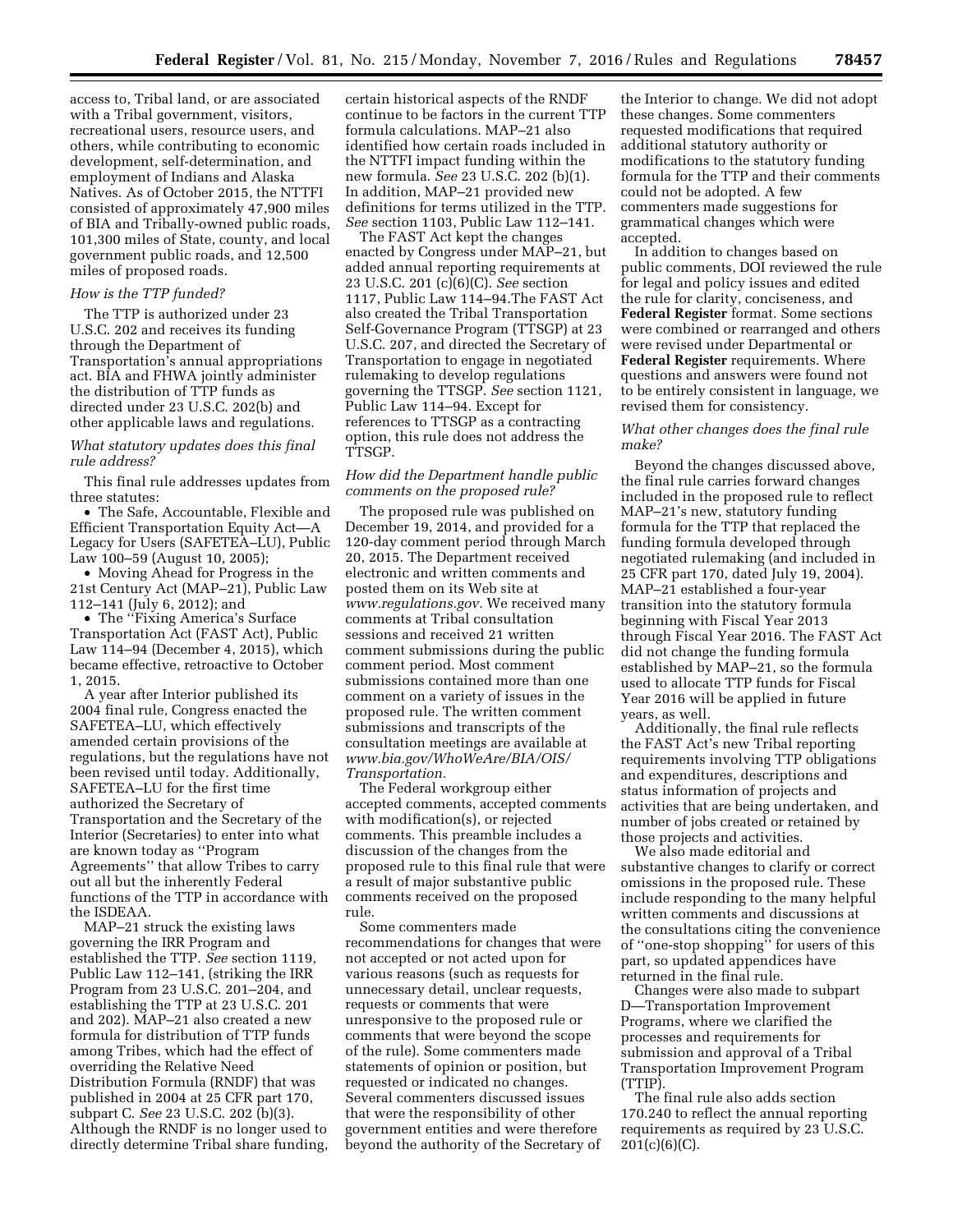# **III. Responses to Comments Received on the Proposed Rule**

The following summarizes and addresses the major, substantive comments received on each subpart of the proposed rule. In some instances, several commenters are represented as one comment—having made similar or identical comments. Grammatical changes, minor wording revisions, and other purely style-oriented comments are not discussed; however, changes to the final rule reflect such public comments. The section number references are to the final rule.

# *A. Subpart A—Policies, Applicability, and Definitions*

*Comment:* The rule should clarify and discuss in greater detail FHWA's expanded role in the TTP since the enactment of SAFETEA–LU in 2005.

*Response:* References to ''FHWA'' were added in many locations to better reflect the joint program management and oversight responsibility that FHWA shares with BIA for the TTP.

*Comment:* Change the language in § 170.2(e) from ''should'' to ''shall'' or ''must,'' when referring to how the Secretaries interpret Federal laws or regulations to facilitate the inclusion of programs covered by this part or government-to-government agreements.

*Response:* The language in § 170.2(e) was adopted as part of the negotiated rulemaking and no change was made in the proposed or final rule. The Secretaries must interpret Federal laws or regulations liberally in favor of Tribes.

*Comment: A Tribe asked how the Secretary's policy facilitates Tribal planning, and asked what the contractible, non-inherently Federal administrative functions are.* 

*Response: The final rule reinserts appendix A to subpart E, which identifies the non-contractible functions of the TTP. The Department commits to future consultation with Tribes on how to refine this list of non-contractible functions.* 

*Comment:* Add language referencing fiscal constraints of the TTP such as the phrase ''subject to available funding.''

*Response:* All of the contracting methods available under the TTP, including the ISDEAA, Program Agreements, self-governance and other appropriate agreements, include the phrase ''subject to available funding'' or similar language referencing fiscal constraints. A definition for financial constraint or fiscal constraint was added to § 170.5.

*Comment:* Substitute the term ''transit facility'' for ''bus station'' in the definition of ''BIA Transit Facility.''

*Response:* The final rule makes this change in the definition.

*Comment:* The rule should specify how and which Federal transportation programs besides the TTP will require Tribal consultations.

*Response:* No changes were made because this rule addresses only the TTP. FHWA and BIA must abide by Federal law, Executive Orders, and Departmental policies on Tribal consultations.

*Comment:* Correct the statutory citation for the definition of ''maintenance'' and define ''preventive maintenance'' to enhance principles of asset management.

*Response:* We corrected the definition of ''maintenance'' and we added a definition for ''preventative maintenance.''

*Comment:* Expand the definition of ''National Tribal Transportation Facility'' to reflect the full statutory definition.

*Response:* This change was made and the definition now reflects the full statutory definition.

*Comment:* Clarify the definitions of ''program agreement'' and ''program management and oversight (PM&O) funds'' to reflect that a portion of ''program related administrative expenses'' (PRAE) may be made available to Tribes contracting for the TTP using program agreements.

*Response:* The final rule clarifies the definition of ''program agreement'' along with § 170.613, which refers to the source of funds used to pay for noncontractible, inherently Federal PM&O/ PRAE activities.

*Comment:* The change in the definition of ''access road'' was unnecessary, but if changes are to be made they should reflect the recommendation of the TTP Coordinating Committee.

*Response:* The definition of ''access road'' was simplified, and § 170.447 was added and reflects the TTP Coordinating Committee's unanimous recommendation, which was accepted by the Secretaries, on the allowable lengths for an access road that may be included in the NTTFI.

*Comment:* Include a statutory citation supporting the authority for ''other appropriate agreements'' within the definition of ''agreement,'' with a clarification that ''other appropriate agreements'' are optional for Tribes and not mandatory under the TTP.

*Response:* The final rule adds the requested citation to the definition of ''agreement,'' but the requested clarification is unnecessary because the TTP does not mandate use of a

particular program delivery option among those available to Tribes.

*Comment:* In addition to defining the term ''asset management,'' add the term ''preventative maintenance'' as well.

*Response:* The final rule adds the definition of ''preventative

maintenance.''

*Comment:* The ''BIA system inventory'' should not be limited to the pre-2004 limitation on inclusion in the NTTFI.

*Response:* No change was made because the definition reflects the statutory language established under MAP–21 and carried forward by the FAST Act.

*Comment:* Substitute the phrase ''transit facility'' for the phrase ''bus station'' because ''transit facility'' is less restrictive.

*Response:* The final rule substitutes ''transit facility'' for ''bus station'' throughout the rule.

*Comment:* The definition of ''constrained funding'' needs additional information discussing financially constrained Transportation Improvement Programs.

*Response:* The final rule clarifies the definition of ''constrained funding'' and modifies § 170.421 to include additional information.

*Comment:* Clarify the definition of ''exterior boundaries'' at § 170.5 to correspond to boundaries established by other laws, or the laws and regulations governing other programs.

*Response:* For purposes of the TTP, the final rule includes ''exterior boundaries'' under the definition of ''access road.''

*Comment:* Clarify the definition of "consultation" to be consistent with Federal directives and insure that Tribal consultation is meaningful and carried out before a proposed decision or policy is implemented.

*Response:* The final rule moves the definition to Subpart B, Tribal Transportation Program Policy and Eligibility, under the subheading ''Consultation, Collaboration, and Coordination,'' and clarifies the term at § 170.100(a) with links to the Departments' Consultation Policies and Plans.

*Comment:* Create a new definition for ''proposed primary access route,'' and add the statutory language referencing ''the shortest practicable distance between two points.''

*Response:* The final rule adds a definition for primary access route and clarifies the definition of all proposed facilities.

*Comment:* Add language tracking the requirements of 23 U.S.C.  $202(b)(1)(D)$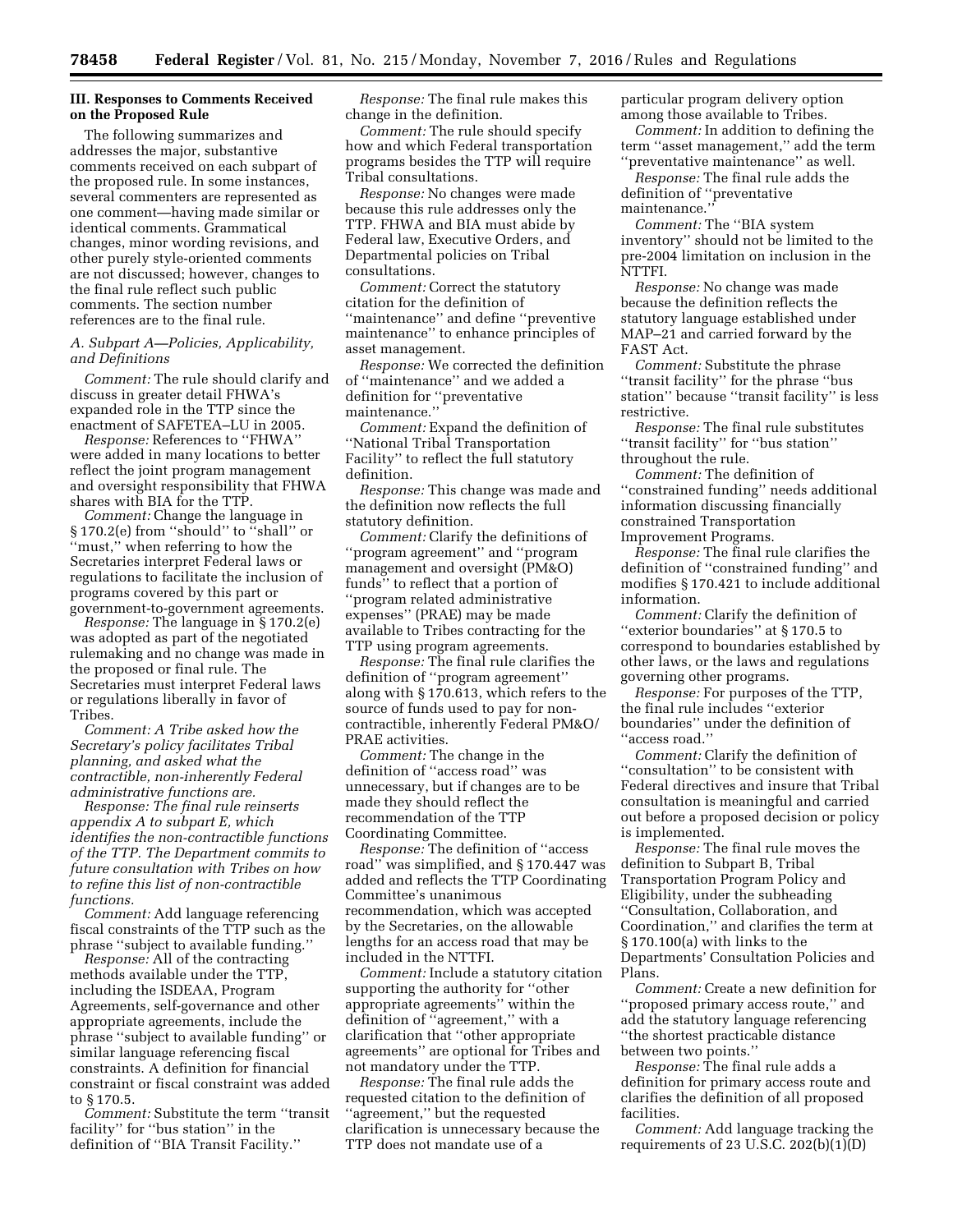regarding additional facilities that may be added to the NTTFI.

*Response:* The final rule adds language referencing additional facilities so the final definition of ''National Tribal Transportation Facility Inventory (NTTFI)'' adheres to the statute.

*Comment:* Provide more clarity in the definition of ''public road'' as to what roadways could be considered truly public rather than roadways that require a separate right-of-way.

*Response:* No changes were made. The language in the rule tracks the definition of ''public road'' at 23 U.S.C. 101(a)(21). Other regulations address the requirements for right-of-ways on Tribal lands held in trust by the United States. *See* 25 CFR part 169.

*Comment:* There should be additional limitations on inclusion of proposed roads in the NTTFI.

*Response:* The final rule updates requirements for adding proposed roads to the NTTFI under § 170.443, based upon recommendations by the TTPCC that were accepted by the Secretaries.

# *B. Subpart B—Tribal Transportation Program Policy and Eligibility*

*Comment:* The regulation should require States to consult with Tribal governments as part of the public comment process before submitting a State Transportation Improvement Program for approval by FHWA.

*Response:* The statutory requirements for State-Tribal consultation for Statewide transportation planning and projects are referenced in §§ 170.105 through 170.110.

*Comment:* Modify the appendix to subpart B's list of eligible uses of TTP funds to allow for specific, additional eligible uses for the funds.

*Response:* The appendix contains an extensive list of eligible uses of TTP funds, with directions that the list should be interpreted in a manner that permits, rather than prohibits, the proposed use of funds. Section 170.113 provides instructions for seeking Secretarial approval for additional uses of TTP funds.

*Comment:* Add the requirements for approval of purchase construction equipment to the regulation.

*Response:* The final rule adds § 170.113(a) to address this comment.

*Comment:* Include a reference in each section of the rule that discusses the availability of non-TTP funds to 23 U.S.C. 202(a)(9), which authorizes funds received from States, counties, or local governments to be credited to the TTP.

*Response:* The final rule's sections discussing the availability of non-TTP funds now include a reference to 23

U.S.C. 202(a)(9) and direct the reader to § 170.627, which describes the requirements for implementation of 23 U.S.C. 202(a)(9). *See* §§ 170.125, 170.131, 170.133. Additionally, the limitation on the source of funds eligible for transfer in § 170.627 of the proposed rule was removed in accordance with the direction provided under 23 U.S.C. 202(a)(9) that any funds received from a State, county or local subdivision shall be credited to the TTP.

*Comment:* Require each member of the Tribal Transportation Coordinating Committee (TTPCC) to communicate regularly and substantively with all of the Tribes in the region the member represents.

*Response:* The final rule includes a new section that requires members of the TTPCC to disseminate information from TTPCC meetings to the Tribes they represent. *See* § 170.137(d).

# *C. Subpart C—Tribal Transportation Program Funding*

*Comment:* Several factors contributing to the determination of Tribal shares under the TTP funding formula should be changed.

*Response:* The factors contributing to determination of Tribal shares under the TTP funding formula are directed by statute at 23 U.S.C. 202(b) and cannot be changed by regulation.

*Comment:* The TTP funding formula fails to take into consideration the number of acres of lands held in trust by the Secretary for a Tribe.

*Response:* The factors contributing to determination of Tribal shares under the TTP funding formula are directed by statute at 23 U.S.C. 202(b) and cannot be changed by regulation.

*Comment:* Change § 170.226 to provide for Tribal appeals of the calculation of their share of funds determined by the TTP funding formula.

*Response:* Section 170.226 provides for Tribal appeals of population data. The remainder of the data used in the TTP funding formula for determining Tribal shares cannot be subject to appeal because it is determined by the statutory formula found at 23 U.S.C. 202(b).

# *D. Subpart D—Planning, Design, and Construction of Tribal Transportation Program Facilities*

*Comment:* Include the development of a Long Range Transportation Plan (LRTP) as an eligible use of planning funds.

*Response:* The final rule now includes the development of an LRTP as an eligible use of planning funds.

*Comment:* Add Tribal newspapers as an acceptable resource for providing notice to the public of Tribal

transportation planning or focus group meetings as required under § 170.413(a)(1).

*Response:* The final rule now allows the use of publicly-distributed Tribal newspapers for providing notice of Tribal transportation planning or focus group meetings. *See* § 170.413(a)(1).

*Comment:* It is unclear whether financial constraints apply to a Transportation Improvement Program (TIP).

*Response:* The final rule modifies § 170.421 to clarify the applicability of financial constraint requirements to a TIP.

*Comment:* Clarify whether projects funded by non-TTP sources and made available under agreements authorized by 23 U.S.C. 202(a)(9) must be included on a Tribal Transportation Improvement Program (TTIP).

*Response:* The final rule clarifies § 170.421 and now provides that all such projects must be included on a TTIP.

*Comment:* The process for amending an approved TTIP should not require additional public involvement.

*Response:* The final rule clarifies the public involvement requirements for amending a TTIP, and now closely follows the planning requirements for states as directed by 23 U.S.C. 134 and 135. *See* §§ 170.422, 170.423.

*Comment:* The rule should explain the difference between those transportation facilities in the NTTFI that generate funding and those that do not.

*Response:* The statute establishes the road mileage that must be used to generate funding as part of the formula. Even though a road does not generate funding, however, it does not mean that it has or will be removed from the NTTFI.

*Comment:* If the intent of the BIA is to remove proposed roads that do not meet the requirements to be included in the NTTFI, then clarify whether the roads that are removed will generate funding under the formula.

*Response:* The final rule describes the information that must be updated within one year of publication of the final rule in order for a proposed road to remain in the NTTFI. *See* § 170.443. While the road may be removed from the NTTFI, the statute directs that the mileage of the removed road continue to generate funding if it meets the eligibility requirements of the funding formula's mileage factor. *See* 23 U.S.C. 202 (b)(3)(B)(i).

*Comment:* Clarify the right-of-way or easement documentation requirements for a proposed route to be added to, or remain in, the NTTFI.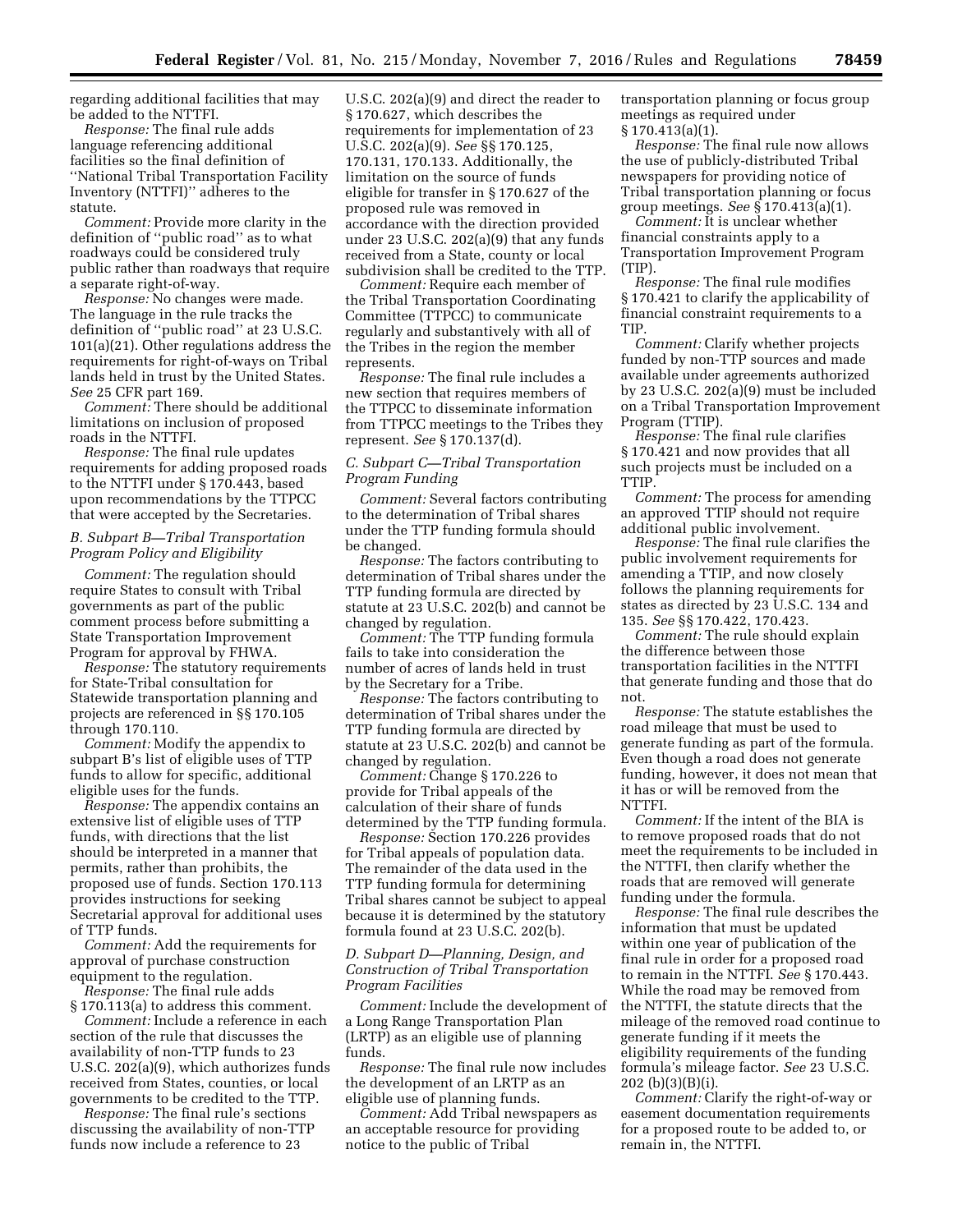*Response:* The final rule defines the documentation requirements for a proposed road to be added to, or remain in, the NTTFI. *See* § 170.443.

*Comment:* Include the boundaries to be used for determining the maximum length of an access road.

*Response:* The final rule adds a new section that identifies the boundaries used to determine the maximum length of an access road that were developed by consensus recommendation of the TTPCC and accepted by the Secretaries. *See* § 170.447.

*Comment:* Do not impose deadlines for submitting data for transportation facilities to be added to the NTTFI.

*Response:* This comment was rejected because the deadlines are required for BIA and FHWA to generate an official NTTFI for administrative and reporting purposes for each fiscal year.

*Comment:* Data specifying incidental costs should no longer be part of the requirements for an NTTFI submission.

*Response:* Incidental costs data is a requirement because the overall cost to improve the NTTFI is needed for administrative and reporting purposes for each fiscal year.

*Comment:* The proposed rule omits references to statutory or regulatory provisions that expand authority to use Categorical Exclusions under the National Environmental Policy Act (NEPA) to streamline the requirements for environmental compliance for projects involving the construction or maintenance of roads.

*Response:* The final rule adds a new section that provides that the Categorical Exclusions for NEPA at 23 CFR 771.117 shall apply to all qualifying TTP projects involving the construction or maintenance of roads. *See* § 170.453.

*Comment:* Modify § 170.460(c) to be consistent with the requirements of 25 CFR part 169.

*Response:* The final rule modifies § 170.460(c) to state that the project package must comply with the requirements of 25 CFR part 169, if applicable.

*Comment:* Tribes operating the program under the terms of a TTP addendum to a self-governance compact should be required to submit project packages to BIA or FHWA, or otherwise comply with § 170.460.

*Response:* The final rule removes the submission requirements from § 170.460, but similar requirements remain in § 170.461 because BIA and FHWA need this information to fulfill their stewardship and oversight responsibility for the expenditure of TTP funds. Additionally, while the language was slightly modified in the

proposed rule, this requirement was developed as part of the negotiated rule published in 2004.

*Comment:* Section 170.471 of the proposed rule needs to better clarify the roles and responsibilities of the parties in administering projects under Program Agreements.

*Response:* The final rule revises § 170.471 to identify that the administration of the project will be carried out in accordance with 25 CFR part 170 and the agreement in effect between the Tribe and the BIA or FHWA.

*Comment:* Section 170.473 should state that a right-of-way is not required where a Tribe is constructing a road on its trust or restricted fee land if no other interests in the land are affected.

*Response:* The comment was not adopted. 25 CFR part 169 controls the requirements for obtaining or otherwise administering right-of-ways, not 25 CFR part 170.

*Comment:* Section 170.502 should include a reference to Federal and Tribal management systems for maintenance.

*Response:* The comment was not adopted. TTP funds are intended to be used primarily for construction; maintenance is addressed by other appropriations.

*Comment:* Development of a nationwide TTP management system should be done in consultation with Tribes.

*Response:* The reference to consultation was removed from the proposed rule in error; it has been corrected by returning the consultation reference to the rule.

*E. Subpart E—Service Delivery for Tribal Transportation Program* 

*Comment:* Add a reference to partial year funding to Notice of Funds Availability in § 170.600.

*Response:* The final rule includes this change.

*Comment:* The rule should identify the funds that can be used to pay for non-contractible functions and activities.

*Response:* The final rule adds § 170.613 to provide this information.

*Comment:* Add a new section that discusses funds awarded and transferred to Tribes pursuant to 23 U.S.C. 202(a)(9) for distribution under their current TTP delivery mechanisms.

*Response:* The final rule adds § 170.627 in response to this comment.

*F. Subpart F—Program Oversight and Accountability* 

*Comment:* Sections 170.702 through 170.704 of the proposed rule establish a new Federal authority to review and monitor the performance of all TTP activities.

*Response:* The final rule clarifies that TTP reviews are carried out in accordance with Title 23 of the CFR, the terms of the Tribe's TTP delivery mechanism, including Program Agreements or other appropriate agreements, 2 CFR part 200 as applicable, and the National Business Plan.

#### *G. Subpart G—Maintenance Programs*

*Comment:* The regulation should include the BIA Road Maintenance Program (RMP) and the use of those funds on BIA system roads.

*Response:* The final rule does not include the RMP because the RMP is not authorized by Title 23 or funded by the TTP. Subpart G was updated to reflect changes in SAFETEA–LU that were later modified in MAP–21 and carried forward in the FAST Act, and to clarify the eligible maintenance activities funded only through the TTP.

*Comment:* The rule should include language to ensure that the Secretary of the Interior provides the necessary funding to address maintenance of the BIA Road System.

*Response:* Funding for the RMP comes from appropriations for the Department of the Interior, Bureau of Indian Affairs. Since the RMP is not authorized by Title 23 or funded by the TTP, the rule does not address the RMP, nor can it seek to compel the Secretary of the Interior to request funding for the BIA Road System.

*Comment:* Reinstate the appendix listing maintenance activities eligible for TTP funding.

*Response:* The final rule updates the appendix and returns it to its rightful place in the rule.

#### *H. Subpart H—Miscellaneous Provisions*

*Comment:* Revise § 170.910 to better describe where Tribes can obtain TTP information and the role of BIA or FHWA for providing additional program or project information.

*Response:* The final rule identifies the BIA and FHWA TTP Web sites and clarifies the responsibility of BIA or FHWA to respond to Tribal requests for TTP information that may not be available on their respective Web sites.

*Comment:* Reinstate § 170.926 and discuss the varied ways that Tribes can contract to perform TTP functions, services and activities.

*Response:* The final rule does not reinstate § 170.926 because § 170.627 discusses the varied ways Tribes can contract to perform TTP functions, services and activities.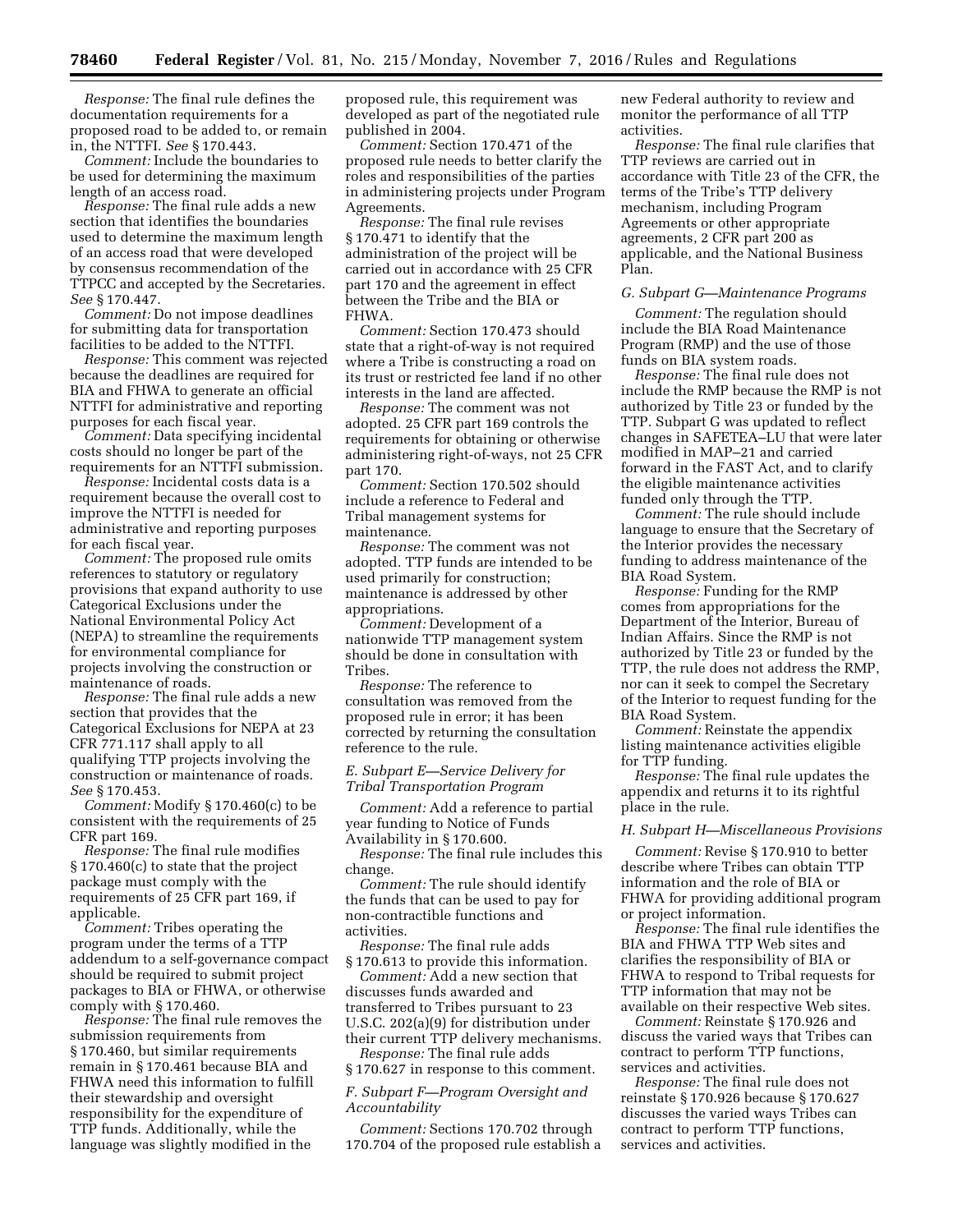*Comment:* Reinstate non-TTP reference information in the final rule.

*Response:* The rule covers only the TTP but the rule directs the reader to BIA, FHWA or other Web sites where current information may be found.

*Comment:* Expand § 170.943 that discussed the Tribal High Priority Projects Program.

*Response:* The FAST Act did not reauthorize the Tribal High Priority Projects Program, which made § 170.943 inapplicable. For this reason, the final rule removes § 170.943.

### *I. Additional Comments*

*Comment:* Reinstate the appendices to subparts B, C, D, E and G.

*Response:* The final rule reinstates the appendices for subparts B, D, E and G. The appendices to subpart C were not reinstated because they were superseded by the statutory funding formula enacted under MAP–21 at 23 U.S.C. 202(b), which was carried forward by the FAST Act.

*Comment:* Change specific items that appear in the appendices to the negotiated rule published in 2004.

*Response:* The appendices to subparts B, D, E and G that have been reinstated were revised only to reflect statutory changes, modifications recommended by the TTPCC and approved by the Secretaries, or where further clarification was necessary.

# **IV. Summary of Revisions to the Regulations**

### *Revisions to Subpart A—General Provisions and Definitions*

The final rule revises this subpart to: • Be consistent with the language

used throughout 23 U.S.C. 201 and 202; • Outline the policies, guidance manuals, directives, and procedures that govern the TTP under the program delivery options that are available to Tribes; and

• Include new and updated definitions that are used throughout the rule.

# *Revisions to Subpart B—Tribal Transportation Program Policy and Eligibility*

The final rule revises this subpart to be consistent with the FAST Act by:

• Revising the language discussing Federal, Tribal, State, and local governments' coordination, collaboration, and consultation responsibilities;

• Updating the list of eligible uses of TTP funding and the point of contact information for funding eligibility requests;

• Updating provisions regarding cultural access roads, toll roads,

recreation, tourism, trails, airport access roads, transit facilities and seasonal transportation routes;

• Changing the name ''Indian Local Technical Assistance Program'' to ''Tribal Technical Assistance Centers'' (TTACs);

• Including a description of the eligible uses and distribution of TTP-Safety set-aside funding; and

• Updating the TTP Coordinating Committee responsibilities regarding information dissemination requirements and scheduling of committee meetings.

# *Revisions to Subpart C—Tribal Transportation Program Funding*

The final rule revises this subpart to do the following:

• Remove the chart showing the flow of TTP funds;

• Reflect the statutory formula and methodology as contained in 23 U.S.C. 202 to distribute TTP funds including new formula factors, set-asides, supplemental funding and transition period;

• Remove the sections of the current regulation governing the IRR Program High Priority Projects, as it no longer exists;

• Revise how the NTTFI relates to the long-range Tribal transportation planning process;

• Revise the appeal process for fund distribution to be consistent with 23 U.S.C. 202; and

• Remove the appendices to subpart C of the current regulation because they are not applicable to the statutory funding formula established in 23 U.S.C. 202.

# *Revisions to Subpart D—Planning, Design, and Construction of Tribal Transportation Program Facilities*

This subpart contains revisions to the sections involving NTTFI submissions, and the review and approval of plans, specifications and estimates (PS&Es). A section on the TTP Bridge Program was added to reflect the changes as a result of the enactment of MAP–21. A section on Tribal data collection and reporting was added to reflect the requirements of 23 U.S.C. 201(c)(6)(C) that were added as a result of the FAST Act.

# *Revisions to Subpart E—Service Delivery for Tribal Transportation Program*

This subpart revises the sections involving Notice of Funds Availability (NOFA), contracts and agreements, including savings. The final rule also updates the appendix to subpart E to be consistent the FAST Act.

# *Revisions to Subpart F—Program Oversight and Accountability*

This subpart revises the stewardship and oversight roles and responsibilities for the TTP to reflect changes in the way the TTP is delivered to Tribes. The current regulations regarding program reviews were moved to this subpart and updated to be consistent with the FAST Act.

### *Revisions to Subpart G—Maintenance*

The final rule updates this subpart to clarify the maintenance activities and funding amounts that are eligible for TTP funding as identified in 23 U.S.C. 202(a)(8).

# *Revisions to Subpart H—Miscellaneous*

The final rule updates this subpart to be consistent with statutory references that changed due to the enactment of several highway authorization laws (SAFETEA–LU, MAP–21, and FAST Act). The sections involving emergency relief and hazardous and nuclear waste transportation were removed because they contained only reference information that is now available on BIA and FHWA Web sites.

### **V. Procedural Requirements**

# *A. Regulatory Planning and Review (E.O. 12866 and 13563)*

Executive Order (E.O.) 12866 provides that the Office of Information and Regulatory Affairs (OIRA) at the Office of Management and Budget (OMB) will review all significant rules. OIRA has determined that this rule is not significant.

E.O. 13563 reaffirms the principles of E.O. 12866 while calling for improvements in the nation's regulatory system to promote predictability, to reduce uncertainty, and to use the best, most innovative, and least burdensome tools for achieving regulatory ends. The E.O. directs agencies to consider regulatory approaches that reduce burdens and maintain flexibility and freedom of choice for the public where these approaches are relevant, feasible, and consistent with regulatory objectives. E.O. 13563 emphasizes further that regulations must be based on the best available science and that the rulemaking process must allow for public participation and an open exchange of ideas. We have developed this rule in a manner consistent with these requirements.

# *B. Regulatory Flexibility Act*

This rule will not have a significant economic effect on a substantial number of small entities under the Regulatory Flexibility Act (5 U.S.C. 601 *et seq.*)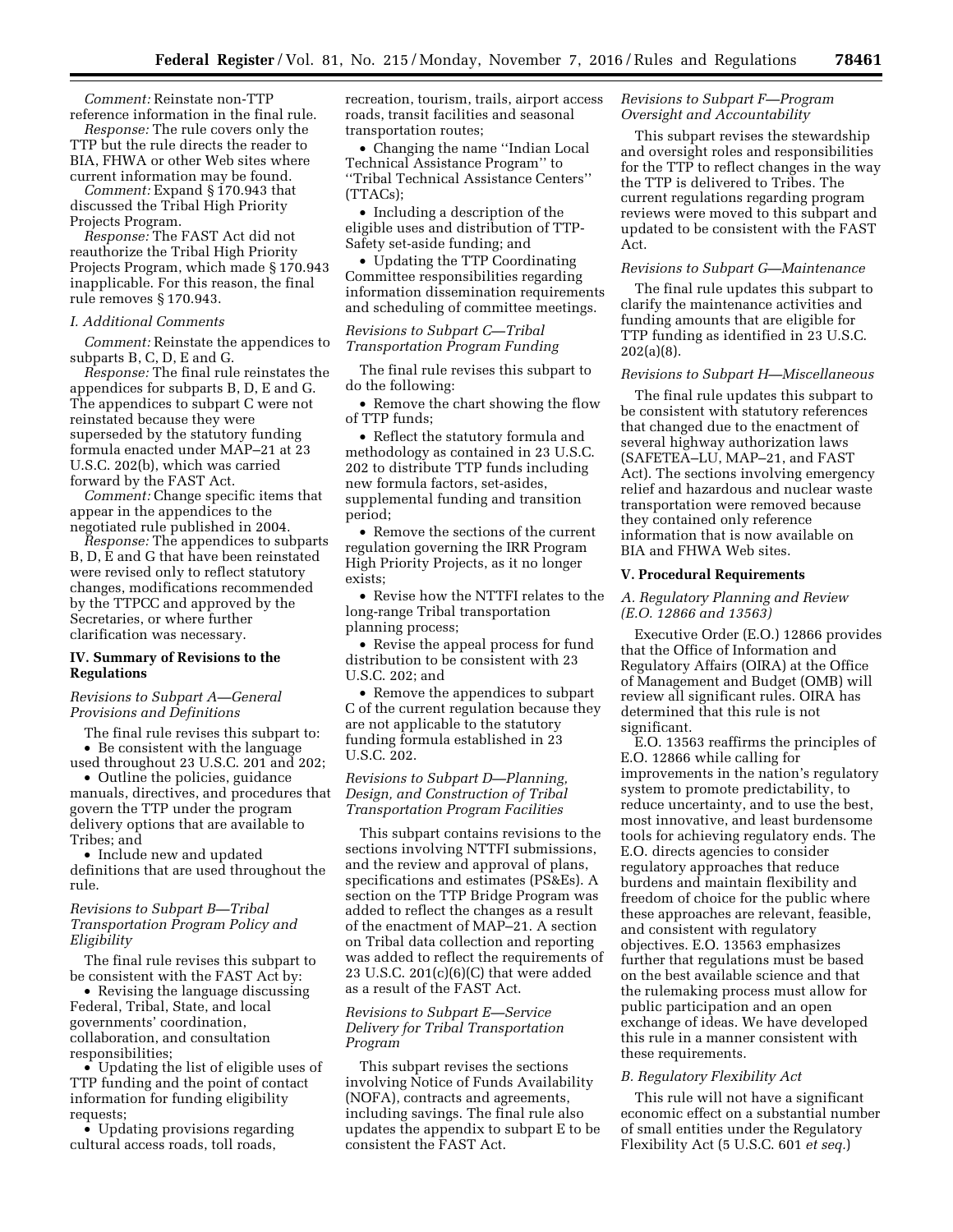because Tribes are not small entities under the Regulatory Flexibility Act.

### *C. Small Business Regulatory Enforcement Fairness Act*

This rule is not a major rule under 5 U.S.C. 804(2), the Small Business Regulatory Enforcement Fairness Act. This rule:

(a) Does not have an annual effect on the economy of \$100 million or more because this rule affects only surface transportation for Tribes.

(b) Will not cause a major increase in costs or prices for consumers, individual industries, Federal, State, or local government agencies, or geographic regions because it does not affect costs or prices.

(c) Does not have significant adverse effects on competition, employment, investment, productivity, innovation, or the ability of U.S.-based enterprises to compete with foreign-based enterprises because the rule addresses Tribal surface transportation within the United States.

### *D. Unfunded Mandates Reform Act*

This rule does not impose an unfunded mandate on State, local, or Tribal governments or the private sector of more than \$100 million per year. The rule does not have a significant or unique effect on State, local, or Tribal governments or the private sector. A statement containing the information required by the Unfunded Mandates Reform Act (2 U.S.C. 1531 *et seq.*) is not required.

# *E. Takings (E.O. 12630)*

This rule does not affect a taking of private property or otherwise have taking implications under E.O. 12360. A takings implication assessment is not required.

#### *F. Federalism (E.O. 13132)*

Under the criteria in section 1 of E.O. 13132, this rule does not have sufficient Federalism implications to warrant the preparation of a summary impact statement, because the rule primarily addresses the relationship between the Federal Government and Tribes. A Federalism summary impact statement is not required.

#### *G. Civil Justice Reform (E.O. 12988)*

This rule complies with the requirements of E.O. 12988. Specifically, this rule:

(a) Meets the criteria of section 3(a) requiring that all regulations be reviewed to eliminate errors and ambiguity and written to minimize litigation; and

 $(b)$  Meets the criteria of section  $3(b)(2)$ requiring that all regulations be written in clear language and contain clear legal standards.

# *H. Consultation With Indian Tribes (E.O. 13175 and Departmental Policy)*

The Department of the Interior strives to strengthen its government-togovernment regulations with Indian Tribes through a commitment to consultation with Indian Tribes and recognition of their right to selfgovernance and Tribal sovereignty. We have evaluated this rule under the Department's consultation policy and have identified substantial direct effects on federally recognized Indian Tribes that will result from this rule. This rule will affect funding for Tribes' surface transportation needs under the TTP. Accordingly, we have consulted with the affected Tribes on a government-togovernment basis and have fully considered Tribal views in the final rule. Specifically, as discussed above, we held multiple consultation sessions with Tribes during development of the proposed rule and during the public comment period on the proposed rule.

#### *I. Paperwork Reduction Act*

This rule contains information collection requirements, and the Office of Management and Budget (OMB) has approved the information collections under the Paperwork Reduction Act (PRA).

*OMB Control Number:* 1076–0161. *Title:* 25 CFR 170, Tribal

Transportation Program.

*Brief Description of Collection:* The information submitted by Tribes allows them to participate in planning the development of transportation needs in their area; the information provides data for administration, documenting plans, and for oversight of the program by the Department. The revision accounts for updates made to the regulations as a result of passage of MAP–21 and FAST Act legislation. Some of the information such as the providing inventory updates (25 CFR 170.444), the development of a long range transportation plan (25 CFR 170.411 and 170. 412), the development of a Tribal transportation improvement program (25 CFR 170.421), and annual report (25 CFR 170.420) are mandatory to determine how funds will allocated to implement the Tribal Transportation Program. Some of the information, such as public hearing requirements, is necessary for public notification and involvement (25 CFR 170.437 and 170.438), while other information, such as a request for exception from design standards (25 CFR 170.456), is voluntary.

*Type of Review:* Revision of currently approved collection.

*Respondents:* Federally recognized Indian Tribal governments.

*Number of Respondents:* 281 on average (each year).

*Number of Responses:* 1,630 on average (each year).

*Frequency of Response:* On occasion. *Estimated Time per Response:* (See table below).

*Estimated Total Annual Hour Burden:*  23,448 hours.

| Citation 25 CFR 170 | Information                                                                                 | Average<br>number of<br>hours per<br>response | Average<br>number<br>responses<br>per year | Estimated<br>annual<br>burden<br>hours |
|---------------------|---------------------------------------------------------------------------------------------|-----------------------------------------------|--------------------------------------------|----------------------------------------|
|                     |                                                                                             | 20                                            | 281                                        | 5.620                                  |
|                     |                                                                                             | 20                                            | 141                                        | 2.820                                  |
|                     |                                                                                             | 40                                            | 113                                        | 4.520                                  |
|                     | Reporting Requirement for Tribal Transportation Improve-<br>ment Program (TTIP).            | 10                                            | 281                                        | 2.810                                  |
|                     |                                                                                             | 10                                            | 281                                        | 2.810                                  |
|                     | Submission of Long Range Transportation Plan to BIA and<br>Public, and Further Development. | 40                                            | 113                                        | 4.520                                  |
|                     |                                                                                             | 0.5                                           | 205                                        | 103                                    |
|                     | Record keeping Requirement-Record of Public Hearing                                         |                                               | 205                                        | 205                                    |
|                     |                                                                                             |                                               | 10                                         | 40                                     |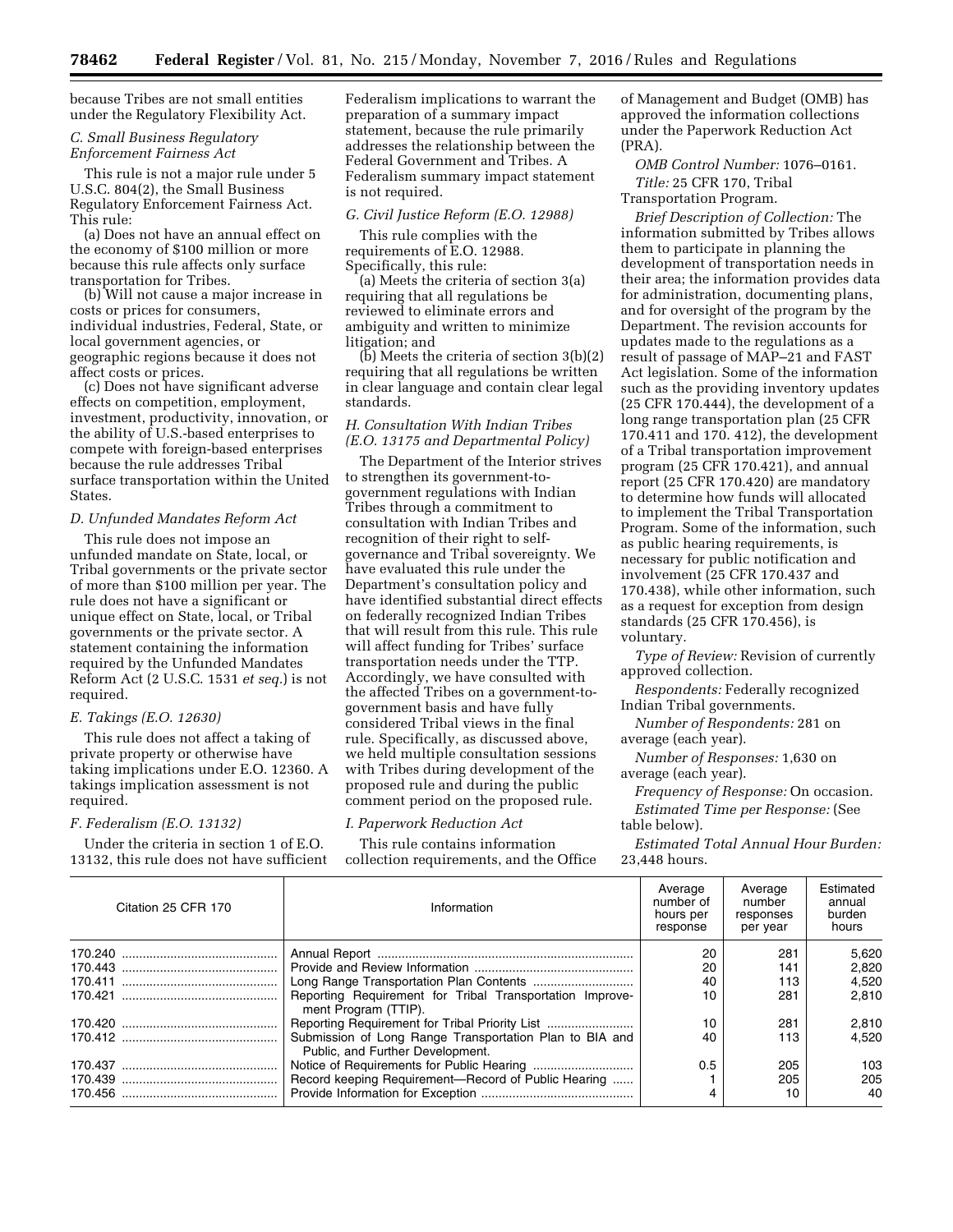OMB Control No. 1076–0161 currently authorizes the collections of information contained in 25 CFR part 170. If this proposed rule is finalized, the annual burden hours for respondents will increase by approximately 5,420 hours, primarily because of the new statutory requirement for an annual report (the increase is less than the full 5,620 estimated hours because a previously identified information collection requirement was removed under this rule).

The recordkeeping requirements contained in section 170.472 are authorized under OMB Control No. 1076–0136, applicable to selfdetermination and self-governance contracts and compacts under 25 CFR 900 and 1000.

Please note that an agency may not sponsor or request, and an individual need not respond to, a collection of information unless it displays a valid OMB Control Number.

#### *J. National Environmental Policy Act*

This rulemaking does not constitute a major Federal action significantly affecting the quality of the human environment because it is of an administrative, technical, and procedural nature. See 43 CFR 46.210(i).

### *K. Effects on the Energy Supply (E.O. 13211)*

This rulemaking is not a significant energy action under the definition in E.O. 13211. A Statement of Energy Effects is not required.

#### **List of Subjects in 25 CFR Part 170**

Highways and roads, Indians-lands.

■ For the reasons stated in the preamble, the Department of the Interior, Bureau of Indian Affairs, revises part 170 in Title 25 of the Code of Federal Regulations to read as follows:

# **PART 170—TRIBAL TRANSPORTATION PROGRAM**

# **Subpart A—Policies, Applicability, and Definitions**

Sec.

- 170.1 What does this part do?
- 170.2 What policies govern the TTP?
- 170.3 When do other requirements apply to the TTP?
- 170.4 How does this part affect existing Tribal rights?
- 170.5 What definitions apply to this part? 170.6 Acronyms.
- 170.7 Information collection.

### **Subpart B—Tribal Transportation Program Policy and Eligibility**

*Consultation, Collaboration, Coordination* 

- 170.100 What do the terms ''consultation,'' ''collaboration,'' and ''coordination'' mean?
- 170.101 What is the TTP consultation and coordination policy?
- 170.102 What goals and principles guide program implementation?
- 170.103 Is consultation with Tribal governments required before obligating TTP funds for direct service activities?
- 170.104 Are funds available for consultation, collaboration, and coordination activities?
- 170.105 When must State governments consult with Tribes?
- 170.106 Should planning organizations and local governments consult with Tribes when planning for transportation projects?
- 170.107 Should Tribes and BIA consult with planning organizations and local governments in developing projects?
- 170.108 How do the Secretaries prevent discrimination or adverse impacts?
- 170.109 How can State and local governments prevent discrimination or adverse impacts?
- 170.110 What if discrimination or adverse impacts occur?
- *Eligible Uses of TTP Funds*
- 170.111 What activities may be carried out using TTP funds?<br>170.112 What activit
- 170.112 What activities are not eligible for TTP funding?
- 170.113 How can a Tribe determine whether a new use of funds is allowable?
- *Use of TTP and Cultural Site or Area Entry Roads*
- 170.114 What restrictions apply to the use of a Tribal transportation facility?
- 170.115 What is a cultural site or area entry road?
- 170.116 Can a Tribe close a cultural site or area entry road?
- *Seasonal Transportation Routes*
- 170.117 Can TTP funds be used on seasonal transportation routes?
- *TTP Housing Site or Area Entry Roads*
- 170.118 What terms apply to TTP housing site or area entry roads?
- 170.119 Are housing site or area entry roads and housing streets eligible for TTP funding?
- *Toll, Ferry and Airport Facilities*
- 170.120 How can Tribes use Federal highway funds for toll and ferry facilities?
- 170.121 Where is information about designing and operating a toll facility available?
- 170.122 When can a Tribe use TTP funds for airport facilities?
- *Recreation, Tourism and Trails*
- 170.123 Can a Tribe use Federal funds for its recreation, tourism, and trails program?
- 170.124 How can a Tribe obtain funds?
- 170.125 What types of activities can a recreation, tourism, and trails program include?
- 170.126 Can roads be built in roadless and wild areas?

#### *TTP Safety*

- 170.127 What are the TTP Safety Funds?
- 170.128 What activities are eligible for the TTP safety funds?
- 170.129 How will Tribes receive TTP–S funds?
- 170.130 How can Tribes obtain non-TTP funds for highway safety projects?

*Transit Facilities* 

- 170.131 How do Tribes identify transit needs?
- 170.132 What Federal funds are available for a Tribe's transit program?
- 170.133 May a Tribe or BIA use TTP funds as matching funds?
- 170.134 What transit facilities and activities are eligible for TTP funding?
- *TTP Coordinating Committee*
- 170.135 What is the TTP Coordinating Committee?
- 170.136 What are the TTP Coordinating Committee's responsibilities?
- 170.137 How does the TTP Coordinating Committee conduct business?
- *Tribal Technical Assistance Centers*
- 170.138 What are Tribal Technical Assistance Centers?
- Appendix A to Subpart B—Allowable Uses of TTP funds
- Appendix B to Subpart B—Sources of Tribal Transportation Training and Education **Opportunities**

### **Subpart C—Tribal Transportation Program Funding**

- 170.200 How do BIA and FHWA determine the TTP funding amount?
- 170.201 What is the statutory distribution formula for Tribal shares?
- 170.202 How do BIA and FHWA determine and distribute the Tribal supplemental program funds?
- 170.203 How are Tribal transportation planning funds provided to Tribes?
- 170.204 What restrictions apply to TTP funds provided to Tribes?
- 170.205 What is the timeframe for distributing TTP funds?
- *Formula Data Appeals*
- 170.226 How can a Tribe appeal its share calculation?

#### *Flexible Financing*

- 170.227 Can Tribes use flexible financing for TTP projects?
- 170.228 Can a Tribe use TTP funds to leverage other funds or pay back loans?
- 170.229 Can a Tribe apply for loans or credit from a State infrastructure bank?
- 170.230 How long must a project financed through flexible financing remain on a TTPTIP?
- *TTP Data Reporting*
- 170.240 What TTP project and activity data must Tribes annually submit to the Secretaries?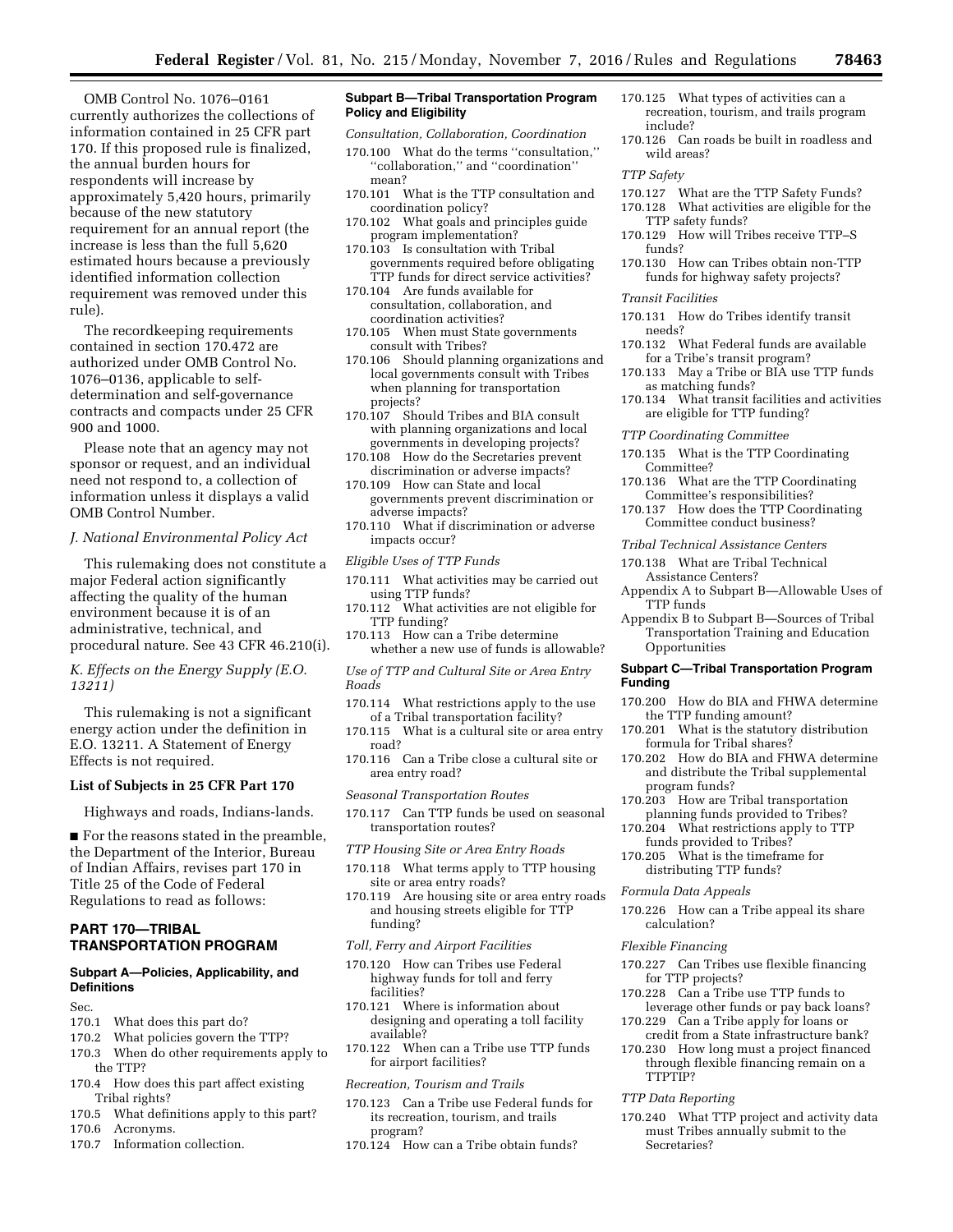#### **Subpart D—Planning, Design, and Construction of Tribal Transportation Program Facilities**

#### *Transportation Planning*

- 170.400 What is the purpose of transportation planning?
- 170.401 What are BIA's and FHWA's roles in transportation planning?
- 170.402 What is the Tribal role in transportation planning?
- 170.403 What TTP funds can be used for transportation planning?
- 170.404 Can Tribes use transportation planning funds for other activities?
- 170.405 How must Tribes use planning funds?
- 170.406–170.408 [Reserved].
- 170.409 What is the purpose of long-range transportation planning?
- 170.410 How does a long-range transportation plan relate to the NTTFI? 170.411 What should a long-range
- transportation plan include?
- 170.412 How is the Tribal TTP long-range transportation plan developed and approved?
- 170.413 What is the public's role in developing the long-range transportation plan?
- 170.414 How is the Tribal long-range transportation plan used and updated?
- 170.415 What are pre-project planning and project identification studies?
- 170.420 What is the Tribal priority list?

# *Transportation Improvement Programs*

- 170.421 What is the Tribal Transportation Improvement Program (TTIP)?
- 170.422 How does the public participate in developing the TTIP?
- 170.423 How are annual updates or amendments to the TTIP conducted?
- 170.424 What is the TTP Transportation Improvement Program (TTPTIP)?

# *Public Hearings*

- 170.435 When is a public hearing required?
- 170.436 How are public hearings for TTP planning and projects funded?
- 170.437 If there is no hearing, how must BIA, FHWA, or a Tribe inform the public?
- 170.438 How must BIA, FHWA, or a Tribe inform the public when a hearing is held?
- 170.439 How is a public hearing conducted?
- 170.440 How can the public learn the results of a public hearing?
- 170.441 Can a decision resulting from a hearing be appealed?
- *National Tribal Transportation Facility Inventory*
- 170.442 What is the National Tribal Transportation Facility Inventory?
- 170.443 What is required to successfully include a proposed transportation facility in the NTTFI?
- 170.444 How is the NTTFI updated?
- 170.445 Reserved.
- 170.446 What minimum attachments are required for an NTTFI submission?
- 170.447 How are the allowable lengths of access roads in the NTTFI determined?

*Environmental and Archeological Requirements* 

- 170.450 What archeological and environmental requirements must the TTP meet?
- 170.451 Can TTP funds be used for archeological and environmental compliance?
- 170.452 When can TTP funds be used for archeological and environmental activities?
- 170.453 Do the Categorical Exclusions under the National Environmental Policy Act (NEPA) and the regulations at 23 CFR 771 apply to TTP activities?

- 170.454 What design standards are used in the TTP?
- 170.455 What other factors must influence project design?
- 170.456 How can a Tribe request an exception from the design standards?
- 170.457 Can a Tribe appeal a denial? *Review and Approval of Plans, Specifications*
- *and Estimates*
- 170.460 What must a project package include?
- 170.461 May a Tribe approve plans, specifications, and estimates?
- 170.463 What if a design deficiency is identified?
- *Construction and Construction Monitoring*
- 170.470 Which construction standards must Tribes use?
- 170.471 How are projects administered?
- 170.472 What construction records must Tribes and BIA keep?
- 170.473 When is a project complete?
- 170.474 Who conducts the project closeout?
- *Management Systems*
- 170.502 Are nationwide management systems required for the TTP?
- *Tribal Transportation Facility Bridges*
- 170.510 What funds are available to address bridge activities?
- 170.511 What activities are eligible for Tribal Transportation Facility Bridge funds?
- 170.512 How will Tribal Transportation Facility Bridge funds be made available to the Tribes?
- 170.513 When and how are bridge inspections performed?
- 170.514 Who reviews bridge inspection reports?
- Appendix A to Subpart D—Cultural Resource and Environmental Requirements for the **TTP**
- Appendix B to Subpart D—Design Standards for the TTP

# **Subpart E—Service Delivery for Tribal Transportation Program**

#### *Funding Process*

- 170.600 What must BIA include in the notice of funds availability?
- 170.602 If a Tribe incurs unforeseen construction costs, can it get additional funds?

*Miscellaneous Provisions* 

- 170.605 May BIA or FHWA use forceaccount methods in the TTP?
- 170.606 How do legislation and procurement requirements affect the TTP?
- 170.607 Can a Tribe use its allocation of TTP funds for contract support costs?
- 170.608 Can a Tribe pay contract support costs from DOI or BIA appropriations?
- 170.609 Can a Tribe receive additional TTP funds for start-up activities?

#### *Contracts and Agreements*

- 170.610 Which TTP functions may a Tribe assume?
- 170.611 What special provisions apply to ISDEAA contracts and agreements?
- 170.612 Can non-contractible functions and activities be included in contracts or agreements?
- 170.613 What funds are used to pay for non-contractible functions and activities?
- 170.614 Can a Tribe receive funds before BIA publishes the final notice of funding availability?
- 170.615 Can a Tribe receive advance payments for non-construction activities under the TTP?
- 170.616 How are payments made to Tribes if additional funds are available?
- 170.617 May a Tribe include a contingency in its proposal budget?
- 170.618 Can a Tribe keep savings resulting from project administration?
- 170.619 Do Tribal preference and Indian preference apply to TTP funding?
- 170.620 How do ISDEAA's Indian preference provisions apply?
- 170.621 What if a Tribe doesn't perform work under a contract or agreement?
- 170.622 What TTP functions, services, and activities are subject to the selfgovernance construction regulations?
- 170.623 How are TTP projects and activities included in a self- governance
- agreement?<br>170.624 Is tech Is technical assistance available?
- 170.625 What regulations apply to waivers?
- 170.626 How does a Tribe request a waiver of a Department of Transportation regulation?
- 170.627 Can non-TTP funds be provided to a Tribe through an FHWA Program Agreement, BIA TTP Agreement, or other appropriate agreement?
- Appendix to Subpart E—List of Program
- Functions that Cannot be Subcontracted

170.700 What is the TTP national business

170.701 May a direct service Tribe and BIA Region sign a Memorandum of

170.702 What activities may the Secretaries

170.703 What program reviews do the

170.704 What happens when the review process identifies areas for

### **Subpart F—Program Oversight and Accountability**

plan?

Understanding?

improvement?

review and monitor?

Secretaries conduct?

*Design*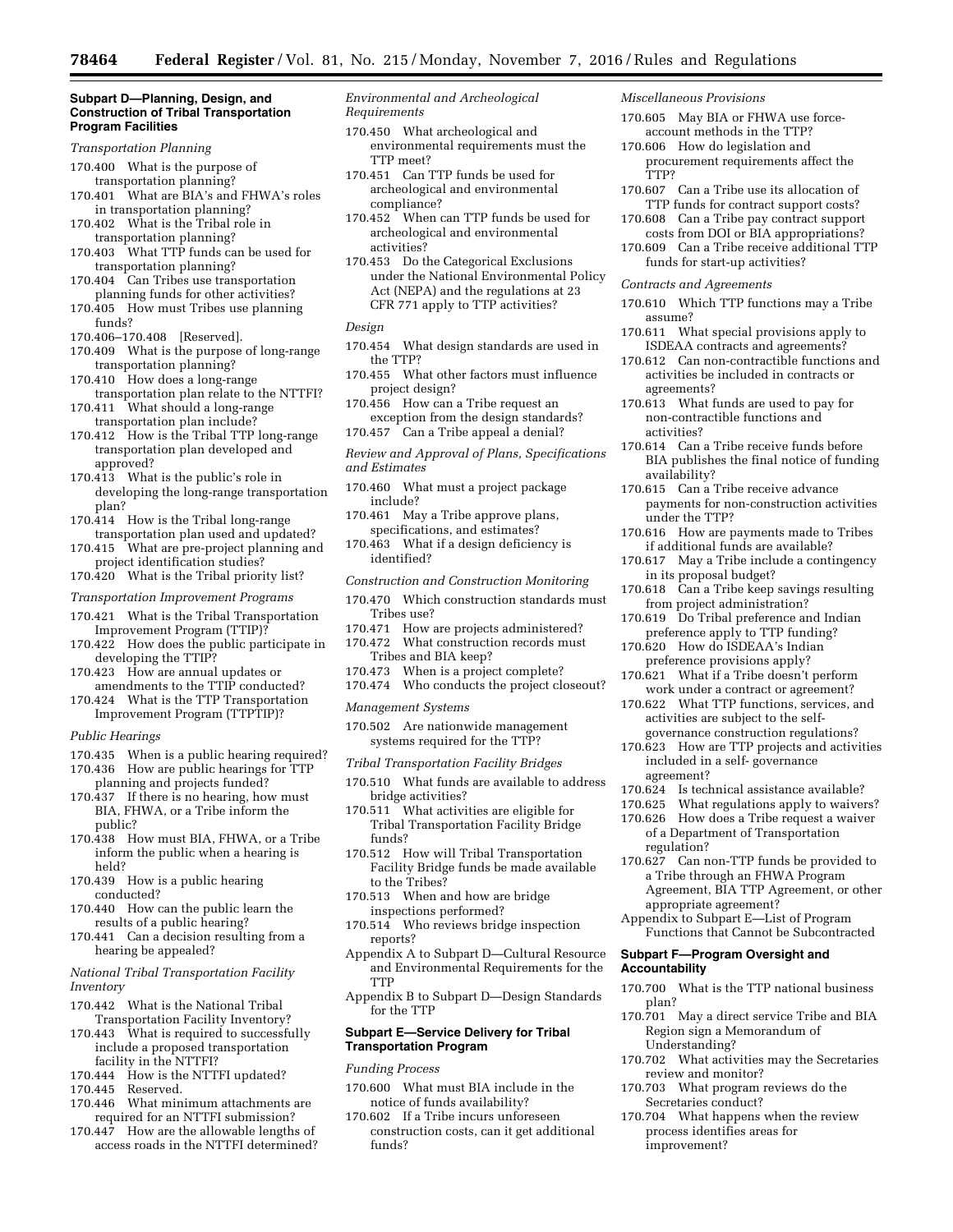### **Subpart G—Maintenance**

- 170.800 What funds are available for maintenance activities?
- 170.801 Can TTP funds designated on an FHWA-approved TTIP for maintenance be used to improve TTP transportation facilities?
- 170.802 Can a Tribe perform road maintenance?
- 170.803 To what standards must a Tribal transportation facility be maintained?
- 170.804 Who should be contacted if a Tribal transportation facility is not being maintained to TTP standards due to insufficient funding?
- 170.805 What maintenance activities are eligible for TTP funding?
- Appendix to Subpart G—List of Eligible Maintenance Activities under the Tribal Transportation Program

#### **Subpart H—Miscellaneous Provisions**

*Reporting Requirements and Indian Preference* 

- 170.910 What information on the TTP or projects must BIA or FHWA provide? 170.911 Are Indians entitled to
- employment and training preferences? 170.912 Does Indian employment
- preference apply to Federal-aid Highway Projects?
- 170.913 Do Tribal-specific employment rights and contract preference laws apply?

170.914 What is the difference between

- Tribal preference and Indian preference? 170.915 May Tribal employment taxes or
- fees be included in a TTP project budget? 170.916 May tribes impose taxes or fees on
- those performing TTP services? 170.917 Can tribes receive direct payment
- of Tribal employment taxes or fees? 170.918 What applies to the Secretaries'
- collection of data under the TTP?

# *Tribal Transportation Departments*

- 170.930 What is a Tribal transportation department?
- 170.931 Can Tribes use TTP funds to pay Tribal transportation department operating costs?
- 170.932 Are there other funding sources for Tribal transportation departments?
- 170.933 Can Tribes regulate oversize or overweight vehicles?

#### *Resolving Disputes*

- 170.934 Are alternative dispute resolution procedures available?
- 170.935 How does a direct service Tribe begin the alternative dispute resolution process?

### *Other Miscellaneous Provisions*

- 170.941 May Tribes become involved in transportation research?
- 170.942 Can a Tribe use Federal funds for transportation services for quality-of-life improvement programs?

**Authority:** Pub. L. 112–141, Pub. L. 114– 94; 5 U.S.C. 2; 23 U.S.C. 201, 202; 25 U.S.C. 2, 9.

# **Subpart A—Policies, Applicability, and Definitions**

#### **§ 170.1 What does this part do?**

This part provides rules and references to the statutory funding formula for the Department of the Interior (DOI), in cooperation with the Department of Transportation (DOT), to implement the Tribal Transportation Program (TTP). Included in this part are references to other title 23 and title 25 transportation programs administered by the Secretary of the Interior (Secretary) and the Secretary of Transportation (together, the ''Secretaries'') and implemented by Tribes and Consortiums in accordance with the Indian Self-Determination and Education Assistance Act of 1975 (ISDEAA), as amended, FHWA program agreements, and other appropriate agreements.

#### **§ 170.2 What policies govern the TTP?**

(a) The Secretaries' policy for the TTP is to:

(1) Provide a uniform and consistent set of rules;

(2) Foster knowledge of the programs by providing information about them and the opportunities that they create;

(3) Facilitate Tribal planning, conduct, and administration of the programs;

(4) Encourage inclusion of these programs under self-determination contracts, self-governance agreements, program agreements, and other appropriate agreements;

(5) Make available all contractible non-inherently Federal administrative functions under self-determination contracts, self-governance agreements, program agreements, and other appropriate agreements; and

(6) Carry out policies, procedures, and practices in consultation with Indian Tribes to ensure the letter, spirit, and goals of Federal transportation programs are fully implemented.

(b) Where this part differs from provisions in the ISDEAA, this part should advance the policy of increasing Tribal autonomy and discretion in program operation.

(c) This part is designed to enable Indian Tribes to participate in all contractible activities of the TTP. The Secretaries will afford Indian Tribes the flexibility, information, and discretion to design transportation programs under self-determination contracts, selfgovernance agreements, program agreements, and other appropriate agreements to meet the needs of their communities consistent with this part.

(d) Programs, functions, services, and activities, regardless of how they are

administered, are an exercise of Indian Tribes' self-determination and selfgovernance.

(1) The Tribe is responsible for managing the day-to-day operation of its contracted Federal programs, functions, services, and activities.

(2) The Tribe accepts responsibility and accountability to the beneficiaries under self-determination contracts, selfgovernance agreements, program agreements, and other appropriate agreements for:

(i) Use of the funds; and

(ii) Satisfactory performance of all activities funded under the contract or agreement.

(3) The Secretary will continue to discharge the trust responsibilities to protect and conserve the trust resources of Tribes and the trust resources of individual Indians.

(e) The Secretary should interpret Federal laws and regulations to facilitate including programs covered by this part in the government-to-government agreements authorized under ISDEAA.

(f) The administrative functions referenced in paragraph (a)(5) of this section are contractible without regard to the organizational level within the DOI that carries out these functions. Including TTP administrative functions under self-determination contracts, selfgovernance agreements, program agreements or other appropriate agreements, does not limit or reduce the funding for any program or service serving any other Tribe.

(g) The Secretaries are not required to reduce funding for a Tribe under these programs to make funds available to another Tribe.

(h) This part must be liberally construed for the benefit of Tribes and to implement the Federal policy of selfdetermination and self-governance.

(i) Any ambiguities in this part must be construed in favor of the Tribes to facilitate and enable the transfer of programs authorized by 23 U.S.C. 201 and 202 and title 25 of the U.S.C.

### **§ 170.3 When do other requirements apply to the TTP?**

TTP policies, guidance, and directives apply, to the extent permitted by law, only if they are consistent with this part and 25 CFR parts 900 and 1000. See 25 CFR 900.5 for when a Tribe must comply with other unpublished requirements.

# **§ 170.4 How does this part affect existing Tribal rights?**

This part does not:

(a) Affect Tribes' sovereign immunity from suit;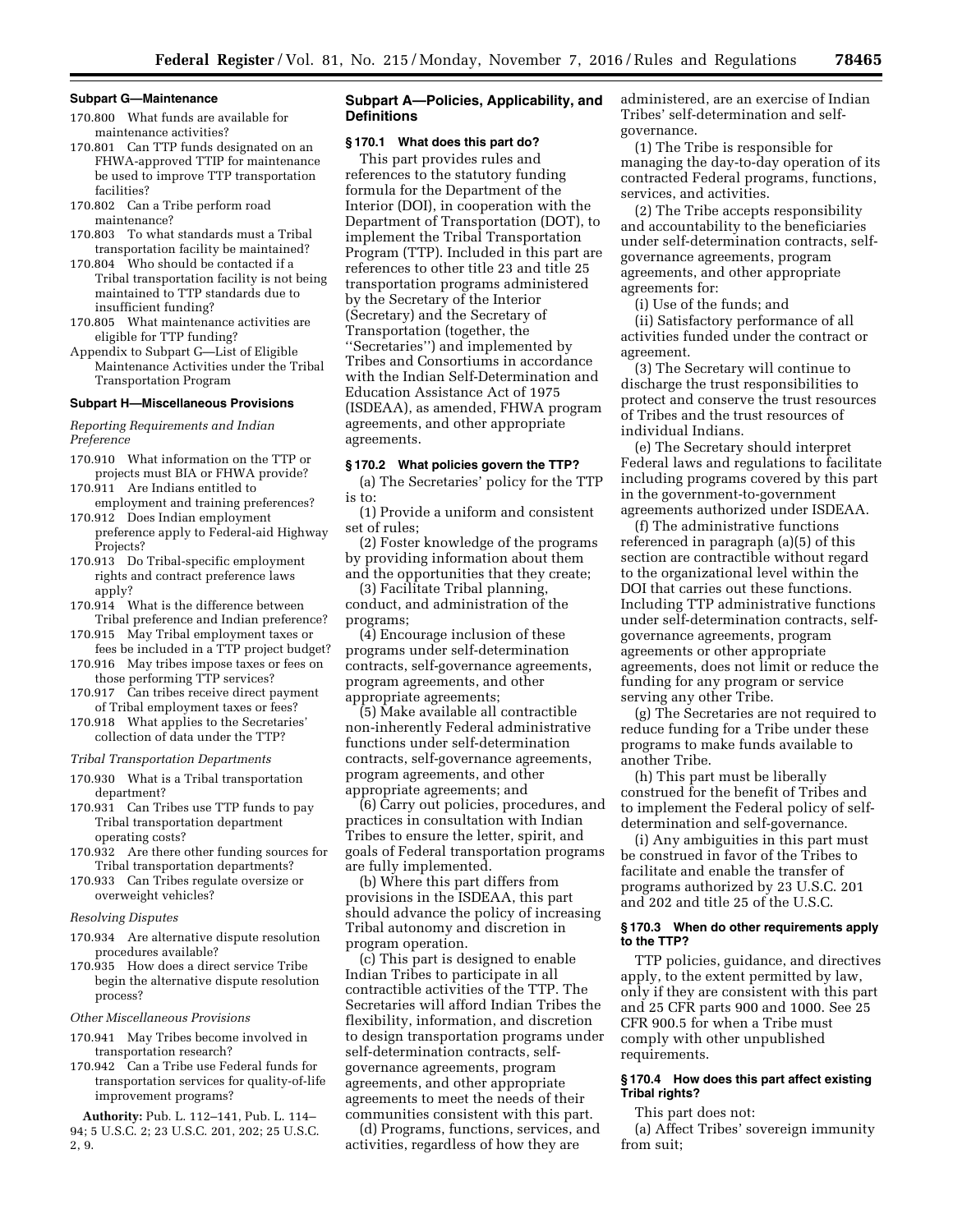(b) Terminate or reduce the trust responsibility of the United States to Tribes or individual Indians;

(c) Require a Tribe to assume a program relating to the TTP; or

(d) Impede awards by other agencies of the United States or a State to Tribes to administer programs under any other law.

# **§ 170.5 What definitions apply to this part?**

*Access road* means a public highway or road that provides access to Tribal land and appears on the National Tribal Transportation Facility Inventory (NTTFI).

*Agreement* means a selfdetermination contract, self-governance agreement, Program Agreement or other appropriate agreement authorized under 23 U.S.C. 202(a)(2), developed in accordance with 23 U.S.C. 202(b)(6) and(b)(7) as well as 23 U.S.C. 207, to fund and manage the programs, functions, services and activities transferred to a Tribe.

*Appeal* means a request by a Tribe or consortium for an administrative review of an adverse agency decision.

*Asset management* as defined in 23 U.S.C. 101(a)(2) means a strategic and systematic process of operating, maintaining, and improving physical assets, with a focus on both engineering and economic analysis based upon quality information, to identify a structured sequence of maintenance, preservation, repair, rehabilitation, and replacement actions that will achieve and sustain a desired state of good repair over the lifecycle of the assets at minimum practicable cost.

*BIA Force Account* means the performance of work done by BIA employees.

*BIA Road System* means the Bureau of Indian Affairs Road System under the NTTFI and includes only those existing and proposed facilities for which the BIA has or plans to obtain legal rightof-way.

*BIA System Inventory* means Bureau of Indian Affairs System Inventory under the NTTFI that includes the BIA Road System, Tribally owned public roads, and facilities not owned by an Indian Tribal government or the BIA in the States of Oklahoma and Alaska that were used to generate road mileage for computation of the funding formula in the Indian Reservation Roads Program prior to October 1, 2004.

*Consortium* means an organization or association of Tribes that is authorized by those Tribes to negotiate and execute an Agreement to receive funding, manage, and carry out the program functions, services, and activities associated with the Tribal

Transportation Program on behalf its member Tribes.

*Construction,* as defined in 23 U.S.C. 101(a)(4), means the supervising, inspecting, actual building, and incurrence of all costs incidental to the construction or reconstruction of a Tribal transportation facility, as defined in 23 U.S.C. 101(a)(31). The term includes—

(1) Preliminary engineering, engineering, and design-related services directly relating to the construction of a Tribal transportation facility project, including engineering, design, project development and management, construction project management and inspection, surveying, mapping (including the establishment of temporary and permanent geodetic control under specifications of the National Oceanic and Atmospheric Administration), and architecturalrelated services;

(2) Reconstruction, resurfacing, restoration, rehabilitation, and preservation;

(3) Acquisition of rights-of-way;

(4) Relocation assistance, acquisition of replacement housing sites, and acquisition and rehabilitation, relocation, and construction of replacement housing;

(5) Elimination of hazards of railwayhighway grade crossings;

(6) Elimination of roadside hazards;

(7) Improvements that directly facilitate and control traffic flow, such as grade separation of intersections, widening of lanes, channelization of traffic, traffic control systems, and passenger loading and unloading areas; and

(8) Capital improvements that directly facilitate an effective vehicle weight enforcement program, such as scales (fixed and portable), scale pits, scale installation, and scale houses.

*Construction contract* means a fixed price or cost reimbursement selfdetermination contract for a construction project or an eligible TTP funded road maintenance project, except that such term does not include any contract—

(1) That is limited to providing planning services and construction management services (or a combination of such services);

(2) For the housing improvement program or roads maintenance program of the BIA administered by the Secretary; or

(3) For the health facility maintenance and improvement program administered by the Secretary of Health and Human Services.

*Contract* means a self-determination contract as defined in section 4(j) of the ISDEAA or a procurement document issued under Federal or Tribal procurement acquisition regulations.

*Days* means calendar days, except where the last day of any time period specified in this part falls on a Saturday, Sunday, or a Federal holiday, the period will carry over to the next business day unless otherwise prohibited by law.

*Design* means services related to preparing drawings, specifications, estimates, and other design submissions specified in a contract or agreement, as well as services during the bidding/ negotiating, construction, and operational phases of the project.

*Financial constraint or Fiscal constraint* means that a plan (metropolitan transportation plan, TTIP, or STIP) includes financial information demonstrating that projects can be implemented using committed, available, or reasonably available revenue sources, with reasonable assurance that the federally supported transportation system is adequately operated and maintained. (*See* 23 U.S.C. 134 and 135.) Documentation must be developed that demonstrates that there is a balance between the expected revenue sources for the transportation investments and the estimated costs of the projects and programs described in the planning documents.

(1) For the TTIP and the STIP, financial constraint/fiscal constraint applies to each program year.

(2) Projects in air quality nonattainment and maintenance areas can be included in the first two years of the TTIP and STIP only if funds are ''available'' or ''committed.'' See 23 CFR 450.104.

*Governmental subdivision of a Tribe*  means a unit of a Tribe which is authorized to participate in a TTP activity on behalf of the Tribe.

*Indian* means a person who is a member of a Tribe or as otherwise defined in 25 U.S.C. 450b.

*Maintenance* means the preservation of the Tribal transportation facilities, including surface, shoulders, roadsides, structures, and such traffic-control devices as are necessary for safe and efficient utilization of the facility (see 23 U.S.C. 101(13)).

*National Bridge and Tunnel Inventory (or NBTI)* means the database of structural and appraisal data collected to fulfill the requirements of the National Bridge and Tunnel Inspection Standards, as defined in 23 U.S.C. 144. Each State and BIA must maintain an inventory of all bridges and tunnels that are subject to the NBTI standards and provide this data to the FHWA.

*National Tribal Transportation Facility Inventory (or NTTFI)* means at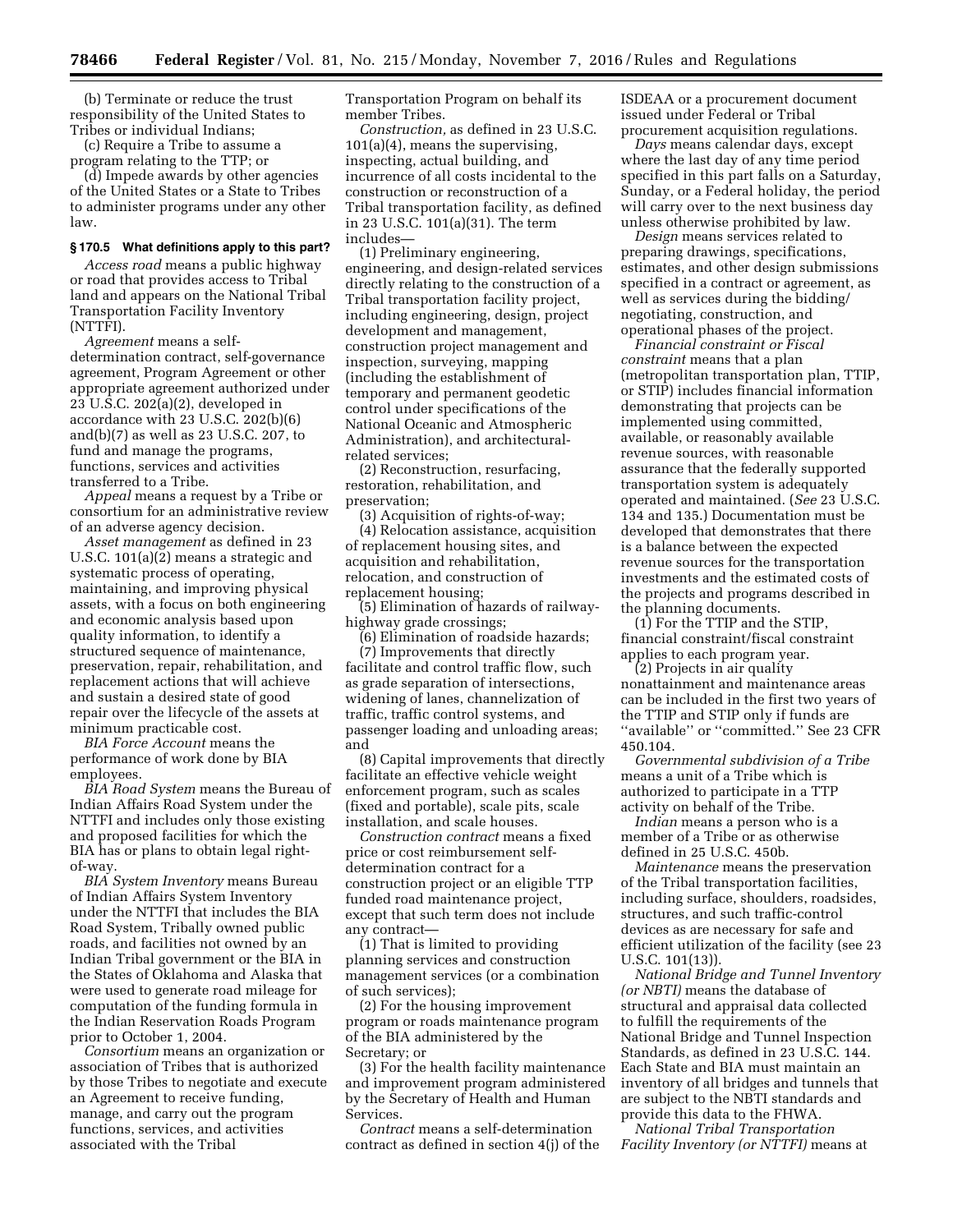a minimum, transportation facilities that are eligible for assistance under the Tribal transportation program that an Indian Tribe has requested, including facilities that meet at least one of the following criteria:

(1) Were included in the Bureau of Indian Affairs system inventory prior to October 1, 2004.

(2) Are owned by an Indian Tribal government (''owned'' means having the authority to finance, build, operate, or maintain the facility (see 23 U.S.C. 101(a)(20)).

(3) Are owned by the Bureau of Indian Affairs (''owned'' means having the authority to finance, build, operate, or maintain the facility (See 23 U.S.C. 101(a)(20)).

(4) Were constructed or reconstructed with funds from the Highway Trust Fund under the Indian reservation roads program since 1983.

(5) Are public roads or bridges within the exterior boundary of Indian reservations, Alaska Native villages, and other recognized Indian communities (including communities in former Indian reservations in the State of Oklahoma) in which the majority of residents are American Indians or Alaska Natives.

(6) Are public roads within or providing access to either:

(i) An Indian reservation or Tribal trust land or restricted Tribal land that is not subject to fee title alienation without the approval of the Federal Government; or

(ii) Indian or Alaska Native villages, groups, or communities whose residents include Indians and Alaska Natives whom the Secretary has determined are eligible for services generally available to Indians under Federal laws applicable to Indians.

(7) Are primary access routes requested by Tribal governments for inclusion in the NTTFI, including roads between villages, roads to landfills, roads to drinking water sources, roads to natural resources identified for economic development, and roads that provide access to intermodal terminals, such as airports, harbors, or boat landings.

Note: The Secretaries are not precluded from including additional eligible transportation facilities into the NTTFI if such additional facilities are included in a uniform and consistent manner.

*Population adjustment factor* means a special portion of the former Indian Reservation Roads (IRR) Program distribution formula that was calculated annually and provided for broader participation in the IRR Program.

*Preventive Maintenance* means the planned strategy of cost effective treatments to an existing roadway system and its appurtenances that preserve the system, impede future deterioration, and maintain or improve the functional condition of the system without increasing structural capacity. Eligible activities should address the aging, oxidation, surface deterioration, and normal wear and tear of the facility caused by day-to-day performance and environmental conditions. In addition, the treatments should extend the service life of the roadway asset or facility to at least achieve the design life of the facility.

*Primary access route* means a route that is the shortest practicable route connecting two points.

*Program* means any program, function, service, activity, or portion thereof.

*Program Agreement* means an agreement between the Tribe and Assistant Secretary—Indian Affairs or the Administrator of the Federal Highway Administration, or their respective designees, that transfer all but the inherently Federal program functions, services and activities of the Tribal Transportation Program to the Tribe. The provisions of 23 U.S.C. 202 (b)(7)(E) apply only to those program agreements entered into by the Administrator of the Federal Highway Administration.

*Project planning* means projectrelated activities that precede the design phase of a transportation project. Examples of these activities are: Collecting data on traffic, accidents, or functional, safety or structural deficiencies; corridor studies; conceptual studies, environmental studies; geotechnical studies; archaeological studies; project scoping; public hearings; location analysis; preparing applications for permits and clearances; and meetings with facility owners and transportation officials.

*Proposed road or facility* means any road or facility, including a primary access route, that will serve public transportation needs, meets the eligibility requirements of the TTP, and does not currently exist.

*Public authority* as defined in 23 U.S.C. 101(a)(20) means a Federal, State, county, town, or township, Indian Tribe, municipal, or other local government or instrumentality with authority to finance, build, operate, or maintain toll or toll-free facilities.

*Public road* means any road or street under the jurisdiction of and maintained by a public authority and open to public travel.

*Real property* means any interest in land together with the improvements, structures, fixtures and appurtenances.

*Regionally significant project* means a project (other than projects that may be grouped in the STIP/TTIP under 23 CFR 450) that:

(1) Is on a facility which serves regional transportation needs (such as access to and from the area outside of the region, major activity centers in the region, major planned developments such as new retail malls, sports complexes, etc., or transportation terminals as well as most terminals themselves); and

(2) Would normally be included in the modeling of a metropolitan area's transportation network, including, as a minimum, all principal arterial highways and all fixed guideway transit facilities that offer a significant alternative to regional highway travel.

*Rehabilitation* means the work required to restore the structural integrity of transportation facilities as well as work necessary to correct safety defects.

*Relative need distribution factor*  means a mathematical formula used for distributing construction funds under the former IRR Program.

*Relocation* means the adjustment of transportation facilities and utilities required by a highway project. It includes removing and reinstalling the facility, including necessary temporary facilities; acquiring necessary right-ofway on the new location; moving, rearranging or changing the type of existing facilities; and taking any necessary safety and protective measures. It also means constructing a replacement facility that is both functionally equivalent to the existing facility and necessary for continuous operation of the utility service, the project economy, or sequence of highway construction.

*Relocation services* means payment and assistance authorized by the Uniform Relocation and Real Property Acquisitions Policy Act, 42 U.S.C. 4601 *et seq.,* as amended.

*Rest area* means an area or site established and maintained within or adjacent to the highway right-of-way or under public supervision or control for the convenience of the traveling public.

*Seasonal transportation route* means a non-recreational transportation route in the NTTFI such as snowmobile trails, ice roads, and overland winter roads that provide access to Indian communities or villages and may not be open for year-round use.

*Secretaries* means the Secretary of the Interior and the Secretary of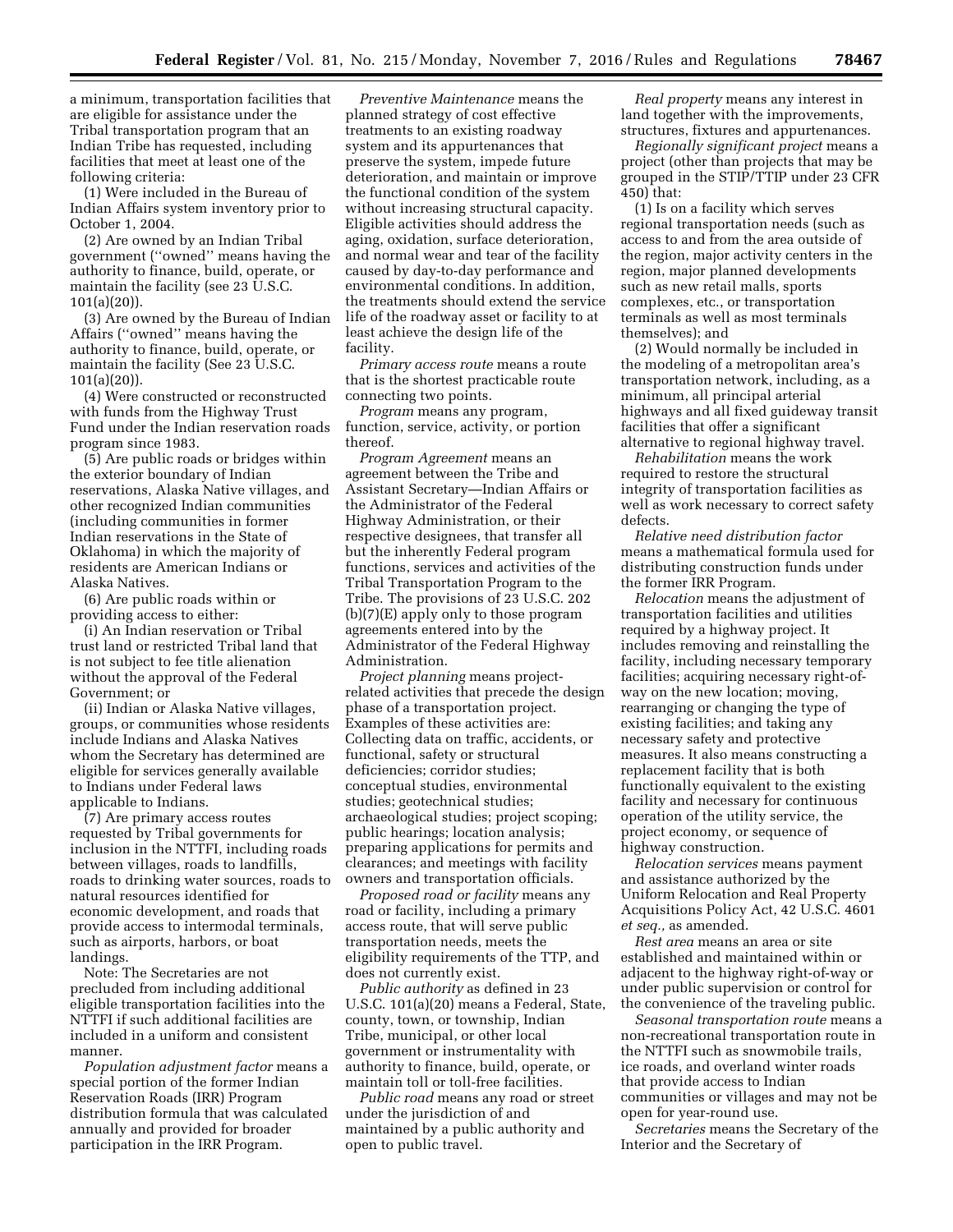Transportation or designees authorized to act on their behalf.

*Secretary* means the Secretary of the Interior or a designee authorized to act on the Secretary's behalf.

*Secretary of Transportation* means the Secretary of Transportation or a designee authorized to act on behalf of the Secretary of Transportation.

*State Transportation Department* as defined in 23 U.S.C. 101 (a)(28) means that department, commission, board, or official of any State charged by its laws with the responsibility for highway construction.

*Statewide Transportation Improvement Program or STIP* means a financially constrained, multi-year list of projects developed under 23 U.S.C. 134 and 135, and 49 U.S.C. 5303–5305. The Secretary of Transportation reviews and approves the STIP for each State.

*Strip map* means a graphic representation of a section of road or other transportation facility being added to or modified in the NTTFI. Each strip map clearly: identifies the facility's location with respect to State, county, Tribal, and congressional boundaries; defines the overall dimensions of the facility (including latitude and longitude); includes a north arrow, scale, designation of road sections, traffic counter locations, and other nearby transportation facilities; and includes a table that provides the facility's data information needed for the NTTFI.

*Transit* means services, equipment, and functions associated with the public movement of people served within a community or network of communities provided by a Tribe or other public authority using Federal funds.

*Transportation planning* means developing land use, economic development, traffic demand, public safety, health and social strategies to meet transportation current and future needs.

*Tribal road system* means the Tribally owned roads under the NTTFI. For the purposes of fund distribution as defined in 23 U.S.C. 202(b), the Tribal road system includes only those existing and proposed facilities that are approved and included in the NTTFI as of fiscal year 2012.

*Tribal transit program* means the planning, administration, acquisition, and operation and maintenance of a system associated with the public movement of people served within a community or network of communities on or near Tribal lands.

*Tribal Transportation Program* (*or TTP)* means a program established in Section 1119 of Moving Ahead for Progress in the 21st Century (MAP–21), Pub. L. 112–141 (July 6, 2012), and codified in 23 U.S.C. 201 and 202 to address transportation needs of Tribes. This program was continued under Fixing America's Surface Transportation Act (FAST Act), Pub. L. 114–94 (Dec. 4, 2015).

*Tribal transportation facility* means a public highway, road, bridge, trail, transit system, or other approved facility that is located on or provides access to Tribal land and appears on the NTTFI described in 23 U.S.C. 202(b)(1).

*Tribe or Indian Tribe* means any Tribe, nation, band, pueblo, rancheria, colony, or community, including any Alaska Native village or regional or village corporation as defined or established under the Alaska Native Claims Settlement Act, that is federally recognized by the U.S. government for special programs and services provided by the Secretary to Indians because of their status as Indians.

*TTIP* means Tribal Transportation Improvement Program. It is a multi-year list of proposed transportation projects developed by a Tribe from the Tribal priority list or the long-range transportation plan.

*TTP Eligible Transportation Facility*  means any of the following:

(1) Road systems and related road appurtenances such as signs, traffic signals, pavement striping, trail markers, guardrails, etc;

(2) Highway bridges and drainage structures;

(3) Boardwalks and Board roads;

(4) Adjacent parking areas;

(5) Maintenance yards;

(6) Operations and maintenance of transit programs and facilities;

(7) System public pedestrian walkways, paths, bike and other trails;

(8) Motorized vehicle trails; (9) Public access roads to heliports

and airports;

- (10) Seasonal transportation routes;
- (11) BIA and Tribal post-secondary school roads and parking lots built with TTP funds;
- (12) Public ferry boats and boat ramps; and

(13) Additional facilities as approved by BIA and FHWA.

*TTP formula funds* means the pool of funds made available to Tribes under 23 U.S.C. 202(b)(3).

*TTP funds* means the funds authorized under 23 U.S.C. 201 and 202. *TTP planning funds* means funds

referenced in 23 U.S.C. 202(c)(1).

*TTP Program Management and Oversight (PM&O) funds* means those funds authorized by 23 U.S.C 202(a)(6) to pay the cost of carrying out inherently Federal program management and oversight, and projectrelated administrative expenses activities.

*TTP System* means all of the facilities eligible for inclusion in the NTTFI.

*TTPTIP* means Tribal Transportation Program Transportation Improvement Program. It is a financially constrained prioritized list of transportation projects and activities eligible for TTP funding covering a period of four years that is developed by BIA and FHWA based on each Tribe's submission of their TTIP or Tribal priority list. It is required for projects and activities to be eligible for funding under title 23 U.S.C. and title 49 U.S.C. chapter 53. The Secretary of Transportation reviews and approves the TTPTIP and distributes copies to each State for inclusion in their respective STIPs without further action.

#### **§ 170.6 Acronyms.**

- AASHTO—American Association of State Highway and Transportation Officials.
- ADR—Alternate dispute resolution ANCSA—Alaska Native Claims

Settlement Act

- BIA—Bureau of Indian Affairs, Department of the Interior.
- BIADOT—Bureau of Indian Affairs, Indian Services—Division of
- Transportation—Central Office.
- CFR—Code of Federal Regulations.
- DOI—Department of the Interior.
- DOT—Department of Transportation.
- FHWA—Federal Highway Administration, Department of
- Transportation. FTA—Federal Transit Administration,
- Department of Transportation.
- ISDEAA—Indian Self-Determination and Education Assistance Act of 1975, Public Law 93–638, as amended.
- LRTP—Long-range transportation plan.
- MUTCD—Manual of Uniform Traffic Safety Devices
- NBTI—National Bridge and Tunnel Inventory.
- NEPA—National Environmental Policy Act
- NTTFI—National Tribal Transportation Facility Inventory.
- PM&O—Program management and oversight.
- PS&E—Plans, specifications and estimates
- STIP—Statewide Transportation Improvement Program.
- TTAC—Tribal Technical Assistance Center
- TTIP—Tribal Transportation Improvement Program.
- TTP—Tribal Transportation Program.
- TTP–S—TTP—Safety
- TTPTIP—Tribal Transportation Program Transportation Improvement Program.
- U.S.C.—United States Code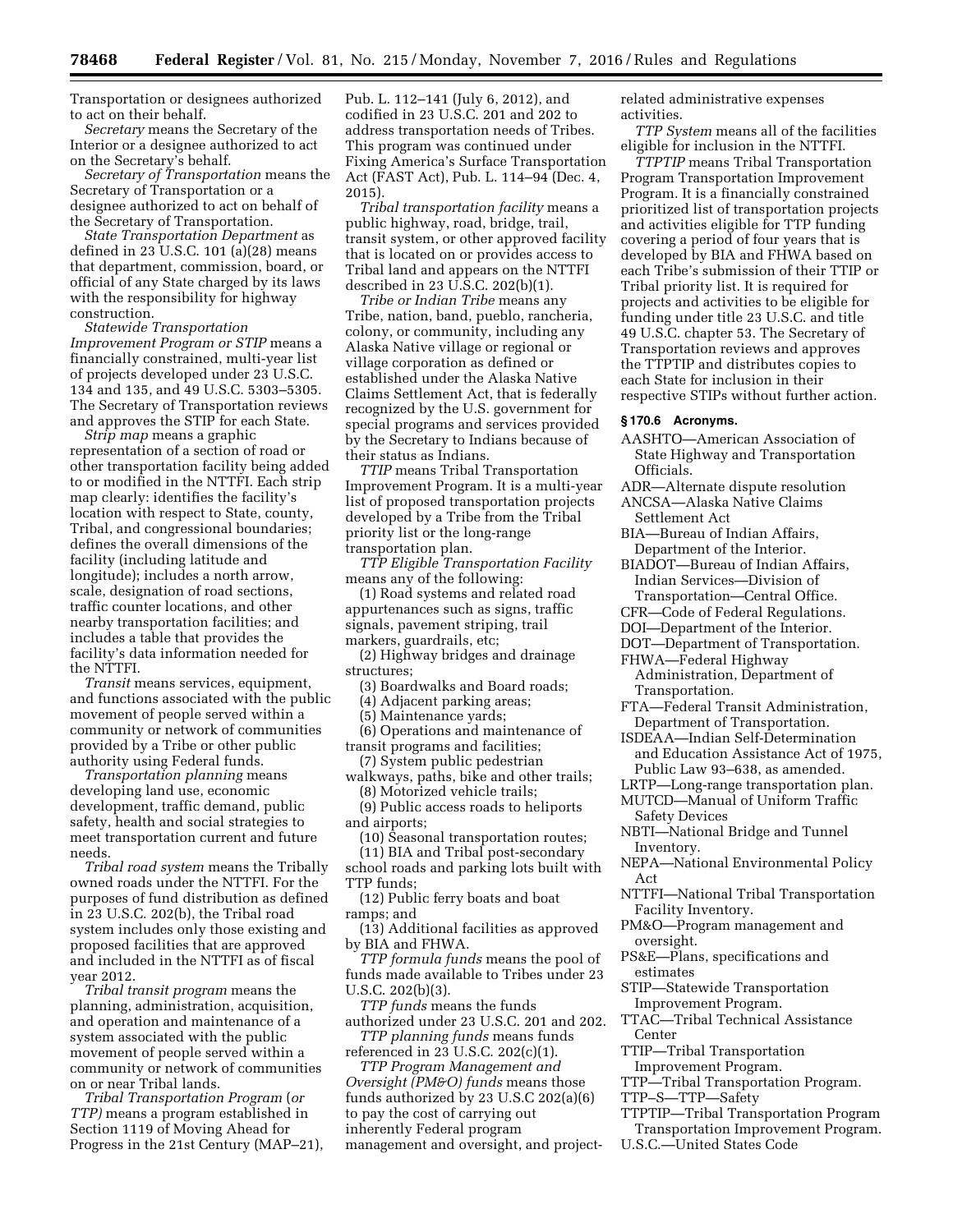# **§ 170.7 Information collection.**

The information collection requirements contained in this part have been approved by the Office of Management and Budget under 44 U.S.C. *et seq.* and assigned control number 1076–0161. A Federal agency may not conduct or sponsor, and you are not required to respond to, a collection of information unless it displays a currently valid OMB control number. Comments and suggestions on the burden estimate or any other aspect of the information collection should be sent to the Information Collection Clearance Officer, Bureau of Indian Affairs, 1849 C Street NW., Washington, DC 20240.

### **Subpart B—Tribal Transportation Program Policy and Eligibility**

*Consultation, Collaboration, Coordination* 

# **§ 170.100 What do the terms**  ''**consultation,**'' ''**collaboration,**'' **and**  ''**coordination**'' **mean?**

(a) *Consultation* means governmentto-government communication, carried out in accordance with applicable Executive Orders, in a timely manner by all parties about a proposed or contemplated decision. The Departments' Consultation Policies and Plans can be found at *[http://](http://www.indianaffairs.gov/WhoWeAre/AS-IA/Consultation/Templates/index.htm) [www.indianaffairs.gov/WhoWeAre/AS–](http://www.indianaffairs.gov/WhoWeAre/AS-IA/Consultation/Templates/index.htm)  [IA/Consultation/Templates/index.htm](http://www.indianaffairs.gov/WhoWeAre/AS-IA/Consultation/Templates/index.htm)*  (DOI) or *[http://www.fhwa.dot.gov/tribal/](http://www.fhwa.dot.gov/tribal/news/consultation.htm)  [news/consultation.htm](http://www.fhwa.dot.gov/tribal/news/consultation.htm)* (DOT)

(b) *Collaboration* means that all parties involved in carrying out planning and project development work together in a timely manner to achieve a common goal or objective.

(c) *Coordination* means that each party:

(1) Shares and compares in a timely manner its transportation plans, programs, projects, and schedules with the related plans, programs, projects, and schedules of the other parties; and

(2) Adjusts its plans, programs, projects, and schedules to optimize the efficient and consistent delivery of transportation projects and services.

### **§ 170.101 What is the TTP consultation and coordination policy?**

(a) The TTP's government-togovernment consultation and coordination policy is to foster and improve communication, cooperation, and coordination among Tribal, Federal, State, and local governments and other transportation organizations when undertaking the following, similar, or related activities:

(1) Identifying data-driven safety needs for improving both vehicle and pedestrian safety;

(2) Developing State, metropolitan, regional, TTP, and TTIPs that impact Tribal lands, communities, and members;

(3) Developing short and long-range transportation plans;

(4) Developing TTP transportation projects;

(5) Developing environmental mitigation measures necessary to protect and/or enhance Tribal lands and the environment, and counteract the impacts of the projects;

(6) Developing plans or projects to carry out the Tribal Transportation Facility Bridge Program identified in 23 U.S.C. 202(d);

(7) Developing plans or projects for disaster and emergency relief response and the repair of eligible damaged TTP transportation facilities;

(8) Assisting in the development of State and Tribal agreements related to the TTP;

(9) Developing and improving transit systems serving Tribal lands and communities;

(10) Assisting in the submission of discretionary grant applications for State and Federal funding for TTP transportation facilities; and

(11) Developing plans and projects for the safety funding identified in 23 U.S.C. 202(e).

(b) Tribal, State and Federal Government agencies may enter into intergovernmental Memoranda of Agreement to streamline and facilitate consultation, collaboration, and coordination.

(c) DOI and DOT operate within a government-to-government relationship with Tribes. As a critical element of this relationship, these agencies assess the impact of Federal transportation policies, plans, projects, and programs on Tribal rights and interests to ensure that these rights and concerns are appropriately considered.

### **§ 170.102 What goals and principles guide program implementation?**

When undertaking transportation activities affecting Tribes, the Secretaries should, to the maximum extent permitted by law:

(a) Establish regular and meaningful consultation and collaboration with affected Tribal governments, including facilitating the direct involvement of Tribal governments in short- and longrange Federal transportation planning efforts;

(b) Promote the rights of Tribal governments to govern their own internal affairs;

(c) Promote the rights of Tribal governments to receive direct transportation services from the Federal Government or to enter into agreements to directly operate any Tribally related transportation programs serving Tribal members;

(d) Ensure the continuation of the trust responsibility of the United States to Tribes and Indian individuals;

(e) Reduce the imposition of unfunded mandates upon Tribal governments;

(f) Encourage flexibility, innovation and implementation of contracting mechanisms used for delivery of the TTP to the greatest extent authorized by Congress by providing the protections afforded by the ISDEAA to Tribes carrying out eligible activities of the TTP;

(g) Reduce, streamline, and eliminate unnecessarily restrictive transportation policies, guidelines, or procedures;

(h) Ensure that Tribal rights and interests are appropriately considered during program development;

(i) Ensure that the TTP is implemented consistent with Tribal sovereignty and the government-togovernment relationship; and

(j) Consult with, and solicit the participation of, Tribes in the development of the annual BIA budget proposals.

### **§ 170.103 Is consultation with Tribal governments required before obligating TTP funds for direct service activities?**

Yes. Consultation with Tribal governments is required before obligating TTP funds for direct service activities. Before obligating TTP funds on any project for direct service activities, the Secretary must:

(a) Consult with the affected Tribe to determine Tribal preferences concerning the program, project, or activity; and

(b) Provide information under § 170.600 within 30 days of the notice of availability of funds.

#### **§ 170.104 Are funds available for consultation, collaboration, and coordination activities?**

Yes. Funds are available for consultation, collaboration, and coordination activities. To fund consultation, collaboration, and coordination of TTP activities, Tribes may use:

(a) The Tribes' TTP allocations;

- (b) Tribal Priority Allocation funds;
- (c) Administration for Native

Americans funds;

(d) Economic Development Administration funds;

(e) United States Department of

Agriculture Rural Development funds;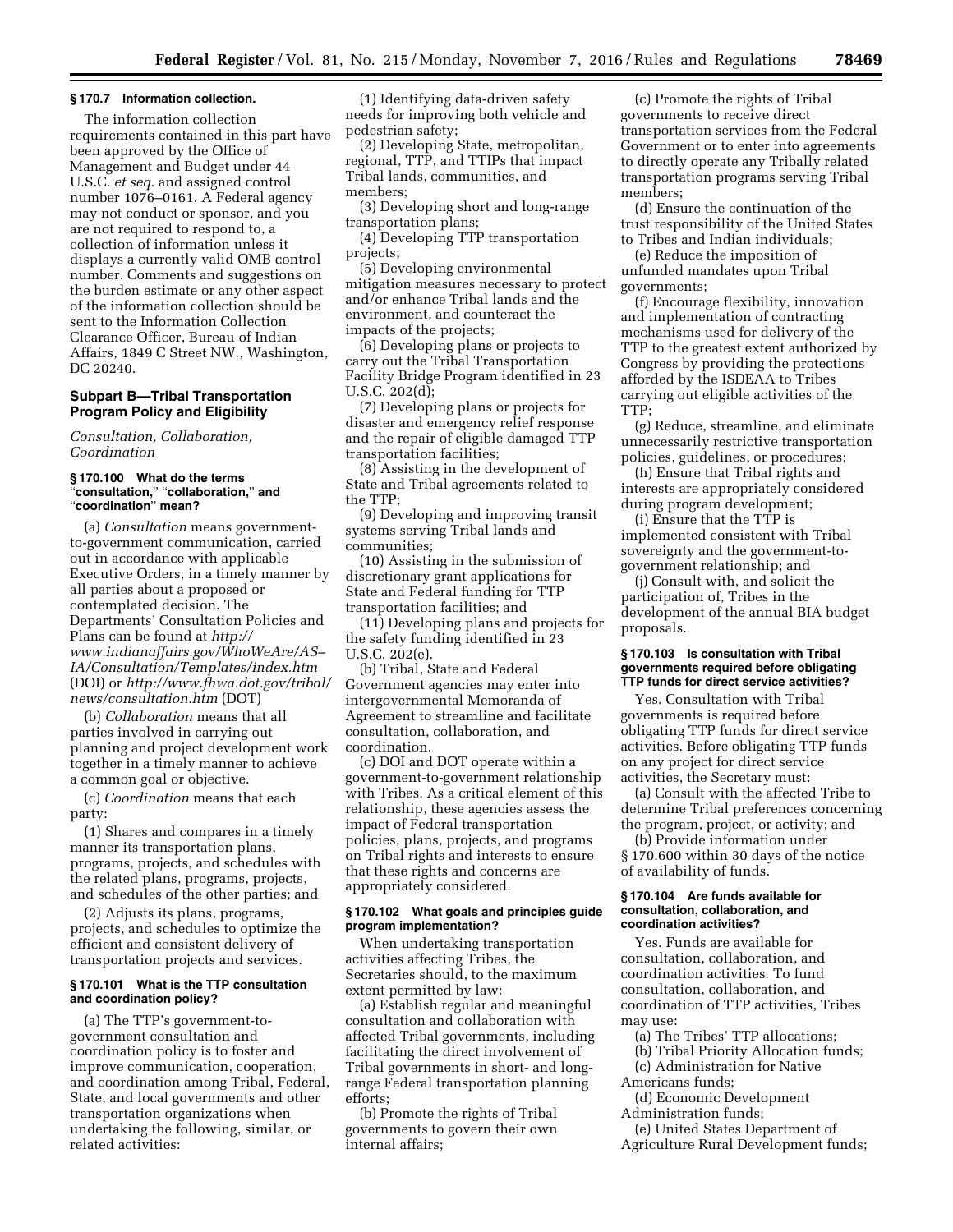(f) Community Development Block Grant funds;

(g) Indian Housing Block Grant funds; (h) Indian Health Service Tribal

Management Grant funds;

(i) General funds of the Tribal government; and

(j) Any other funds available for the purpose of consultation, collaboration, and coordination activities.

#### **§ 170.105 When must State governments consult with Tribes?**

As identified in 23 U.S.C. 134 and 135, States will develop their STIP in consultation with Tribes in the area where the project is located. This includes providing for a process that coordinates transportation planning efforts carried out by the State with similar efforts carried out by Tribes. Regulations governing STIPs can be found at 23 CFR part 450.

### **§ 170.106 Should planning organizations and local governments consult with Tribes when planning for transportation projects?**

Yes. When planning for transportation projects, planning organizations and local governments should consult with Tribes in the area where the project is located.

#### **§ 170.107 Should Tribes and BIA consult with planning organizations and local governments in developing projects?**

Yes. Tribes and BIA should consult with planning organizations and local governments in developing projects.

(a) All regionally significant TTP projects must be:

(1) Developed in cooperation with State and metropolitan planning organizations; and

(2) Included in a FHWA-approved TTPTIP for inclusion in State and metropolitan plans.

(b) BIA and Tribes are encouraged to consult with States, metropolitan and regional planning organizations, and local and municipal governments on transportation matters of common concern.

### **§ 170.108 How do the Secretaries prevent discrimination or adverse impacts?**

The Secretaries ensure that nondiscrimination and environmental justice principles are integral TTP program elements. The Secretaries consult with Tribes early in the program development process to identify potential discrimination and to recommend corrective actions to avoid disproportionately high and adverse effects on Tribes and Indian populations.

### **§ 170.109 How can State and local governments prevent discrimination or adverse impacts?**

(a) Under 23 U.S.C. 134 and 135, and 23 CFR part 450, State and local government officials shall consult and work with Tribes in the development of programs to:

(1) Identify potential discrimination; and

(2) Recommend corrective actions to avoid disproportionately high and adverse effects on Tribes and Indian populations.

(b) Examples of adverse effects include, but are not limited to:

(1) Impeding access to Tribal communities or activities;

(2) Creating excessive access to

culturally or religiously sensitive areas; (3) Negatively affecting natural

resources, trust resources, Tribal businesses, religious, and cultural sites;

(4) Harming indigenous plants and animals; and

(5) Impairing the ability of Tribal members to engage in commercial, cultural, and religious activities.

### **§ 170.110 What if discrimination or adverse impacts occur?**

If discrimination or adverse impacts occur, a Tribe should take the following steps in the order listed:

(a) Take reasonable steps to resolve the problem directly with the State or local government involved; and

(b) Contact BIA, FHWA, or the Federal Transit Authority (FTA), as appropriate, to report the problem and seek assistance in resolving the problem.

#### *Eligible Uses of TTP Funds*

# **§ 170.111 What activities may be carried out using TTP funds?**

TTP funds will be used to pay the cost of items identified in 23 U.S.C. 202(a)(1). A more detailed list of eligible activities is available in the appendix A to this subpart. Each of the items identified in this appendix must be interpreted in a manner that permits, rather than prohibits, a proposed use of funds.

### **§ 170.112 What activities are not eligible for TTP funding?**

TTP funds cannot be used for any of the following:

(a) Structures and erosion protection unrelated to transportation and roadways;

(b) General or Tribal planning not involving transportation;

(c) Landscaping and irrigation systems not involving transportation programs and projects;

(d) Work or activities that are not listed on an FHWA-approved TTPTIP;

(e) Condemnation of land for recreational trails;

(f) Salaries and/or other incidental costs of any Federal employee or contractor not performing Federal TTP stewardship and oversight, work identified in the appendix to subpart E, or project-related activities identified on an approved TTIP; or

(g) Direct and/or incidental costs associated with the Federal Government's acquisition of goods, services, or construction unrelated to the program.

#### **§ 170.113 How can a Tribe determine whether a new use of funds is allowable?**

(a) A Tribe that proposes new uses of TTP funds must ask BIA or FHWA in writing whether the proposed use is eligible under Federal law.

(1) In cases involving eligibility questions that refer to 25 U.S.C., BIA will determine whether the new proposed use of TTP funds is allowable and provide a written response to the requesting Tribe within 45 days of receiving the written inquiry. Tribes may appeal a denial of a proposed use by BIA under 25 CFR part 2. The address is: Department of the Interior, BIA, Division of Transportation, 1849 C Street NW., MS 4513 MIB, Washington, DC 20240.

(2) In cases involving eligibility questions that refer to the TTP or 23 U.S.C., BIA will refer an inquiry to FHWA for decision. FHWA must provide a written response to the requesting Tribe within 45 days of receiving the written inquiry from the Tribe. Tribes may appeal denials of a proposed use by the FHWA to: FHWA, 1200 New Jersey Ave. SE., Washington, DC 20590.

(b) To the extent practical, the deciding agency must consult with the TTP Coordinating Committee before denying a request.

(c) BIA and FHWA will:

(1) Send copies of all eligibility determinations to the TTP Coordinating Committee and BIA Regional offices;

(2) Coordinate all responses and if the requested agency fails to issue a decision to the requesting Tribe within the required time, the proposed use will be deemed to be allowable for that specific project; and

(3) Promptly make any final determination available on agency Web sites.

*Use of TTP and Cultural Site or Area Entry Roads* 

# **§ 170.114 What restrictions apply to the use of a Tribal transportation facility?**

(a) All Tribal transportation facilities listed in the approved NTTFI must be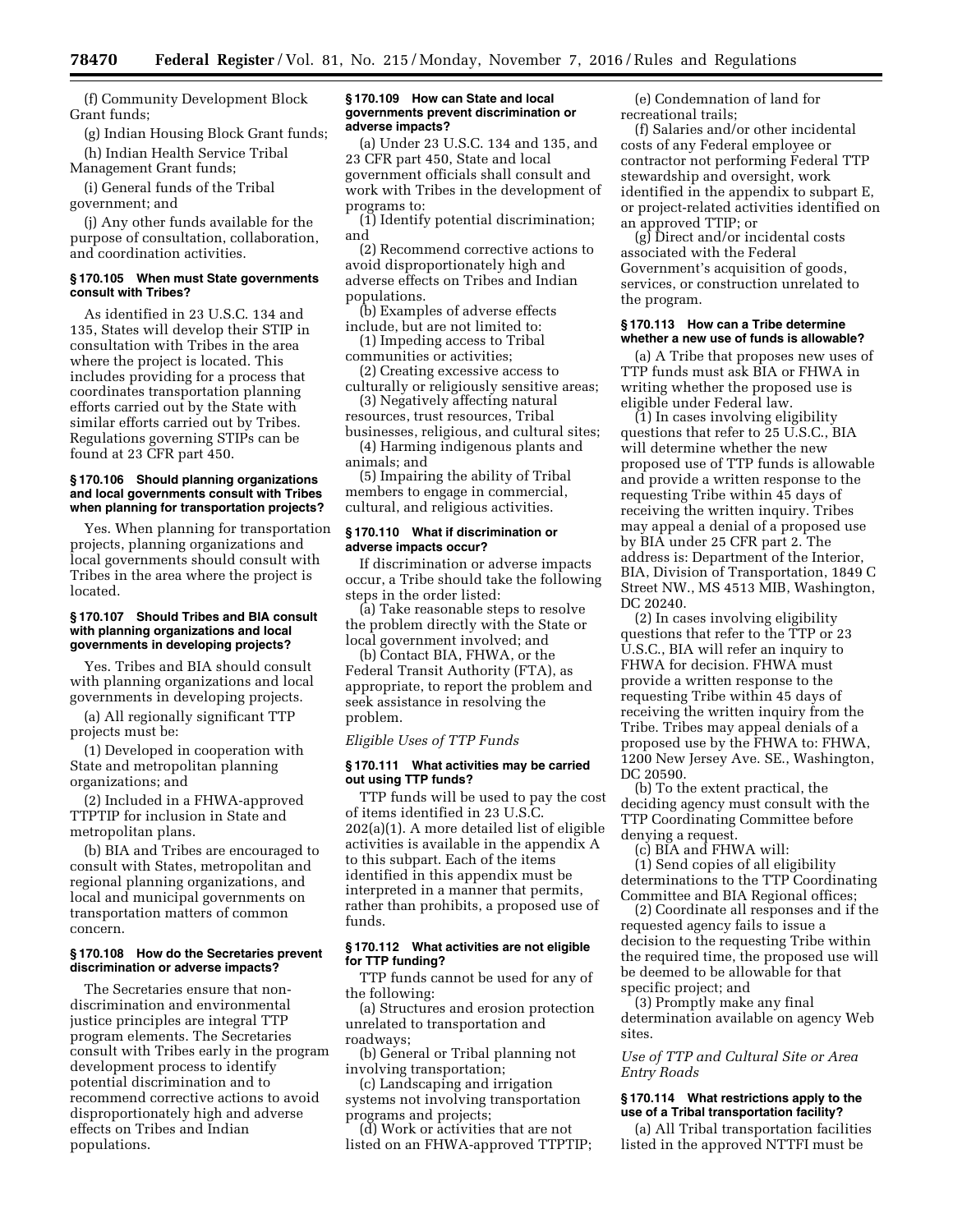open and available for public use as required by 23 U.S.C. 101(a)(31). However, the public authority having jurisdiction over these roads or the Secretary, in consultation with a Tribe and applicable private landowners, may restrict road use or close roads temporarily when:

(1) Required for public health and safety or as provided in § 170.116.

(2) Conducting engineering and traffic analysis to determine maximum speed limits, maximum vehicular size, and weight limits, and identify needed traffic control devices; and

(3) Erecting, maintaining, and enforcing compliance with signs and pavement markings.

(b) Consultation is not required whenever the conditions in paragraph (a) of this section involve immediate safety or life-threatening situations.

(c) A Tribal transportation facility owned by a Tribe or BIA may be permanently closed only when the Tribal government and the Secretary agree. Once this agreement is reached, BIA must remove the facility from the NTTFI and it will be ineligible for expenditure of any TTP funds.

### **§ 170.115 What is a cultural site or area entry road?**

(a) A cultural site or area entry road is a public road that provides access to sites for cultural purposes as defined by Tribal traditions, which may include, for example:

(1) Sacred and medicinal sites;

(2) Gathering medicines or materials such as grasses for basket weaving; and

(3) Other traditional activities, including, but not limited to, subsistence hunting, fishing and gathering.

(b) A Tribal government may unilaterally designate a Tribal road as a cultural site or area entry road. A cultural site or area entry road designation is an entirely voluntary and internal decision made by the Tribe to help it and other public authorities manage, protect, and preserve access to locations that have cultural significance.

(c) In order for a Tribal government to designate a non-tribal road as a cultural site or area entry road, it must enter into an agreement with the public authority having jurisdiction over the road.

(d) Cultural site or area entry roads may be included in the NTTFI if they meet the definition of a TTP facility.

### **§ 170.116 Can a Tribe close a cultural site or area entry road?**

(a) A Tribe with jurisdiction over a cultural site or area entry road can close it. The Tribe can carry this out:

(1) During periods when the Tribe or Tribal members are involved in cultural activities; and

(2) In order to protect the health and safety of the Tribal members or the general public.

(b) Cultural site or area entry roads designated through an agreement with a public authority may only be closed according to the provisions of the agreement. See § 170.115(c).

*Seasonal Transportation Routes* 

### **§ 170.117 Can TTP funds be used on seasonal transportation routes?**

Yes. A Tribe may use TTP funds on seasonal transportation routes that are included in the NTTFI.

(a) Information regarding the standards for seasonal transportation routes are found in § 170.454. A Tribe can also develop or adopt standards that are equal to or exceed these standards.

(b) To help ensure the safety of the traveling public, construction of a seasonal transportation route requires a right-of-way, easement, or use permit.

*TTP Housing Site or Area Entry Roads* 

# **§ 170.118 What terms apply to TTP housing site or area entry roads?**

(a) *TTP housing site or area entry road*  means a public road on the TTP System that provides access to a housing cluster.

(b) *TTP housing street* means a public road on the TTP System that is located within a housing cluster.

(c) *Housing cluster* means three or more existing or proposed housing units.

#### **§ 170.119 Are housing site or area entry roads and housing streets eligible for TTP funding?**

Yes. TTP housing site or area entry roads and housing streets on public rights-of-way are eligible for construction, reconstruction, and rehabilitation funding under the TTP. Tribes, following the transportation planning process as required in subpart D, may include housing site or area entry roads and housing street projects on their TTIP.

#### *Toll, Ferry, and Airport Facilities*

#### **§ 170.120 How can Tribes use Federal highway funds for toll and ferry facilities?**

(a) A Tribe can use Federal-aid highway funds, including TTP funds, to study, design, construct, and operate toll highways, bridges, and tunnels, as well as ferry boats and ferry terminal facilities. The following table shows how a Tribe can initiate construction of these facilities.

| To initiate con-<br>struction of a             | A Tribe must                                                                                                                                           |
|------------------------------------------------|--------------------------------------------------------------------------------------------------------------------------------------------------------|
| $(1)$ Toll high-<br>way, bridge,<br>or tunnel. | (i) Meet and follow the re-<br>quirements in 23 U.S.C.<br>129; and (ii) If TTP funds<br>are used, enter into an<br>Agreement as defined in<br>\$170.5. |
| (2) Ferry boat<br>or ferry ter-<br>minal.      | Meet and follow the require-<br>ments in 23 U.S.C. 129(c).                                                                                             |

(b) A Tribe can use TTP funds to fund 100 percent of the conversion or construction of a toll facility.

(c) If a Tribe obtains non-TTP Federal funding for the conversion or construction of a toll facility, the Tribe may use TTP funds to satisfy any matching fund requirements.

### **§ 170.121 Where is information about designing and operating a toll facility available?**

Information on designing and operating a toll highway, bridge or tunnel is available from the International Bridge, Tunnel and Turnpike Association. The Association publishes a variety of reports, statistics, and analyses. The Web site is located at *[http://www.ibtta.org.](http://www.ibtta.org)* Information is also available from FHWA.

### **§ 170.122 When can a Tribe use TTP funds for airport facilities?**

(a) A Tribe can use TTP funds for construction of airport and heliport access roads, if the access roads are open to the public.

(b) A Tribe cannot use TTP funds to construct, improve, or maintain airport or heliport facilities.

# *Recreation, Tourism, and Trails*

### **§ 170.123 Can a Tribe use Federal funds for its recreation, tourism, and trails program?**

Yes. A Tribe, Consortium, or the BIA may use TTP funds for recreation, tourism, and trails programs if the programs are included in the TTPTIP. Additionally, the following Federal programs may be possible sources of Federal funding for recreation, tourism, and trails projects and activities:

(a) Federal Lands Access Program (23 U.S.C. 204);

(b) National Highway Performance Program (23 U.S.C. 119);

(c) Transportation Alternatives (23 U.S.C. 213);

(d) Surface Transportation Program (23 U.S.C. 133);

(e) Other funding from other Federal departments; and

(f) Other funding that Congress may authorize and appropriate.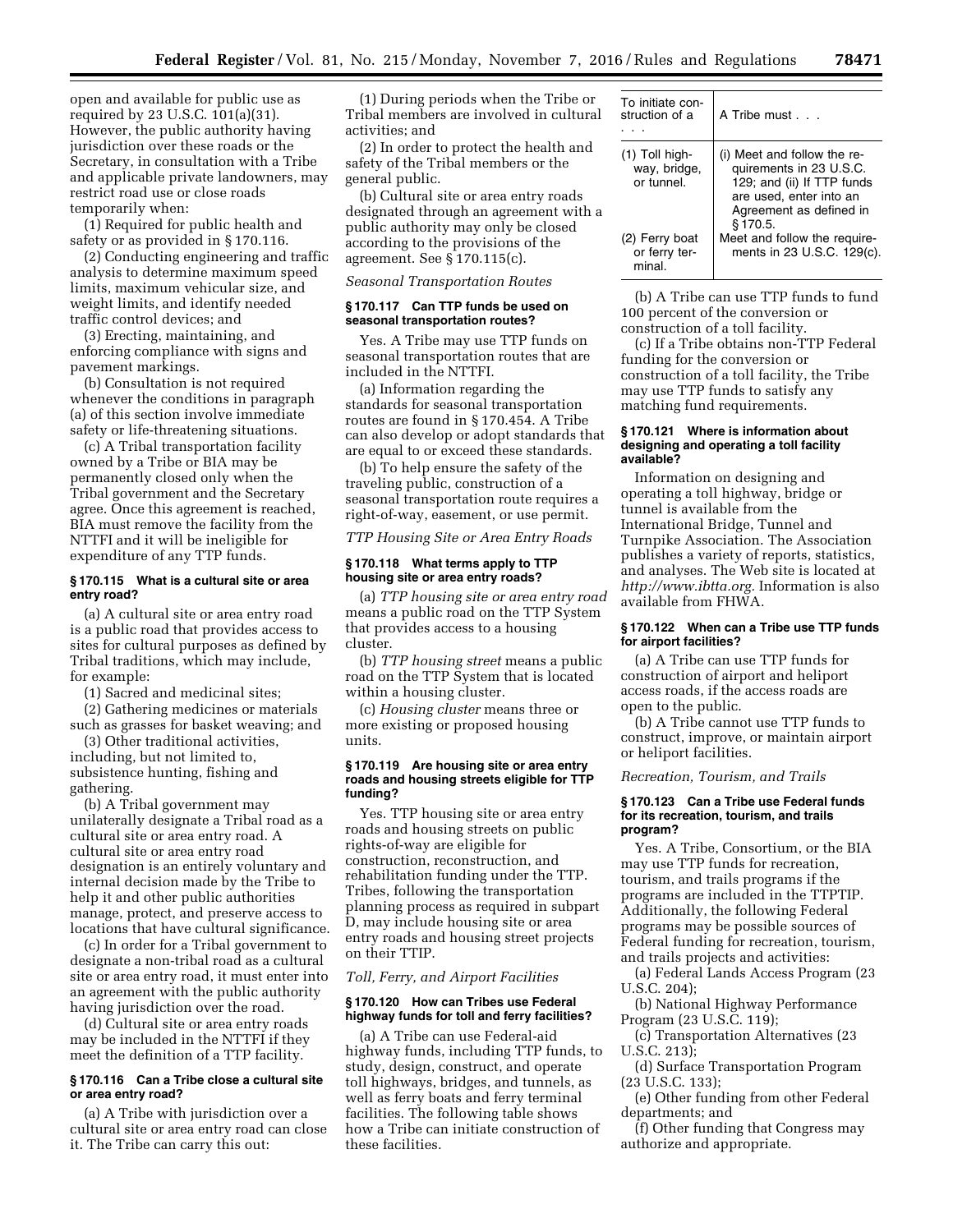# **§ 170.124 How can a Tribe obtain funds?**

(a) To receive funding for programs that serve recreation, tourism, and trails goals, a Tribe should:

(1) Identify a program meeting the eligibility guidelines for the funds and have it ready for development; and

(2) Have a viable project ready for improvement or construction, including necessary permits.

(b) Tribes seeking to obtain funding from a State under the programs identified in § 170.123(b) through (f) should contact the State directly to determine eligibility, contracting opportunities, funding mechanisms, and project administration requirements. These funds would be made available as provided by § 170.627 of this part.

(c) In order to expend any Federal transportation funds, a Tribe must ensure that the eligible project/program is listed on an FHWA-approved TIP or STIP.

#### **§ 170.125 What types of activities can a recreation, tourism, and trails program include?**

(a) The following are examples of activities that Tribes and Consortiums may include in a recreation, tourism, and trails program:

(1) Transportation planning for tourism and recreation travel;

(2) Adjacent public vehicle parking areas;

(3) Development of tourist

information and interpretative signs; (4) Provision for non-motorized trail activities including pedestrians and

bicycles;

(5) Provision for motorized trail activities including all-terrain vehicles, motorcycles, snowmobiles, etc.;

(6) Construction improvements that enhance and promote safe travel on trails;

(7) Safety and educational activities; (8) Maintenance and restoration of

existing recreational trails; (9) Development and rehabilitation of

trailside and trailhead facilities and trail linkage for recreational trails;

(10) Purchase and lease of recreational trail construction and maintenance equipment;

(11) Safety considerations for trail intersections;

(12) Landscaping and scenic

enhancement (see 23 U.S.C. 319); (13) Bicycle transportation and pedestrian walkways (see 23 U.S.C. 217); and

(14) Trail access roads.

(b) The items listed in paragraph (a) of this section are not the only activities that are eligible for recreation, tourism, and trails funding. The funding criteria may vary with the specific requirements of the programs.

(c) Tribes may use TTP funds for any activity that is eligible for Federal funding under any provision of title 23 of the U.S.C.

### **§ 170.126 Can roads be built in roadless and wild areas?**

Under 25 CFR part 265, no roads can be built in an area designated as a roadless and wild area.

# *TTP Safety*

#### **§ 170.127 What are the TTP Safety Funds?**

(a) Funds, identified as TTP Safety (TTP–S) funds, are made available for a Tribe's highway safety activities through a TTP set-aside established in 23 U.S.C. 202(e). TTP–S funds are allocated based on identification and analysis of highway safety issues and opportunities on Tribal lands. A TTP–S call for projects will be made annually through a Notice of Funding Opportunity published in the **Federal Register**.

(b) Tribes may also use their TTP–S funds made available through 23 U.S.C. 202(b) for highway safety activities as well as seek grant and program funding from appropriate State and local agencies and private grant organizations.

(c) A project that uses TTP–S funding or TTP funds made available under 23 U.S.C. 202(b) must be identified on a FHWA-approved TTPTIP before any funds are expended.

# **§ 170.128 What activities are eligible for TTP–S funds?**

(a) TTP–S funds made available under 23 U.S.C. 202(e) may be used for projects and activities that improve safety in one or more of the following categories:

(1) Safety Plans and Planning activities; and

(2) Other eligible activities as described in 23 U.S.C. 148(a)(4)

(b) Eligible activities for each of the categories listed in paragraph (a) of this section will be included in the annual Notice of Funding Opportunity. An eligibility determination for other proposed activities must be requested from BIA or FHWA under § 170.113.

#### **§ 170.129 How will Tribes receive TTP–S funds?**

TTP–S funds made available to Tribes may be included in the Tribe's selfdetermination contracts, self-governance agreements, program agreements, and other appropriate agreements.

# **§ 170.130 How can Tribes obtain non-TTP funds for highway safety projects?**

FHWA, the National Highway Traffic Safety Administration, BIA, the U.S. Department of Health and Human Services and other Federal agencies may have funding available for Tribes to address safety projects and activities. Please see the respective agency/ department Web sites for further information or ask BIA or FHWA for assistance. If funding from these agencies does become available, Tribes may work with BIA or FHWA to include those funds through an ISDEAA contract or agreement, or other appropriate agreement for these projects. If the funding is title 23 funding that is originally made available to a State, the Tribe will need to work with the State to develop an agreement for the funding and work through the process identified in § 170.627 of this part.

#### *Transit Facilities*

#### **§ 170.131 How do Tribes identify transit needs?**

Tribes identify transit needs during the Tribal transportation planning process (see subpart D of this part). Transit projects using TTP funds must be included in the FHWA-approved TTPTIP.

#### **§ 170.132 What Federal funds are available for a Tribe's transit program?**

Title 23 U.S.C. authorizes use of TTP funds for transit facilities as defined in this part. There are many additional sources of Federal funds for Tribal transit programs, including the Federal programs listed in this section. Note that each program has its own terms and conditions of assistance. For further information on these programs and their use for transit, contact the FTA Regional Transit Assistance Program at *[www.nationalrtap.org.](http://www.nationalrtap.org)* Section 170.627 of this part identifies how these funds, if provided to the Tribe from a State or county, can be made available.

(a) *Department of Transportation.*  Formula Grants for Public Transportation on Indian Reservations under 49 U.S.C. 5311, Welfare-to-Work, Tribal Transportation Program, transportation and community and systems preservation, Federal transit capital improvement grants, public transportation for non-urbanized areas, capital assistance for elderly and disabilities transportation, education, and Even Start.

(b) *Department of Agriculture.*  Community facilities loans; rural development loans; business and industrial loans; rural enterprise grants; commerce, public works and economic development grants; and economic adjustment assistance.

(c) *Department of Housing and Urban Development.* Community development block grants, supportive housing, Tribal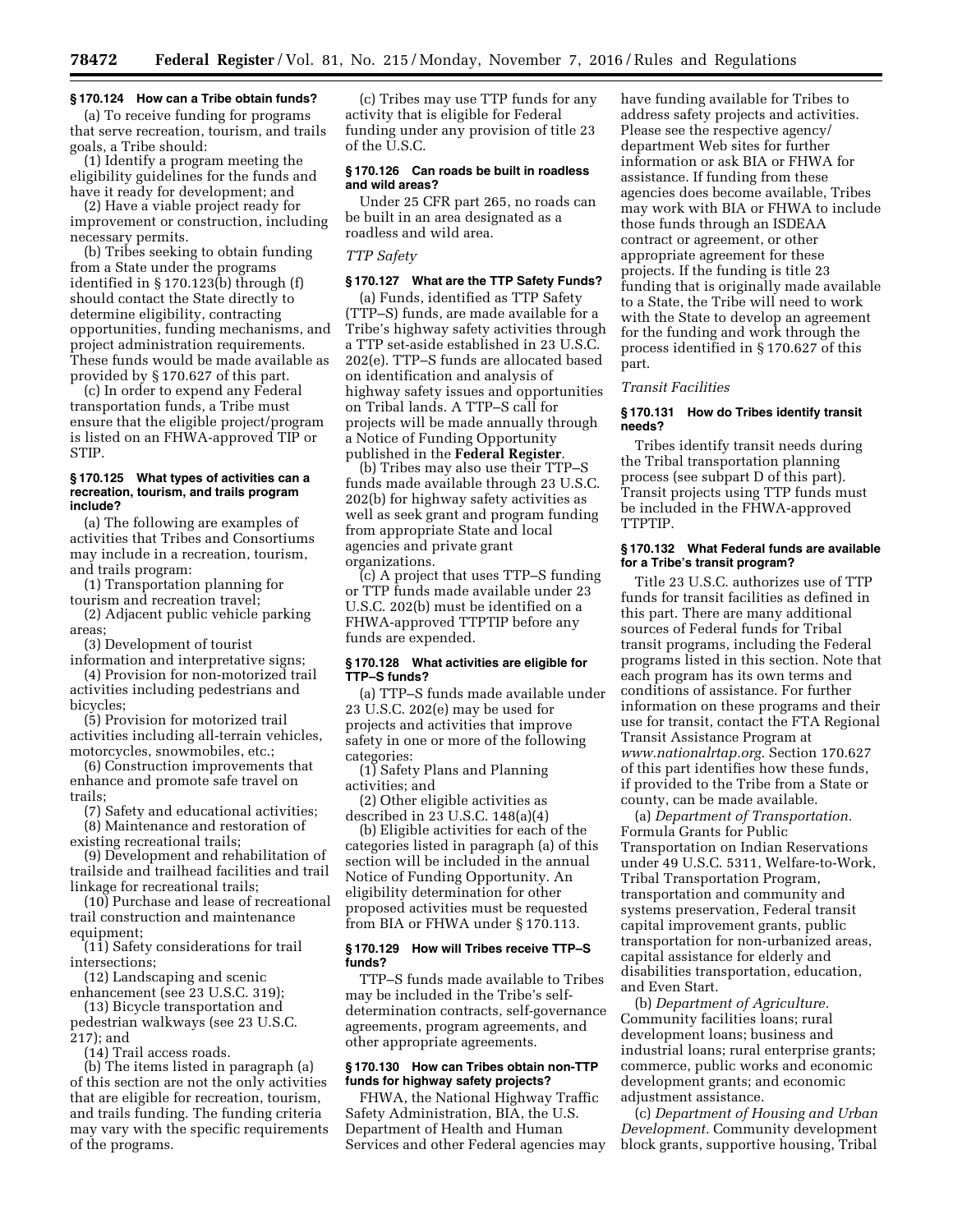housing loan guarantees, resident opportunity and support services.

(d) *Department of Labor.* Indian employment and training, welfare-towork grants.

(e) *Department of Health and Human Services.* Programs for Indian elders, community service block grants, job opportunities for low-income individuals, Head Start (capital or operating), administration for Indian programs, Medicaid, HIV Care Grants, Healthy Start, and the Indian Health Service.

#### **§ 170.133 May a Tribe or BIA use TTP funds as matching funds?**

TTP funds may be used to meet matching or cost participation requirements for any Federal or non-Federal transit grant or program.

### **§ 170.134 What transit facilities and activities are eligible for TTP funding?**

Transit facilities and activities eligible for TTP funding include, but are not limited to:

(a) Acquiring, constructing, operating, supervising or inspecting new, used or refurbished equipment, buildings, facilities, buses, vans, water craft, and other vehicles for use in public transportation;

(b) Transit-related intelligent transportation systems;

(c) Rehabilitating, remanufacturing, and overhauling a transit vehicle;

(d) Preventive maintenance; (e) Leasing transit vehicles,

equipment, buildings, and facilities for use in mass transportation;

(f) Third-party contracts for otherwise eligible transit facilities and activities;

(g) Public transportation improvements that enhance economic and community development, such as bus shelters in shopping centers, parking lots, pedestrian improvements, and support facilities that incorporate other community services;

(h) Passenger shelters, bus stop signs, and similar passenger amenities;

(i) Introduction of new public transportation technology;

(j) Provision of fixed route, demand response services, and non-fixed route paratransit transportation services;

(k) Radio and communication equipment to support Tribal transit programs;

(l) Transit; and

(m) Any additional activities authorized by 49 U.S.C. 5311.

# *TTP Coordinating Committee*

# **§ 170.135 What is the TTP Coordinating Committee?**

(a) Under this part, the Secretaries will establish a TTP Coordinating Committee that:

(1) Provides input and recommendations to BIA and FHWA in developing TTP regulations, policies and procedures; and

(2) Supplements government-togovernment consultation by coordinating with and obtaining input from Tribes, BIA, and FHWA.

(b) The Committee consists of 24 Tribal regional representatives (two from each BIA Region) and two nonvoting Federal representatives (FHWA and BIA).

(c) The Secretary must select the regional Tribal representatives from nominees officially submitted by the region's Tribes.

(1) To the extent possible, the Secretary must make the selection so that there is representation from a broad cross-section of large, medium, and small Tribes.

(2) Tribal nominees must be Tribal governmental officials or Tribal employees with authority to act for their Tribal government.

(d) For purposes of continuity, the Secretary will appoint the Tribal representatives to a three year term. The appointments will be carried out so that only one of a region's two representatives will be appointed in any one year. Should the Tribal appointment or employment of a committee representative terminate during his/her term, the representative must notify the Secretary of this change and his/her membership to the Committee will cease. Upon receipt of the notification, the Secretary will seek nominations from the region's Tribes to replace the representative for the remainder of the term.

(e) Should the need arise, the Secretary will replace representatives.

# **§ 170.136 What are the TTP Coordinating Committee's responsibilities?**

(a) Committee responsibilities are to provide input and recommendations to BIA and FHWA during the development or revision of:

(1) BIA/FHWA TTP Stewardship Plan;

(2) TTP policy and procedures;

(3) TTP eligible activities

determination;

(4) TTP transit policy;

(5) TTP regulations;

(6) TTP management systems policy and procedures; and

(7) National Tribal transportation needs.

(b) The Committee may establish work groups to carry out its responsibilities.

(c) The Committee also reviews and provides recommendations on TTP national concerns (including the

implementation of this part) brought to its attention.

(d) Committee members are responsible for disseminating TTP Coordinating Committee information and activities to Tribal leadership and transportation officials within their respective BIA Regions.

### **§ 170.137 How does the TTP Coordinating Committee conduct business?**

The Committee holds at least two meetings a year. In order to maximize participation by the Tribal public, the Committee shall submit to the Secretary its proposed meeting dates and locations for each fiscal year no later than October 1st. Subject to approval by the Secretary, additional Committee meetings may be called with the consent of one-third of the Committee members, or by BIA or FHWA. The Committee conducts business at its meetings as follows:

(a) A quorum consists of representation from eight BIA Regions.

(b) The Committee will operate by consensus or majority vote, as determined by the Committee in its protocols.

(c) Any Committee member can submit an agenda item to the Chair.

(d) The Committee will work through a committee-approved annual work plan and budget.

(e) Annually, the Committee must elect from among the Committee membership a Chair, a Vice-Chair, and other officers. These officers will be responsible for preparing for and conducting Committee meetings and summarizing meeting results. These officers will also have other duties that the Committee may prescribe.

(f) The Committee must keep the Secretary and the Tribes informed through an annual accomplishment report provided within 90 days after the end of each fiscal year.

(g) The Committee's budget will be funded through the TTP management and oversight funds, not to exceed \$150,000 annually.

# *Tribal Technical Assistance Centers*

### **§ 170.138 What are Tribal Technical Assistance Centers?**

Tribal Technical Assistance Centers (TTAC), which are also referred to as Tribal Technical Assistance Program Centers are authorized under 23 U.S.C. 504(b)(3). The centers assist Tribal governments and other TTP participants in extending their technical capabilities by providing them greater access to transportation technology, training, and research opportunities. Complete information about the centers and the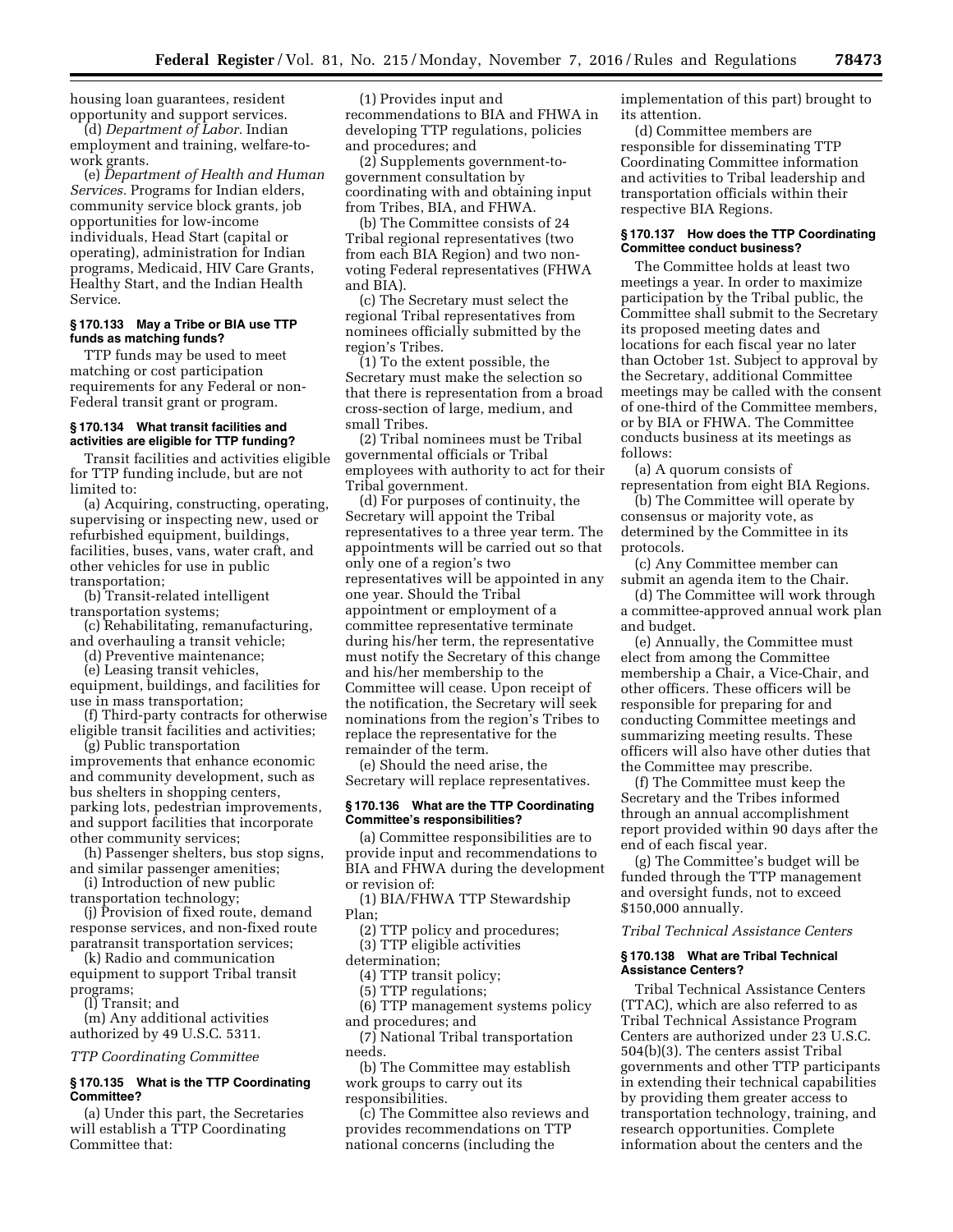services they offer is available on at *[http://ltap.org/about/ttap.php.](http://ltap.org/about/ttap.php)* 

### **Appendix A to Subpart B—Allowable Uses of TTP funds**

TTP funds must be used to pay the cost of those items identified in 23 U.S.C. 202(a)(1), including:

(a) TTP funds can be used for the following planning and design activities:

(1) Planning and design of Tribal Transportation Facilities.

(2) Transportation planning activities, including planning for tourism and recreational travel.

(3) Development, establishment, and implementation of Tribal transportation management systems such as safety, bridge, pavement, and congestion management.

(4) Tribal transportation plans and

transportation improvement programs (TIPS). (5) Coordinated technology

implementation program (CTIP) projects. (6) Traffic engineering and studies.

(7) Identification, implementation, and evaluation of data-driven safety needs.

(8) Tribal transportation standards.

(9) Preliminary engineering studies.

(10) Interagency program/project formulation, coordination and review.

(11) Environmental studies and archeological investigations directly related to transportation programs and projects.

(12) Costs associated with obtaining permits and/or complying with Tribal, Federal, State, and local environmental, archeological and natural resources regulations and standards.

(13) Development of natural habitat and wetland conservation and mitigation plans, including plans authorized under the Water Resources Development Act of 1990, 104 Stat. 4604 (Water Resources Development Act).

(14) Architectural and landscape engineering services related to transportation programs.

(15) Engineering design related to transportation programs, including permitting activities.

(16) Inspection of bridges and structures. (17) Tribal Transportation Assistance

Centers (TTACs).

(18) Safety planning, programming, studies and activities.

(19) Tribal employment rights ordinance (TERO) fees.

(20) Purchase or lease of advanced technological devices used for transportation planning and design activities such as global positioning units, portable weigh-in-motion systems, hand-held data collection units, related hardware and software, etc.

(21) Planning, design and coordination for Innovative Readiness Training projects.

(22) Transportation planning and project development activities associated with border crossings on or affecting Tribal lands.

(23) Public meetings and public involvement activities associated with

transportation projects and planning. (24) Leasing or rental of equipment used in

transportation planning or design programs. (25) Transportation-related technology

transfer activities and programs.

(26) Educational activities related to bicycle safety.

(27) Planning and design of mitigation impacts to environmental resources caused by a transportation project, including, but not limited to, wildlife, habitat, ecosystems, historic properties, and wetlands.

(28) Evaluation of community impacts such as land use, mobility, access, social, safety, psychological, displacement, economic, and aesthetic impacts.

(29) Acquisition of land and interests in land required for right-of-way, including control of access thereto from adjoining lands, the cost of appraisals, cost of surveys, cost of examination and abstract of title, the cost of certificate of title, advertising costs, and any fees incidental to such acquisition.

(30) Cost associated with relocation activities including financial assistance for displaced businesses or persons and other activities as authorized by law.

(31) On-the-job education including classroom instruction and pre-apprentice training activities related to transportation planning and design.

(32) Other eligible activities as approved by FHWA.

(33) Any additional activities identified by TTP Coordinating Committee guidance and approved by the appropriate Secretaries (see § 170.137).

(34) Indirect general and administrative costs; and

(35) Other eligible activities described in this part.

(b) TTP funds can be used for the following construction and improvement activities:

(1) Construction, reconstruction, rehabilitation, resurfacing, restoration, and operational improvements for Tribal transportation facilities.

(2) Construction or improvement of Tribal transportation facilities necessary to accommodate other transportation modes.

(3) Construction of toll roads, highway bridges and tunnels, and toll and non-toll ferry boats and terminal facilities, and approaches thereto (except when on the Interstate System) to the extent permitted under 23 U.S.C. 129.

(4) Construction of projects for the elimination of hazards at railway-highway crossings, including the separation or protection of grades at crossings, the reconstruction of existing railroad grade crossing structures, and the relocation of highways to eliminate grade crossings.

(5) Installation of protective devices at railway-highway crossings.

(6) Transit facilities, whether publicly or privately owned, that serve Indian reservations and other communities or that provide access to or are located within an Indian reservation or community (see §§ 170.131 through 170.134 for additional information).

(7) Engineered pavement overlays that add to the structural value and design life or increase the skid resistance of the pavement.

(8) Tribally-owned, post-secondary

vocational school transportation facilities. (9) Road sealing.

(10) The placement of a double bituminous surface and chip seals during the construction of an approved project (as the

non-final course) or that form the final surface of low volume roads. (11) Seismic retrofit, replacement,

rehabilitation, and painting of road bridges.

(12) Application of calcium magnesium acetate, sodium acetate/formate, or other environmentally acceptable, minimally corrosive anti-icing and de-icing compositions on road bridges, and approaches thereto and other elevated structures.

(13) Installation of scour countermeasures for road bridges and other elevated structures.

(14) Special pedestrian facilities built in lieu of streets or roads, where standard street or road construction is not feasible.

(15) Standard regulatory, warning, guide, and other official traffic signs, including dual language signs, which comply with the MUTCD that are part of transportation projects. TTP funds may also be used on interpretive signs (signs intended for viewing only by pedestrians, bicyclists, and occupants of vehicles parked out of the flow of traffic) that are culturally relevant (native language, symbols, etc.) that are a part of transportation projects.

(16) Traffic barriers and bridge rails.

(17) Engineered spot safety improvements.

(18) Planning and development of rest areas, recreational trails, parking areas, sanitary facilities, water facilities, and other facilities that accommodate the traveling public.

(19) Public approach roads and interchange ramps that meet the definition of a Tribal Transportation Facility.

(20) Construction of roadway lighting and traffic signals.

(21) Adjustment or relocation of utilities directly related to roadway work, not required to be paid for by local utility companies.

(22) Conduits crossing under the roadway to accommodate utilities that are part of future development plans.

(23) Restoration of borrow and gravel pits created by projects funded from the TTP.

(24) Force account and day labor work, including materials and equipment rental, being performed in accordance with approved plans and specifications.

(25) Experimental features where there is a planned monitoring and evaluation schedule.

(26) Capital and operating costs for traffic monitoring, management, and control facilities and programs.

(27) Safely accommodating the passage of vehicular and pedestrian traffic through construction zones.

(28) Construction engineering including contract/project administration, inspection, and testing.

(29) Construction of temporary and permanent erosion control, including landscaping and seeding of cuts and embankments.

(30) Landscape and roadside development features.

(31) Marine facilities and terminals as intermodal linkages.

(32) Construction of visitor information centers, kiosks, and related items.

(33) Other appropriate public road facilities such as visitor centers as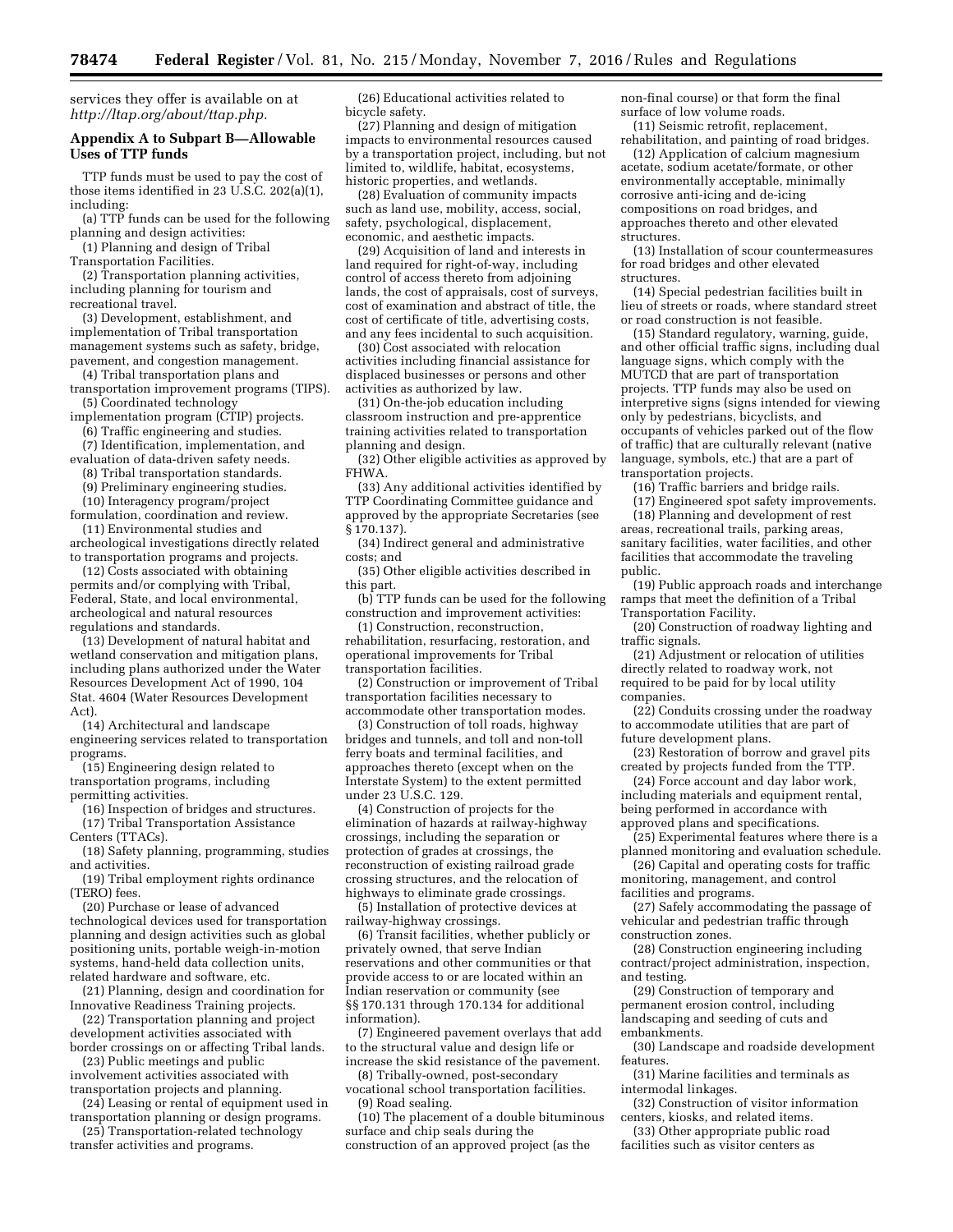determined by the Secretary of Transportation.

(34) Facilities adjacent to roadways to separate pedestrians and bicyclists from vehicular traffic for operational safety purposes, or special trails on separate rightsof-way.

(35) Construction of pedestrian walkways and bicycle transportation facilities, such as a new or improved lane, path, or shoulder for use by bicyclists and a traffic control device, shelter, or parking facility for bicycles.

(36) Facilities adjacent to roadways to separate modes of traffic for safety purposes.

(37) Acquisition of scenic easements and scenic or historic sites provided they are part of an approved project or projects.

(38) Debt service on bonds or other debt financing instruments issued to finance TTP construction and project support activities.

(39) Any project to encourage the use of carpools and vanpools, including provision of carpooling opportunities to the elderly and individuals with disabilities, systems for locating potential riders and informing them of carpool opportunities, acquiring vehicles for carpool use, designating existing highway lanes as preferential carpool highway lanes, providing related traffic control devices, and designating existing facilities for use for preferential parking for carpools.

(40) Fringe and corridor parking facilities including access roads, buildings, structures, equipment improvements, and interests in land.

(41) Adjacent public parking areas.

(42) Costs associated with obtaining permits and/or complying with Tribal, Federal, State, and local environmental, archeological, and natural resources regulations and standards on TTP projects.

(43) Seasonal transportation routes, including snowmobile trails, ice roads, overland winter roads, and trail markings. (See § 170.117.)

(44) Tribal fees such as employment taxes (TERO), assessments, licensing fees, permits, and other regulatory fees.

(45) On-the-job education including classroom instruction and pre-apprentice training activities related to TTP construction projects such as equipment operations, surveying, construction monitoring, testing, inspection and project management.

(46) Installation of advance technological devices on TTP transportation facilities such as permanent weigh-in-motion systems, informational signs, intelligent transportation system hardware, etc.

(47) Cultural and environmental resource monitoring, management, and mitigation for transportation related activities

(48) Mitigation activities required by Tribal, State, or Federal regulatory agencies and 42 U.S.C. 4321, *et seq.,* the National Environmental Policy Act (NEPA).

(49) Purchasing, leasing or renting of construction or maintenance equipment. All equipment purchase request submittals must be accompanied by written cost analysis and approved by FHWA or BIA. When purchasing construction or maintenance equipment, a Tribe must:

(i) Construction—Develop a lease/purchase cost analysis that identifies the overall benefit of purchasing the piece of equipment

versus leasing. This analysis must be submitted to BIA or FHWA for approval per § 170.113. If approved, the funding must be identified on a FHWA-approved TTIP in order to be expended in accordance with 23 U.S.C. 202(b)(4)(B).

(ii) Maintenance—The equipment costs are considered part of the funding identified in 23 U.S.C. 202(a)(8) and must be identified on a FHWA-approved TTIP in accordance with 23 U.S.C.  $202(b)(4)(B)$  in order to be expended.

(50) Coordination and construction materials for innovative readiness training projects operated by entities such as the Department of Defense (DOD), the American Red Cross, the Federal Emergency Management Agency (FEMA), other cooperating Federal agencies, States and their political subdivisions, Tribal governments, or other appropriate non-governmental organizations.

(51) Emergency repairs on Tribal Transportation Facilities.

(52) Public meetings and public involvement activities.

(53) Construction of roads on dams and levees.

(54) Transportation alternative activities as defined in 23 U.S.C. 101(a).

(55) Modification of public sidewalks adjacent to or within Tribal transportation facilities.

(56) Highway and transit safety infrastructure improvements and hazard eliminations.

(57) Transportation control measures such as employer-based transportation management plans, including incentives, shared-ride services, employer sponsored programs to permit flexible work schedules and other activities, other than clause (xvi) listed in section 108(f)(1)(A) of the Clean Air Act, (42 U.S.C. 7408(f)(1)(A)).

(58) Environmental restoration and pollution abatement activities in order to construct a transportation project or to mitigate impacts caused by a transportation project.

(59) Trail development and related activities as identified in §§ 170.123 through 170.126.

(60) Development of scenic overlooks and information centers.

(61) Natural habitat and wetlands mitigation efforts related to TTP projects, including:

(i) Participation in natural habitat and wetland mitigation banks, including banks authorized under the Water Resources Development Act, and

(ii) Contributions to Tribal, statewide and regional efforts to conserve, restore, enhance, and create natural habitats and wetland, including efforts authorized under the Water Resources Development Act.

(62) Mitigation of damage to wildlife, habitat and ecosystems caused as a result of a transportation project.

(63) Construction of permanent fixed or moveable structures for snow or sand control.

(64) Cultural access roads (see § 170.115). (65) Other eligible items as approved by the Federal Highway Administration (FHWA).

(66) Any additional activities proposed by a Tribe or the TTP Coordinating Committee

and approved by the appropriate Secretaries (see §§ 170.113 and 170.136).

(67) Other eligible activities identified in this part (c) TTP funds can be used for maintenance activities as defined in subpart G of this regulation.

(d) Each of the items identified in this appendix must be interpreted in a manner that permits, rather than prohibits, a proposed use of funds.

# **Appendix B to Subpart B—Sources of Tribal Transportation Training and Education Opportunities**

The following is a list of some of the many governmental sources for Tribal transportation training and education opportunities. There may be other nongovernmental, Tribal, or private sources not listed here.

(1) National Highway Institute training courses and fellowships

(2) State and local technical assistance center workshops

(3) Tribal technical assistance centers (TTAC) workshops

(4) FHWA and FTA Research Fellowships (5) Dwight David Eisenhower

Transportation Fellowship (23 U.S.C. 504) (6) Intergovernmental personnel agreement assignments

(7) BIA transportation cooperative education program

(8) BIA force account operations

(9) Federal Transit Administration workshops

(10) State Departments of Transportation (11) Federal-aid highway construction and

technology training including skill improvement programs under 23 U.S.C.

140(b) and (c)

(12) Other funding sources identified in § 170.150 (Transit)

(13) Department of Labor work force development

(14) Indian Employment, Training, and Related Services Demonstration Act, Public Law 102–477

(15) Garrett Morgan Scholarship (FHWA) (16) NTRC—National Transit Resource Center

(17) CTER—Council for Tribal Employment Rights

(18) BIA Indian Highway Safety Program (19) FHWA/STIPDG (Summer Transportation Internship Program for

Diverse Groups) and NSTISS (National Summer Transportation Institute for Secondary Students) Student Internship

Programs

(20) Environmental Protection Agency (EPA)

(21) Department of Commerce (DOC)

(22) Department of Housing and Urban Development Community Planning and Development

(23) Training program for bridge and tunnel inspectors

(24) Transportation Research Board (TRB)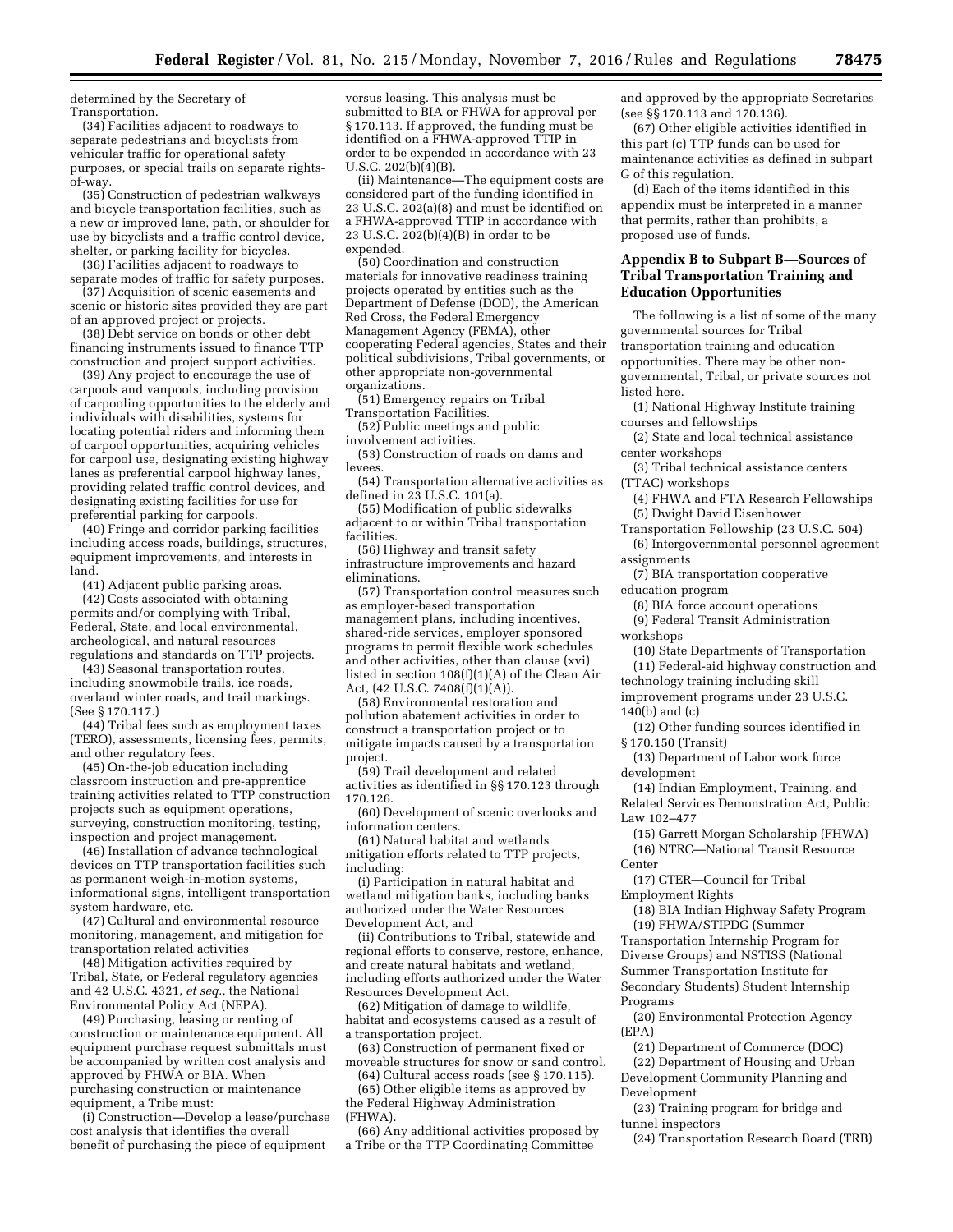# **Subpart C—Tribal Transportation Program Funding**

### **§ 170.200 How do BIA and FHWA determine the TTP funding amount?**

23 U.S.C. 202(b)(3)(A) provides the basis for the funding formula and its transition into use. The annual TTP funding amount available for distribution is determined as follows:

(a) The following set-asides are applied to the Tribal transportation program before the determination of final Tribal shares:

(1) Tribal transportation planning (23 U.S.C. 202(c));

(2) Tribal transportation facility bridges (23 U.S.C. 202(d));

(3) Tribal safety (23 U.S.C 202(e)); (4) Administrative expenses (23 U.S.C 202(a)(6)); and

(5) Tribal supplemental program (23 U.S.C. 202(b)(3)(C)).

(b) After deducting the set asides identified in paragraph (a) of this section, on October 1 of each fiscal year, the Secretaries will distribute the remainder authorized to be appropriated for the TTP among Indian Tribes as follows:

(1) For fiscal year 2016 and thereafter: (i) For each Indian Tribe, 20 percent of the total relative need distribution factor and population adjustment factor as determined by the Tribal Transportation Allocation Methodology (see 25 CFR 170 dated July 19, 2004)) for the fiscal year 2011 funding amount made available to that Indian Tribe; and

(ii) The remainder using Tribal shares as described in § 170.201 and Tribal supplemental funding as described in § 170.202.

(2) [Reserved].

### **§ 170.201 What is the statutory distribution formula for Tribal shares?**

(a) Tribal shares are determined by using the NTTFI as calculated for fiscal year 2012, and the most recent data on American Indian and Alaska Native population within each Indian Tribe's American Indian/Alaska Native Reservation or Statistical Area, as computed under the Native American Housing Assistance and Self-Determination Act of 1996 (25 U.S.C. 4101 *et seq.*), in the following manner:

(1) 27 percent in the ratio that the total eligible road mileage in each Tribe bears to the total eligible road mileage of all American Indians and Alaskan Natives. For the purposes of this calculation, eligible road mileage will be computed using only facilities included in the inventory described below:

(i) Were included in the BIA System

Inventory prior to October 1, 2004; (ii) Are owned by an Indian Tribal government;

(iii) Are owned by the Bureau of Indian Affairs.

(2) 39 percent in the ratio that the total population in each Tribe bears to the total population of all American Indians and Alaskan Natives; and

(3) 34 percent will be initially divided equally among each BIA Region.

(b) The share of funds will be distributed to each Indian Tribe within the BIA Region in the ratio that the average total relative need distribution factors and population adjustment factors from fiscal years 2005 through 2011 for a Tribe bears to the average total of relative need distribution factors and population adjustment factors for fiscal years 2005 through 2011 in that region.

#### **§ 170.202 How do BIA and FHWA determine and distribute the Tribal supplemental program funds?**

(a) The total amount of funding made available for the Tribal supplemental program is determined as follows:

(1) If the amount made available for the TTP is less than or equal to \$275,000,000, the Tribal supplemental funding amount will equal 30 percent of such amount.

(2) If the amount made available for the TTP exceeds \$275,000,000, the Tribal supplemental funding will equal:

(i) \$82,500,000; plus

(ii) 12.5 percent of the amount made available for the Tribal transportation program in excess of \$275,000,000.

(b) The Tribal supplemental program funds will be distributed as follows:

(1) Initially, the Tribal supplemental program funding determined in paragraph (a) of this section will be designated among the BIA Regions in proportion to the regional total of Tribal shares based on the cumulative Tribal shares of all Indian Tribes within the region under § 170.201.

 $(2)$  After paragraph  $(b)(1)$  of this section is completed, the Tribal supplemental program funding designated for each region will be distributed among the Tribes within the region as follows:

(i) The Secretaries will determine which Tribes would be entitled under § 170.200 to receive in a fiscal year less funding than they would receive in fiscal year 2011 pursuant to the relative need distribution factor and population adjustment factor, as described in 25 CFR part 170, subpart C (in effect as of July 5, 2012); and

(ii) The combined amount that such Indian Tribes would be entitled to receive in fiscal year 2011 pursuant to such relative need distribution factor and population adjustment factor in excess of the amount that they would be entitled to receive in the fiscal year under § 170.200.

(c) Subject to paragraph (d) of this section, the Secretaries will distribute a combined amount to each Tribe that meets the criteria described in paragraph (b)(2)(i) of this section a share of funding in proportion to the share of the combined amount determined under paragraph (b)(2)(ii) of this section attributable to such Indian Tribe.

(d) A Tribe may not receive under paragraph (b)(2) of this section and based on its Tribal share under § 170.200 a combined amount that exceeds the amount that such Indian Tribe would be entitled to receive in fiscal year 2011 pursuant to the relative need distribution factor and population adjustment factor, as described in 25 CFR part 170, subpart C.

(e) If the amount made available for a region under paragraph (b)(1) of this section exceeds the amount distributed among Indian Tribes within that region under paragraph (b)(2) of this section, The Secretaries will distribute the remainder of such region's funding under paragraph (b)(1) of this section among all Tribes in that region in proportion to the combined amount that each such Tribe received under § 170.200 and paragraphs (b), (c), and (d) of this section.

### **§ 170.203 How are Tribal transportation planning funds provided to Tribes?**

Tribal transportation planning funds described in § 170.200(a)(1) are calculated pro rata to each Tribe's final percentage as determined under §§ 170.200 through 170.202. Upon request of a Tribal government and approval by the BIA Regional Office or FHWA, these funds are made available to the Tribes under applicable BIA and FHWA contracting procedures.

### **§ 170.204 What restrictions apply to TTP funds provided to Tribes?**

All TTP funds provided to Tribes can be expended only on eligible projects and activities identified in § 170.111 and included in an FHWA-approved TIP per 23 U.S.C. 202(b)(4)(B).

### **§ 170.205 What is the timeframe for distributing TTP funds?**

Not later than 30 days after the date on which funds are made available to the Secretary under this paragraph, the funds shall be distributed to, and made available for immediate use by, eligible Indian Tribes, in accordance with the formula for distribution of funds under the TTP. (See 23 U.S.C. 202(b)(4)(A).)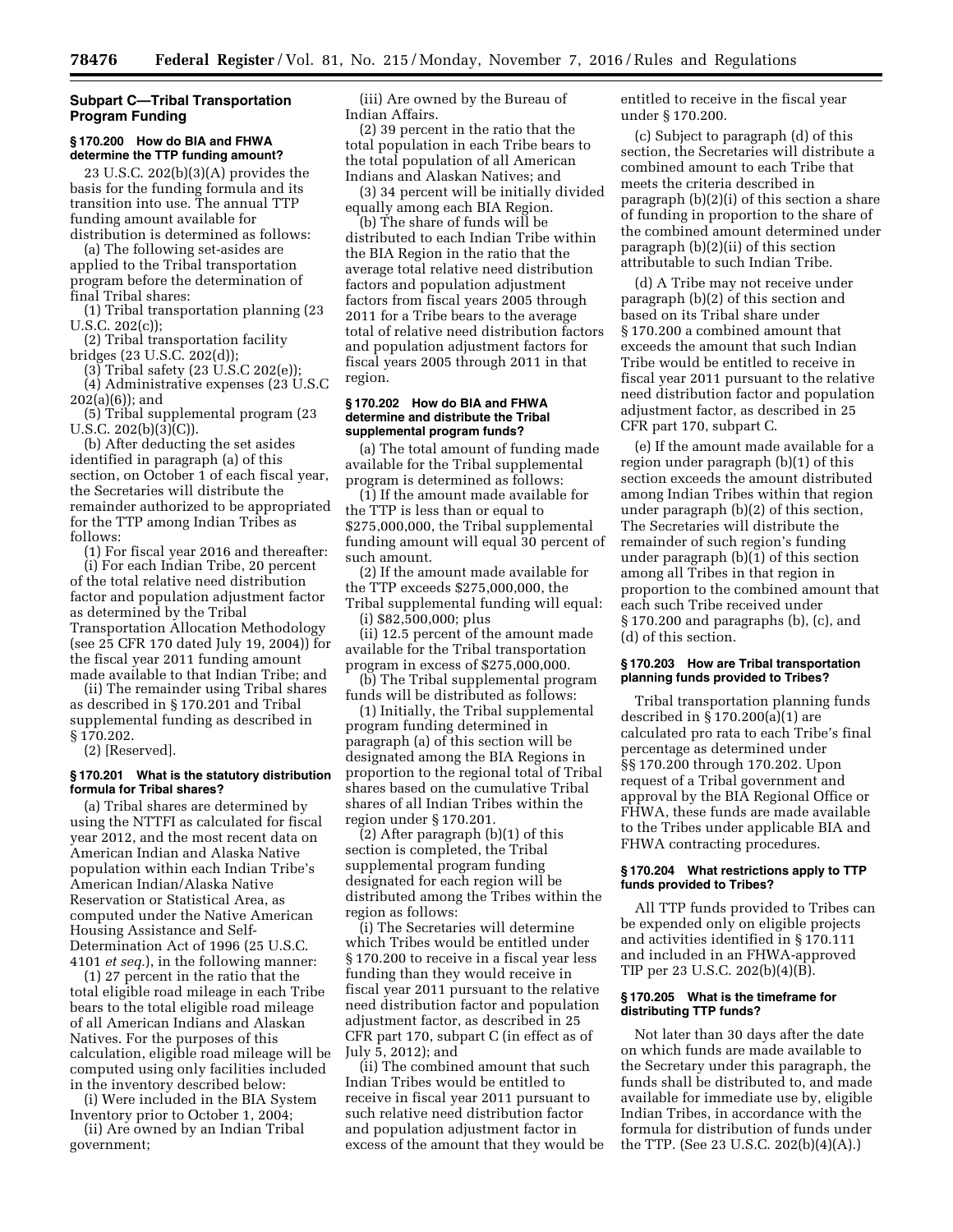#### *Formula Data Appeals*

# **§ 170.226 How can a Tribe appeal its share calculation?**

(a) In calculating Tribal shares, BIA and FHWA use population data (which may be appealed) and specific prioryear data (which may not be appealed). Share calculations are based upon the requirements of 23 U.S.C. 202(b)(3)(B).

(b) Any appeal of a Tribe's population figure must be directed to Department of Housing and Urban Development, Indian Housing Office of Native American Programs. The population data used is the most recent data on American Indian and Alaska Native population within each Indian Tribe's American Indian/Alaska Native Reservation or Statistical Area. This data is computed under the Native American Housing Assistance and Self-Determination Act of 1996 (25 U.S.C. 4101 *et seq.*).

(c) Appeal processes regarding inventory submissions are found at § 170.444(c), design standards at § 170.457, and new uses of funds at § 170.113.

### *Flexible Financing*

# **§ 170.227 Can Tribes use flexible financing for TTP projects?**

Yes. Tribes may use flexible financing in the same manner as States to finance TTP transportation projects, unless otherwise prohibited by law.

(a) Tribes may issue bonds or enter into other debt-financing instruments under 23 U.S.C. 122 with the expectation of payment of TTP funds to satisfy the instruments.

(b) Under 23 U.S.C. 603, the Secretary of Transportation may enter into an agreement for secured loans or lines of credit for TTP projects meeting the requirements contained in 23 U.S.C. 602. The secured loans or lines of credit must be paid from tolls, user fees, payments owing to the obligor under a public-private partnership or other dedicated revenue sources.

(c) Tribes may use TTP funds as collateral for loans or bonds to finance TTP projects. Upon the request of a Tribe, a BIA region or FHWA will provide necessary documentation to banks and other financial institutions.

# **§ 170.228 Can a Tribe use TTP funds to leverage other funds or to pay back loans?**

(a) A Tribe can use TTP funds to leverage other funds.

(b) A Tribe can use TTP funds to pay back loans or other finance instruments (including those provided through an agreement with another Tribe) that were used for a project that:

(1) The Tribe paid for in advance of the current year using non-TTP funds;

(2) Was included in FHWA-approved TTPTIP; and

(3) Was included in the NTTFI at the time of construction.

#### **§ 170.229 Can a Tribe apply for loans or credit from a State infrastructure bank?**

Yes. A Tribe can apply for loans or credit from a State infrastructure bank. Upon the request of a Tribe, BIA region or FHWA will provide necessary documentation to a State infrastructure bank to facilitate obtaining loans and other forms of credit for a TTP project.

### **§ 170.230 How long must a project financed through flexible financing remain on a TTPTIP?**

Tribes must identify each TTP project financed through flexible financing along with the repayment amount on their annual TTPTIP until the flexible financing instrument has been satisfied.

#### *TTP Data Reporting*

### **§ 170.240 What TTP project and activity data must be submitted annually to the Secretaries?**

(a) In accordance with 23 U.S.C.  $201(c)(6)(C)$ , no later than 90 days after the last day of each fiscal year, any entity carrying out a project under the TTP under 23 U.S.C. 202 shall submit to the Secretaries, based on obligations and expenditures under the TTP during the preceding fiscal year, the following data:

(1) The names of projects and activities carried out by the entity under the TTP during the preceding fiscal year.

(2) A description of the projects and activities identified under paragraph (1) of this section;

(3) The current status of the projects and activities identified under paragraph (1) of this section; and

(4) An estimate of the number of jobs created and the number of jobs retained by the projects and activities identified under paragraph (1) of this section.

(b) FHWA and BIA shall provide an electronic portal to assist Tribes in submitting the data needed to fulfill the requirements of 23 U.S.C.  $201(c)(6)(C)$ .

### **Subpart D—Planning, Design, and Construction of Tribal Transportation Program Facilities**

#### *Transportation Planning*

### **§ 170.400 What is the purpose of transportation planning?**

The purpose of transportation planning is to address current and future transportation, land use, economic development, traffic demand, public safety, health, and social needs.

### **§ 170.401 What are BIA's and FHWA's roles in transportation planning?**

Except as provided in § 170.402, the functions and activities that BIA and/or FHWA must perform for the TTP transportation planning are:

(a) Reviewing, and approving the TTPTIP as well as providing technical assistance to the Tribes during the development of their TTIP or Priority List:

(b) Oversight of the NTTFI;

(c) Performing quality assurance and validation of NTTFI data updates as needed;

(d) Coordinating with States and their political subdivisions and appropriate planning authorities on regionally significant TTP projects;

(e) Providing technical assistance to Tribal governments;

(f) Developing TTP budgets;

- (g) Facilitating public involvement;
- (h) Participating in transportation

planning and other transportationrelated meetings;

(i) Performing quality assurance and validation related to performing traffic studies;

(j) Performing preliminary project planning or project identification studies;

(k) Conducting special transportation studies;

(l) Developing short- and long-range transportation plans;

(m) Mapping;

(n) Developing and maintaining management systems;

(o) Performing transportation planning for operational and

maintenance facilities; and

(p) Researching rights-of-way documents for project planning.

### **§ 170.402 What is the Tribal role in transportation planning?**

(a) All Tribes must prepare a TTIP or Tribal priority list.

(b) Tribes operating with a Program Agreement or BIA self-determination contract, TTP agreement, or selfgovernance agreement may assume any of the following planning functions:

(1) Coordinating with States and their political subdivisions, and appropriate planning authorities on regionally significant TTP projects;

(2) Preparing NTTFI data updates and ensuring that the data is entered into the NTTFI;

(3) Facilitating public involvement;

(4) Performing traffic studies;

(5) Developing short- and long-range transportation plans;

(6) Mapping;

(7) Developing and maintaining Tribal management systems;

(8) Participating in transportation planning and other transportation related meetings;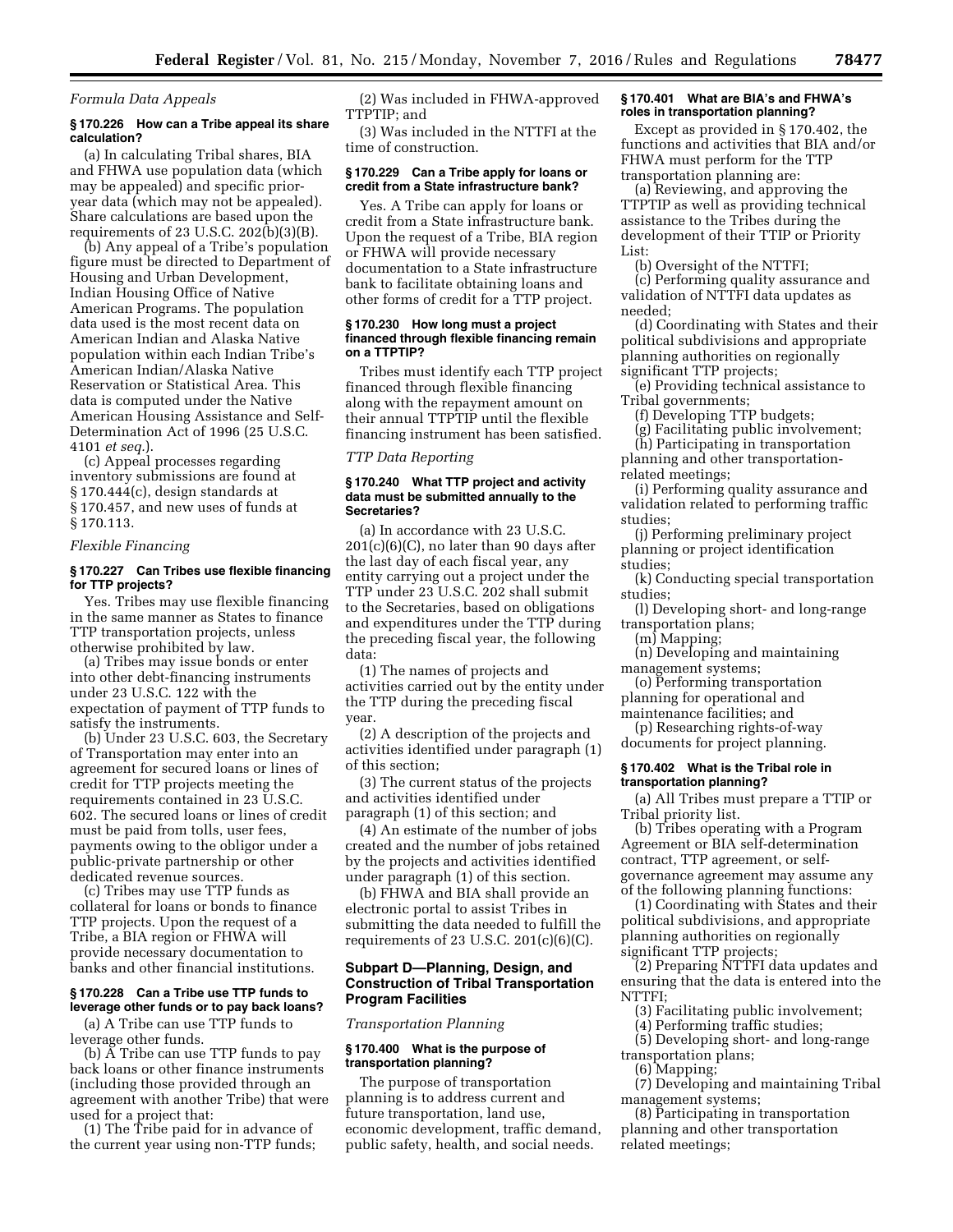(9) Performing transportation planning for operational and maintenance facilities;

(10) Developing TTP budgets including transportation planning cost estimates;

(11) Conducting special transportation studies, as appropriate;

(12) Researching rights-of-way documents for project planning; and

(13) Performing preliminary project planning or project identification studies.

### **§ 170.403 What TTP funds can be used for transportation planning?**

Funds as defined in 23 U.S.C. 202(c) are allocated to an Indian Tribal government to carry out transportation planning. Tribes may also identify transportation planning as a priority use for their TTP Tribal share formula funds. In both cases, the fund source and use must be clearly identified on a FHWA-approved TTPTIP.

### **§ 170.404 Can Tribes use transportation planning funds for other activities?**

Yes. After completion of a Tribe's annual planning activities, unexpended planning funds made available under 23 U.S.C. 202(c) may be used on eligible projects or activities provided that they are identified on a FHWA-approved TTPTIP.

# **§ 170.405 How must Tribes use planning funds?**

TTP funds as defined in 23 U.S.C. 202(c) are available to a Tribal government to support Tribal transportation planning and associated activities, including:

(a) Attending transportation planning meetings;

(b) Pursuing other sources of funds; and

(c) Developing the Tribal priority list, TTIP, LRTP, or any of the transportation planning functions and activities listed in § 170.402.

#### **§§ 170.406–170.408 [Reserved].**

### **§ 170.409 What is the purpose of longrange transportation planning?**

(a) The purpose of long-range transportation planning is to clearly demonstrate a Tribe's transportation needs and to develop strategies to meet these needs. These strategies should address future land use, economic development, traffic demand, public safety, and health and social needs. The planning process should result in a LRTP.

(b) The time horizon for a LRTP should be 20 years to match State transportation planning horizons.

### **§ 170.410 How does a long-range transportation plan relate to the NTTFI?**

A LRTP is developed using a uniform process that identifies the transportation needs and priorities of a Tribe. The NTTFI (see § 170.442) is derived from transportation facilities identified through an LRTP. It is also a means for identifying projects and activities for the TTP.

# **§ 170.411 What should a long-range transportation plan include?**

A LRTP should include:

(a) An evaluation of a full range of transportation modes and connections between modes such as highway, rail, air, and water, to meet transportation needs;

(b) Trip generation studies, including determination of traffic generators due to land use;

(c) Social and economic development planning to identify transportation improvements or needs to accommodate existing and proposed land use in a safe and economical fashion;

(d) Measures that address health and safety concerns relating to transportation improvements;

(e) A review of the existing and proposed transportation system to identify the relationships between transportation and the environment;

(f) Cultural preservation planning to identify important issues and develop a transportation plan that is sensitive to Tribal cultural preservation;

(g) Scenic byway and tourism plans; (h) Measures that address energy

conservation considerations; (i) A prioritized list of short- and long-

term transportation needs; and (j) An analysis of funding alternatives

to implement plan recommendations.

#### **§ 170.412 How is the Tribal TTP long-range transportation plan developed and approved?**

(a) The Tribal TTP long-range transportation plan is developed by either:

(1) A Tribe working through a selfdetermination contract, self-governance agreement, Program Agreement; and other appropriate agreement; or

(2) BIA or FHWA upon request of, and in consultation with, a Tribe. The Tribe and BIA or FHWA need to agree on the methodology and elements included in development of the TTP long-range transportation plan along with time frames before work begins. The development of a long-range transportation plan on behalf of a Tribe will be funded from the Tribe's share of the TTP funds.

(b) During the development of the TTP long-range transportation plan, the Tribe and BIA or FHWA will jointly conduct a midpoint review.

(c) The public reviews a draft TTP long-range transportation plan as required by § 170.413. The plan is further refined to address any issues identified during the public review process. The Tribe then approves the TTP long-range transportation plan.

#### **§ 170.413 What is the public's role in developing the long-range transportation plan?**

BIA, FHWA, or the Tribe must solicit public involvement. If there are no Tribal policies regarding public involvement, a Tribe must use the procedures in this section. Public involvement begins at the same time long-range transportation planning begins and covers the range of users, from stakeholders and private citizens to major public and private entities. Public involvement must include either meetings or notices, or both.

(a) For public meetings, BIA, FHWA or the Tribe must:

(1) Advertise each public meeting in local and Tribal public newspapers at least 15 days before the meeting date. In the absence of local and Tribal public newspapers, BIA, FHWA, or the Tribe may post notices under locally acceptable practices;

(2) Provide at the meeting copies of the draft LRTP;

(3) Provide information on funding and the planning process; and

(4) Provide the public the opportunity to comment, either orally or in writing.

(b) For public notices, BIA, FHWA, or the Tribe must:

(1) Publish a notice in the local and Tribal public newspapers when the draft LRTP is complete. In the absence of local and Tribal public newspapers, BIA, FHWA, or the Tribe may post notices under locally acceptable practices; and

(2) State in the notice that the LRTP is available for review, where a copy can be obtained, whom to contact for questions, where comments may be submitted, and the deadline for submitting comments (normally 30 days).

### **§ 170.414 How is the Tribal long-range transportation plan used and updated?**

The Tribal government uses its TTP long-range transportation plan to develop transportation projects as documented in a Tribal priority list or TTIP and to identify and justify the Tribe's updates to the NTTFI. To be consistent with State, Metropolitan Planning Organization (MPO) and Regional Planning Organization (RPO) planning practices, the TTP long-range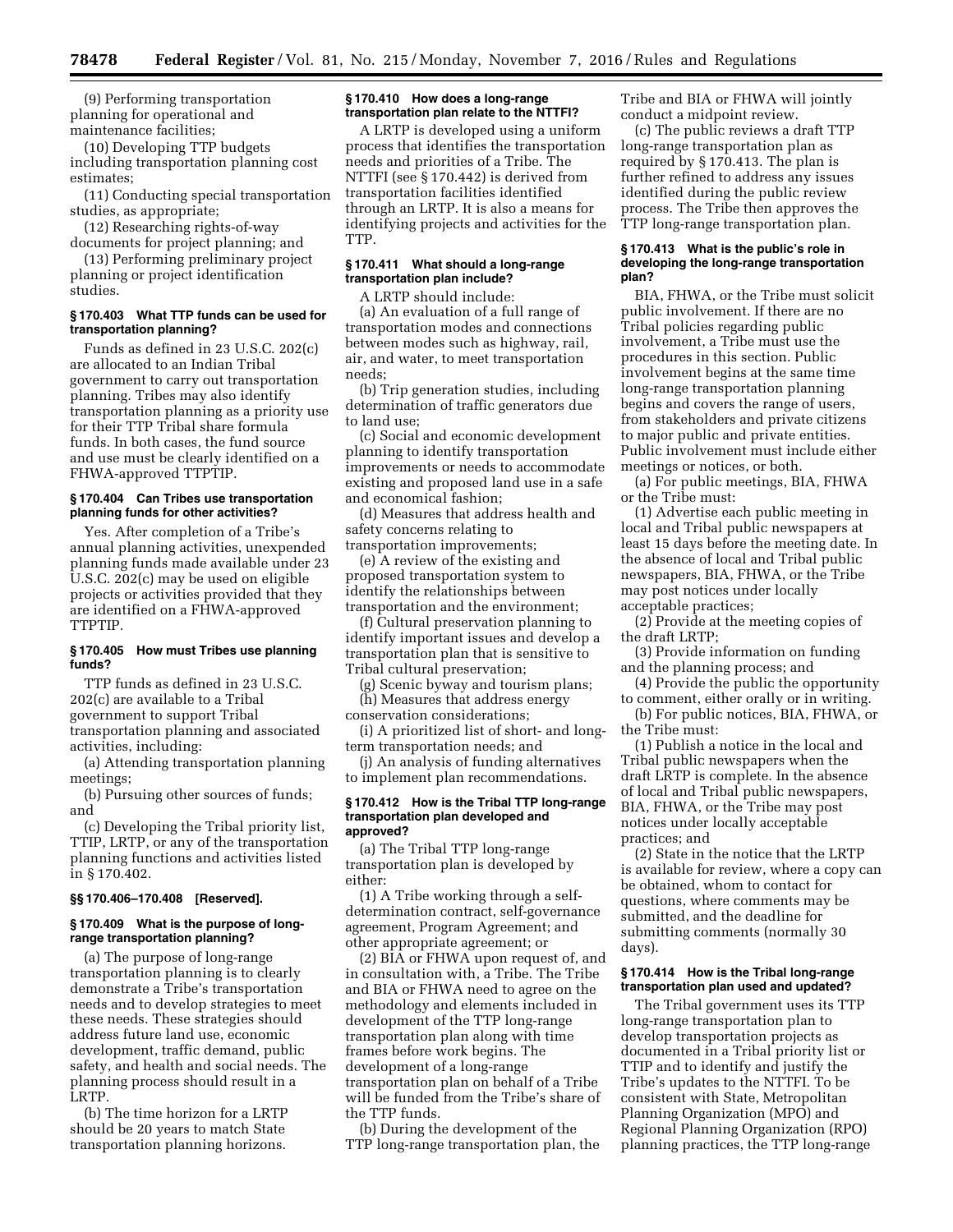transportation plan must be reviewed annually and updated at least every five years.

### **§ 170.415 What are pre-project planning and project identification studies?**

(a) Pre-project planning and project identification studies are part of overall transportation planning and include the activities conducted before final project approval on the TTPTIP. These processes provide the information necessary to financially constrain and program a project on the four-year TTPTIP but are not the final determination that projects will be designed and built. These activities include:

(1) Preliminary project cost estimates; (2) Certification of public

involvement;

(3) Consultation and coordination with States and/or MPO's for regionally significant projects;

(4) Preliminary needs assessments; and

(5) Preliminary environmental and archeological reviews.

(b) BIA and/or FHWA, upon request of the Tribe, will work cooperatively with Tribal, State, regional, and metropolitan transportation planning organizations concerning the leveraging of funds from non-TTP sources and identification of other funding sources to expedite the planning, design, and construction of projects on the TTPTIP.

#### **§ 170.420 What is the Tribal priority list?**

The Tribal priority list is a list of all transportation projects that the Tribe wants funded. The list:

(a) Is not financially constrained; and

(b) Is provided to BIA or FHWA by official Tribal action, unless the Tribal government submits a TTIP.

### *Tribal Transportation Improvement Programs*

# **§ 170.421 What is the Tribal Transportation Improvement Program (TTIP)?**

(a) The TTIP:

(1) Is developed from and must be consistent with the Tribe's Tribal priority list or LRTP;

(2) Is financially constrained for all identified funding sources;

(3) Must identify (year by year) all TTP funded projects and activities that are expected to be carried out over the next four years as well as the projected costs and all other funding sources that are expected to be used on those projects. Although 23 U.S.C. 134(j)(1)(D) indicates a TIP must be updated once every four years, Tribes are encouraged to update the TTIP annually to best represent the plans of the Tribe;

(4) Must identify all projects and activities that are funded through other Federal, State, county, and municipal transportation funds and are carried out by the Tribe in accordance with 23 U.S.C. 202(a)(9);

(5) Must include public involvement; (6) Is reviewed and updated as

necessary by the Tribal government; (7) Can be changed only by the Tribal government; and

(8) After approval by the Tribal government, must be forwarded to BIA or FHWA by Tribal resolution or authorized governmental action certifying public involvement has occurred and requesting approval.

(b) A copy of the FHWA-approved TTIP is returned to the Tribe and BIA. Although the FHWA-approved TTIP authorizes the Tribe to expend TTP funds for the projects and/or activities shown, it does not waive or modify other Federal, local, or financial statutory or regulatory requirements associated with the projects or activities.

### **§ 170.422 How does the public participate in developing the TTIP?**

Public involvement is required in the development of the TTIP.

(a) The Tribe must publish a notice in local and/or Tribal newspapers when the draft TTIP is complete. In the absence of local public newspapers, the Tribe or BIA may post notices under locally acceptable practices. The notice must indicate where a copy can be obtained, a contact person for questions, where comments may be submitted, and the deadline for submitting comments. A copy of the notice will be made available to BIA or FHWA upon request.

(b) The Tribe may hold public meetings at which the public may comment orally or in writing.

(c) The Tribe, the State transportation department, or MPO may conduct public involvement activities.

### **§ 170.423 How are annual updates or amendments to the TTIP conducted?**

(a) The TTIP annual update allows: (1) Changes to schedules and funding amounts for identified projects and activities; and

(2) The addition of transportation projects and activities planned for the next four years.

(b) During the first quarter of a fiscal year, Tribes will be notified of the opportunity to update their TTIP. This notification will contain information on where the Tribes can access their estimated TTP funding amounts for that fiscal year, and will include a copy of their previously approved TTIP, as well as instructions for submitting the annual update.

(c) The Tribe must then review any new transportation planning

information and priority lists, update their TTIP using the procedures in § 170.421, and forward the documentation to their respective BIA Regional Office or to FHWA.

(d) If forwarded to:

(1) A BIA Regional Office—The Office will review all submitted information with the Tribe and provide a written response (concurring, denying, or requesting additional information) within 45 days. If the BIA regional office concurs in the TTIP, it is then forwarded to FHWA for final approval.

(2) FHWA–FHWA will review all submitted information with the Tribe and provide a written response (approving, denying, or requesting additional information) within 45 days.

Once a proposed TTIP update is approved by FHWA, it will be included in that year's overall TTPTIP.

(e) The Tribe may amend their approved TTIP at any time using the procedures in § 170.421 and paragraph (d) of this section in order to add a new project or activity within the current fiscal year that they intend to expend TTP funds on.

# **§ 170.424 What is the TTP Transportation Improvement Program (TTPTIP)?**

(a) Each year, FHWA will compile the approved TTIPs for all of the Tribes into one document called the TTPTIP. This document will identify all expected projects and activities over a four-year period and will be organized by fiscal year, State, and Tribe.

(b) FHWA and BIA will post the approved TTPTIP on their respective Web sites. A subset of the TTPTIP that identifies only design and construction activities will annually be provided to the pertinent FHWA Division office for further transmittal to each State Transportation Office/Department for inclusion in the STIP without further action per 23 U.S.C. 201(c)(4).

#### *Public Hearings*

### **§ 170.435 When is a public hearing required?**

The Tribe, or BIA or FHWA after consultation with the appropriate Tribe and other involved agencies, determines whether or not a public hearing is needed for a TTPTIP, a LRTP, or a project. A public hearing must be held if a project:

(a) Is for the construction of a new route or facility;

(b) Would significantly change the layout or function of connecting or related roads or streets;

(c) Would cause a substantial adverse effect on adjacent property; or

(d) Is controversial or expected to be controversial in nature.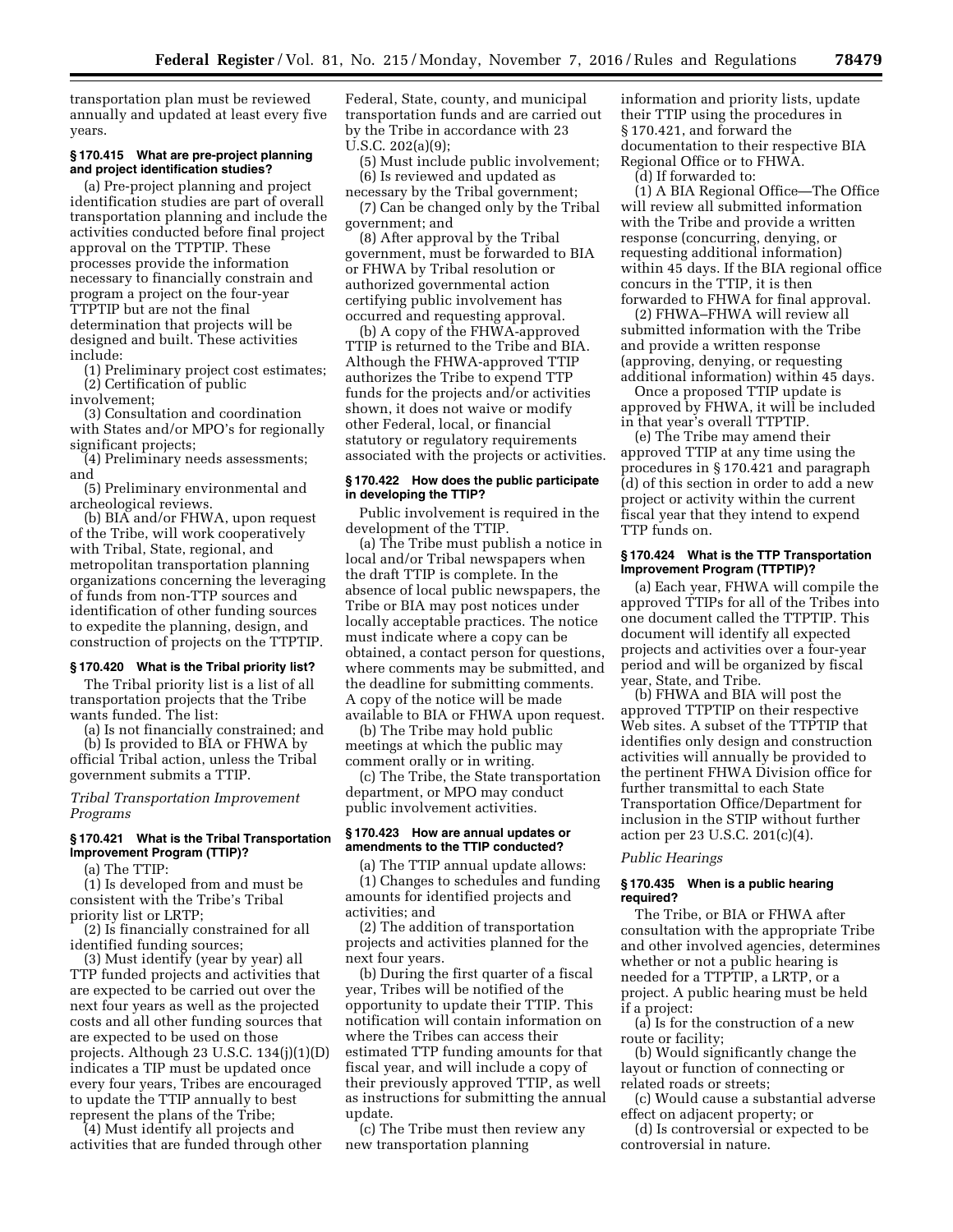### **§ 170.436 How are public hearings for TTP planning and projects funded?**

Public hearings for a TTIP or a Tribe's LRTP are funded using the Tribe's funds as described in § 170.403.

### **§ 170.437 If there is no hearing, how must BIA, FHWA, or a Tribe inform the public?**

(a) When no public hearing for a TTP project is scheduled, the BIA, FHWA, or a Tribe must give adequate notice to the public before project activities are scheduled to begin. The notice should include:

(1) Project location;

(2) Type of improvement planned;

(3) Dates and schedule for work;

(4) Name and address where more information is available; and

(5) Provisions for requesting a hearing.

(b) If the work is not to be performed by the Tribe, BIA will send a copy of the notice to the affected Tribe.

### **§ 170.438 How must BIA, FHWA, or a Tribe inform the public of when a hearing is held?**

(a) When BIA, FHWA, or a Tribe holds a hearing under this part, it must notify the public of the hearing by publishing a notice with information about the project, how to attend the hearing, and where copies of documents can be obtained or viewed.

(b) BIA or the Tribe must publish the notice by:

(1) Posting the notice and publishing it in a newspaper of general circulation at least 30 days before the public hearing; and,

(2) Sending a courtesy copy of the notice to each affected Tribe and BIA Regional Office.

(c) A second notice for a hearing is optional.

### **§ 170.439 How is a public hearing conducted?**

(a) *Presiding official.* A Tribal (tribal council) or Federal (FHWA or BIA) official will be appointed to preside over the public hearing. The presiding official must encourage a free and open discussion of the issues.

(b) *Record of hearing.* The presiding official is responsible for compiling the official record of the hearing. A record of a hearing is a summary of oral testimony and all written statements submitted at the hearing. Additional written comments made or provided at the hearing, or within five working days of the hearing, will be made a part of the record.

(c) *Hearing process.* (1) The presiding official explains the purpose of the hearing and provides an agenda;

(2) The presiding official solicits public comments from the audience on the merits of TTP projects and activities; and

(3) The presiding official informs the hearing audience of the appropriate procedures for a proposed TTP project or activity that may include, but are not limited to:

(i) Project development activities;

(ii) Rights-of-way acquisition; (iii) Environmental and archeological clearance;

(iv) Relocation of utilities and relocation services;

(v) Authorized payments under the Uniform Relocation Assistance and Real Property Acquisition Policies Act, 42 U.S.C. 4601 *et seq.,* as amended;

(vi) Draft transportation plan; and

(vii) The scope of the project and its effect on traffic during and after construction.

(d) *Availability of information.*  Appropriate maps, plats, project plans, and specifications will be available at the hearing for public review. Appropriate officials must be present to answer questions.

(e) *Opportunity for comment.*  Comments are received as follows:

(1) Oral statements at the hearing; (2) Written statements submitted at the hearing; and

(3) Written statements sent to the address noted in the hearing notice within five working days following the public hearing.

# **§ 170.440 How can the public learn the results of a public hearing?**

Within 20 working days after the public hearing, the presiding official will issue and post at the hearing site a statement that:

(a) Summarizes the results of the hearing;

(b) Explains any needed further action;

(c) Explains how the public may request a copy; and

(d) Outlines appeal procedures.

### **§ 170.441 Can a decision resulting from a hearing be appealed?**

Yes. A decision resulting from the public hearing may be appealed under 25 CFR part 2.

*National Tribal Transportation Facility Inventory* 

### **§ 170.442 What is the National Tribal Transportation Facility Inventory?**

(a) The National Tribal Transportation Facility Inventory (NTTFI), is defined under § 170.5 of this part.

(b) BIA, FHWA, or Tribes can also use the NTTFI to assist in transportation and project planning, justify expenditures, identify transportation needs, maintain existing TTP facilities, and develop management systems.

(c) The Secretaries may include additional transportation facilities in the NTTFI if the additional facilities are included in a uniform and consistent manner nationally.

(d) As required by 23 U.S.C. 144, all bridges in the NTTFI will be inspected and recorded in the national bridge inventory administered by the Secretary of Transportation.

(e) In accordance with 23 U.S.C. 202(b)(1)(A–B) and the principles of program stewardship and oversight, the Secretaries have the authority to maintain the NTTFI and shall ensure the eligibility of the facilities and the accuracy of the data included in the NTTFI.

### **§ 170.443 What is required to successfully include a proposed transportation facility in the NTTFI?**

(a) A proposed transportation facility is any transportation facility, including a highway bridge, that will serve public transportation needs, meets the eligibility requirements of the TTP, and does not currently exist. It must meet the eligibility requirements of the TTP and be open to the public when constructed. In order to have a proposed facility placed on the NTTFI, a Tribe must submit all of the following to the BIADOT/FHWA Quality Assurance Team for consideration:

(1) A Tribal resolution or other official action identifying support for the facility and its placement on the NTTFI.

(2) A copy of the Tribe's LRTP containing:

(i) A description of the current land use and identification of land ownership within the proposed road's corridor (including what public easements may be required);

(ii) A description of need and outcomes for the facility including a description of the project's termini; and (iii) The sources of funding to be used

for construction.

(3) If the landowner is a public authority other than the Tribe or BIA, documentation from the public authority that the proposed road has been identified in their LRTP, STIP approved by FHWA, or other published transportation planning documents.

(4) Documentation clearly identifying that easements or rights-of-way have been acquired or a clear written statement of willingness to provide a right-of-way from each landowner along the route.

(5) Certification that a public involvement process has been carried out for the proposed road.

(6) A synopsis discussing the project's anticipated environmental impacts as well as the engineering and construction challenges.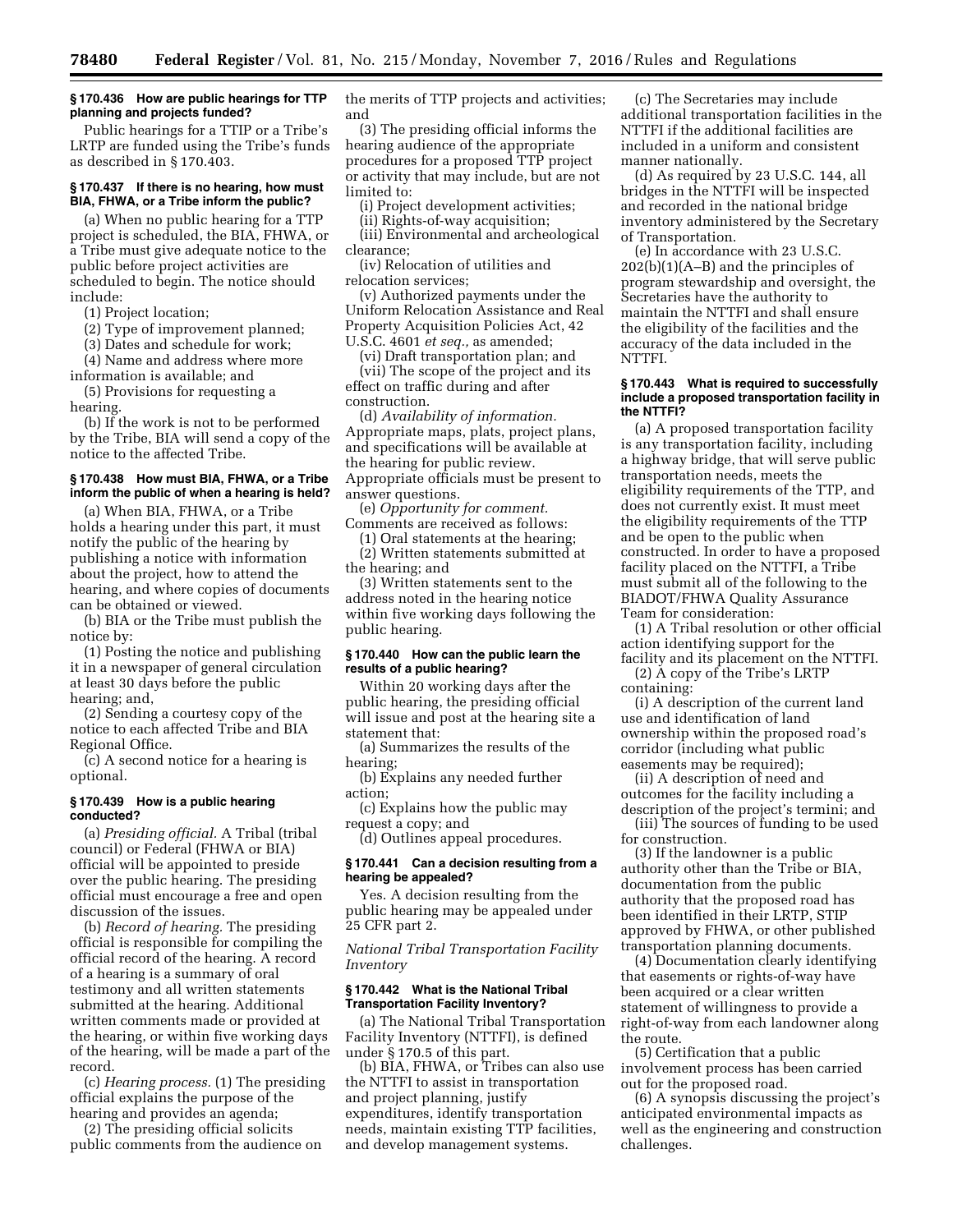(7) Documentation that the project can meet financial or fiscal constraint requirements including financial information demonstrating that the project can be implemented using existing or reasonably available funding sources, and that the project route can be adequately maintained after construction. (See 23 U.S.C. 134 and 135.)

(8) Documentation identifying the entity responsible for maintenance of the facility after construction is completed.

(b) For those proposed roads that currently exist in the NTTFI, the requirements identified above as paragraphs (a)(1) through (a)(8) of this section, must be completed and submitted for approval to BIA and FHWA within November 7, 2017, in order to remain on the inventory.

#### **§ 170.444 How is the NTTFI updated?**

(a) Submitting data into the NTTFI for a new facility is carried out on an annual basis as follows:

(1) BIA Regional Offices provide each Tribe within its region with a copy of the Tribe's own NTTFI data during the first quarter of each fiscal year.

(2) Tribes review the provided data and are responsible for entering all changes/updates into the database. This work must be completed by March 15. The submissions must include, at a minimum, all required minimum attachments (see § 170.446) and authorizing resolutions or similar official authorizations.

(3) The BIA Regional Office reviews each Tribe's submission. If any errors or omissions are identified, the BIA Regional Office will return the submittals along with a request for corrections to the Tribe no later than May 15. If no errors or omissions are found, the BIA Regional Office validates the data and forwards it to BIADOT for review and approval.

(4) The Tribe must correct any errors or omissions in the data entries or return the corrected submittals back to the BIA Regional Office by June 15.

(5) Each BIA Regional Office must validate its regional data by July 15.

(6) BIADOT approves the current inventory year submissions from BIA Regional Offices by September 30 or returns the submissions to the BIA Regional Office if additional work is required.

(7) New facility data submitted outside of the above referenced dates are not guaranteed for inclusion in the official inventory identified in this subsection.

(b) Updating the data on a facility currently listed in the NTTFI is carried out as follows:

(1) At any time, a Tribe may submit a request to the BIA Region asking for the NTTFI data of an existing facility to be updated. The request must include the Tribe's updated data and background information on how and why the data was obtained. At the request of a Tribe, FHWA may assist BIA and the Tribe in updating the NTTFI data as required under this part.

(2) The BIA Region must review the submitted data and respond to the Tribe within 30 days of its receipt.

(i) If approved, the BIA Region validates the data and forwards it to BIADOT for review and approval.

(ii) If not approved, the BIA Region returns the submittals to the Tribe along with a detailed written explanation and supporting documentation of the reasons for the disapproval. The Tribe must correct the data entries and return the corrected submittals back to the BIA Region.

(3) BIADOT approves the current inventory year submittals from BIA Regional Offices or returns the submittals to the BIA Regional Office if additional work is required.

(c) A Tribe may appeal the rejection of submitted data on a new or existing facility included in the NTTFI by filing a written notice of appeal to the Director, Bureau of Indian Affairs, with a copy to the BIA Regional Director.

(d) To be included in the annual NTTFI update used for administrative and reporting purposes for any given fiscal year, submittals for new facilities and updates for existing facilities must be officially accepted by BIA and FHWA by September 30th of that year.

#### **§ 170.445 [Reserved].**

#### **§ 170.446 What minimum attachments are required for an NTTFI submission?**

The minimum attachments required for a facility to be added into the NTTFI include the following.

(a) A long-range transportation plan.

(b) A Tribal resolution or official authorization that refers to all route numbers, names, locations, lengths, construction needs, and ownerships.

(c) A Strip map. See § 170.5. (d) Average Daily Traffic (ADT) documentation.

(e) A typical or representative section photo or bridge profile photo.

(f) Incidental cost verification.

(g) Acknowledgement of Public Authority responsibility.

(h) For proposed roads, see § 170.443 for additional required attachments.

Please see the TTP Coding Guide for additional information on the NTTFI minimum attachments.

### **§ 170.447 How are the allowable lengths of access roads in the NTTFI determined?**

The allowable length of an access road in the NTTFI is determined as follows:

(a) If the road section intersects or abuts a federally recognized Tribal boundary, then the length of the access road is the distance from the boundary extending to the intersection of an equal or greater functional classification but no more than 15 miles.

(b) If the road section does not intersect or abut a federally recognized Tribal boundary, the following applies:

(1) If the road section intersects or abuts an Alaska Native Claims Settlement Act (ANCSA) (43 U.S.C. 1601 *et seq.*) village corporation transportation service area, then the length of the access road is the distance from the ANCSA village corporation transportation service area extending to the intersection of an equal or greater functional classification but no more than 15 miles.

(2) If the road section is located outside of an ANCSA village corporation and located within a developed Alaska Native Village with a population more than 50% Alaska Native/American Indian, then the length of the access road is defined as the distance beginning five miles outside of the developed area of the Alaska Native Village extending to the intersection of an equal or greater functional classification but no more than 15 miles.

(3) If the road section intersects or abuts a Tribally owned trust or fee parcel located outside of an incorporated municipal boundary, then the length of the access road is defined as the distance beginning five miles outside of the Tribally owned trust or fee parcel boundary extending to the intersection of an equal or greater functional classification but no more than 15 miles.

(4) If the road section intersects or abuts a Tribally owned trust or fee parcel located inside of an incorporated municipal boundary, then the length of the access road is defined as the distance from the Tribally owned trust or fee parcel boundary extending to the intersection of an equal or greater functional classification but no more than 15 miles.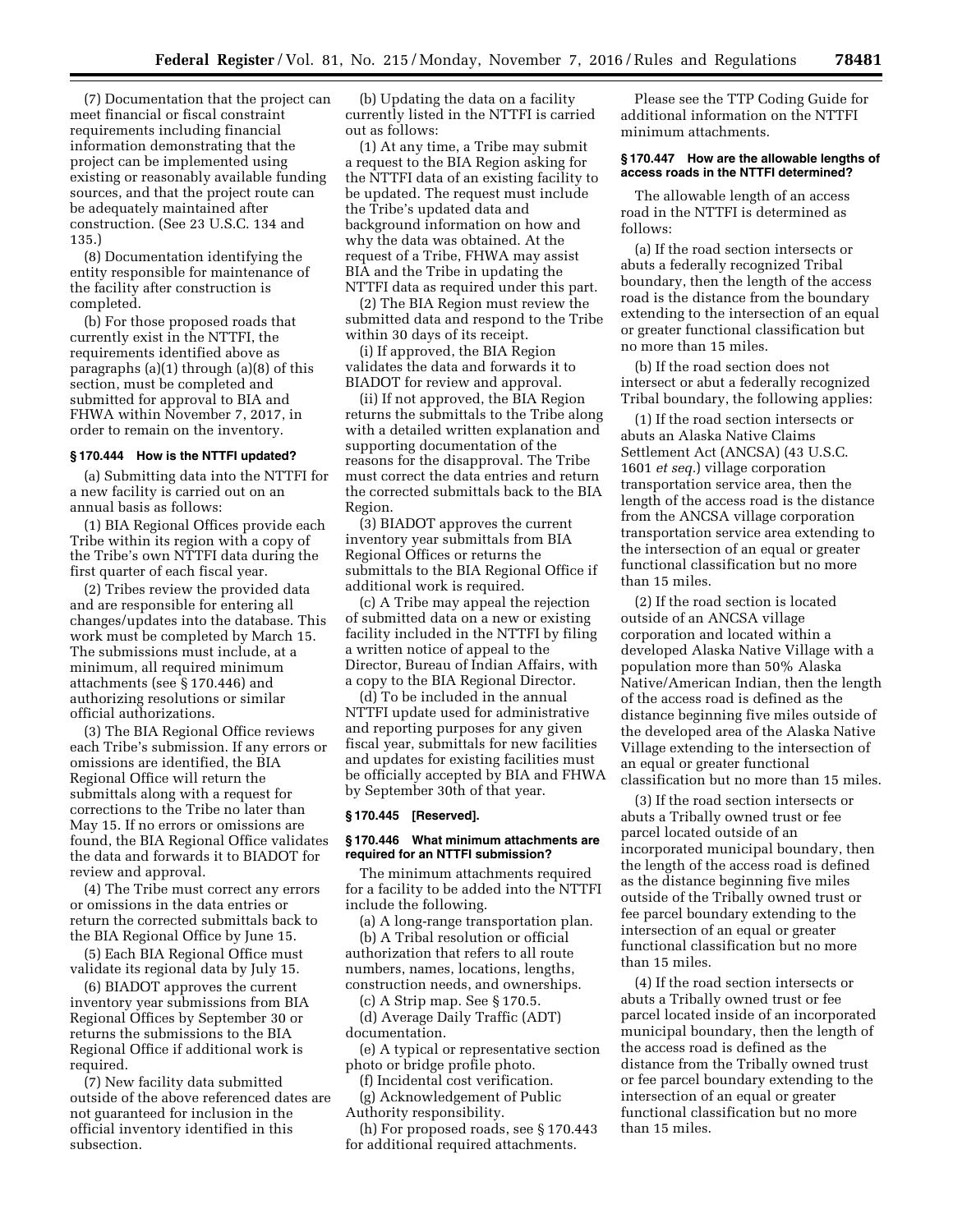# *Environmental and Archeological Requirements*

#### **§ 170.450 What archeological and environmental requirements must the TTP meet?**

All BIA, FHWA, and Tribal work for the TTP must comply with cultural resource and environmental requirements under applicable Federal laws and regulations. A list of applicable laws and regulations is shown in appendix A to this subpart and is also available in the official Tribal Transportation Program Guide.

#### **§ 170.451 Can TTP funds be used for archeological and environmental compliance?**

Yes. For approved TTP projects, TTP funds can be used for environmental and archeological work consistent with § 170.450 and applicable Tribal laws for:

(a) Road and bridge rights-of-way;

(b) Borrow pits and aggregate pits and water sources associated with TTP activities staging areas;

(c) Limited mitigation outside of the construction limits as necessary to address the direct impacts of the construction activity as determined in the environmental analysis and after consultation with all affected Tribes and appropriate Secretaries; and

(d) Construction easements.

#### **§ 170.452 When can TTP funds be used for archeological and environmental activities?**

TTP funds can be used on a project's archeological and environmental activities only after the TTP facility is included in the Tribe's LRTP and the NTTFI, and the project identified on an FHWA-approved TTPTIP.

### **§ 170.453 Do the Categorical Exclusions under the National Environmental Policy Act (NEPA) and the regulations at 23 CFR 771 apply to TTP activities?**

Yes. Regardless of whether BIA or FHWA is responsible for the oversight of a Tribe's TTP activities, the Categorical Exclusions under NEPA at 23 CFR 771.117 governing the use of funds made available through title 23 shall apply to all qualifying TTP projects involving the construction or maintenance of roads.

#### *Design*

### **§ 170.454 What design standards are used in the TTP?**

(a) Depending on the nature of the project, Tribes must use appropriate design standards approved by FHWA. Appendix B to this subpart as well as the official Tribal Transportation Program Guide list the applicable design standards that can be used.

(b) All other design standards not listed in (a) must receive approval from FHWA.

#### **§ 170.455 What other factors must influence project design?**

The appropriate design standards must be applied to each construction project consistent with a minimum 20 year design life for highway projects and 75-year design life for highway bridges. The design of TTP projects must take into consideration:

(a) The existing and planned future use of the facility in a manner that is conducive to safety, durability, and economy of maintenance;

(b) The particular needs of each locality, and the environmental, scenic, historic, aesthetic, community, and other cultural values and mobility needs in a cost effective manner; and

(c) Access and accommodation for other modes of transportation.

### **§ 170.456 How can a Tribe request an exception from the design standards?**

(a) A Tribe can request an exception from the required design standards from FHWA. The engineer of record (the State licensed civil engineer whose name and professional stamp appear on the PS&E or who is responsible for the overall project design) must submit written documentation with appropriate supporting data, sketches, details, and justification based on engineering analysis.

(b) FHWA can approve a project design that does not conform to the minimum criteria only after giving due consideration to all project conditions, such as:

(1) Maximum service and safety benefits for the dollar invested;

(2) Compatibility with adjacent features; and

(3) Probable time before reconstruction of the project due to changed conditions or transportation demands.

(c) FHWA has 30 days from receiving the request to approve or decline the exception.

#### **§ 170.457 Can a Tribe appeal a denial?**

Yes. Tribes may appeal the denial of a design exception to: FHWA Office of Federal Lands Highway, 1200 New Jersey Ave. SE., HFL–1, Washington, DC 20590. If FHWA denies a design exception, the Tribe may appeal the decision Office of the FHWA Administrator, 1200 New Jersey Ave. SE., HOA–1, Washington, DC 20590.

*Review and Approval of Plans, Specifications and Estimates* 

### **§ 170.460 What must a project package include?**

The project package must include the following documentation, approved by the appropriate Public Authority, before the start of construction:

(a) Plans, specifications, and estimates;

(b) A Tribal resolution or other authorized document supporting the project;

(c) Certification of compliance with the requirements of 25 CFR part 169, as well as any additional public taking documentation clearances, if applicable.

(d) Required environmental, archeological, and cultural clearances; and

(e) Identification of design exceptions if used in the plans.

# **§ 170.461 May a Tribe approve plans, specifications, and estimates?**

An Indian Tribal government may approve plans, specifications and estimates and commence road and bridge construction with funds made available from the TTP through a selfdetermination contract, self-governance agreement, Program Agreement or other appropriate agreement, developed in accordance with 23 U.S.C. 202 $(b)(6)$  & (b)(7), if the Indian Tribal government:

(a) Provides assurances in the contract or agreement that the construction will meet or exceed applicable health and safety standards;

(b) Obtains advance review of the plans and specifications from a Statelicensed civil engineer that has certified that the plans and specifications meet or exceed the applicable health and safety standards;

(c) Provides a copy of the certification under paragraph (a) of this section to the Deputy Assistant Secretary for Tribal Government Affairs, Department of Transportation, or the Assistant Secretary—Indian Affairs, DOI, as appropriate; and

(d) Provides a copy of all project documentation identified in § 170.460 to BIA or FHWA before the start of construction.

### **§ 170.463 What if a design deficiency is identified?**

If the Secretaries identify a design deficiency that may jeopardize public health and safety if the facility is completed, they must:

(a) Immediately notify the Tribe of the design deficiency and request that the Tribe promptly resolve the deficiency under the standards in § 170.454; and

(b) For a BIA-prepared PS&E package, promptly resolve the deficiency under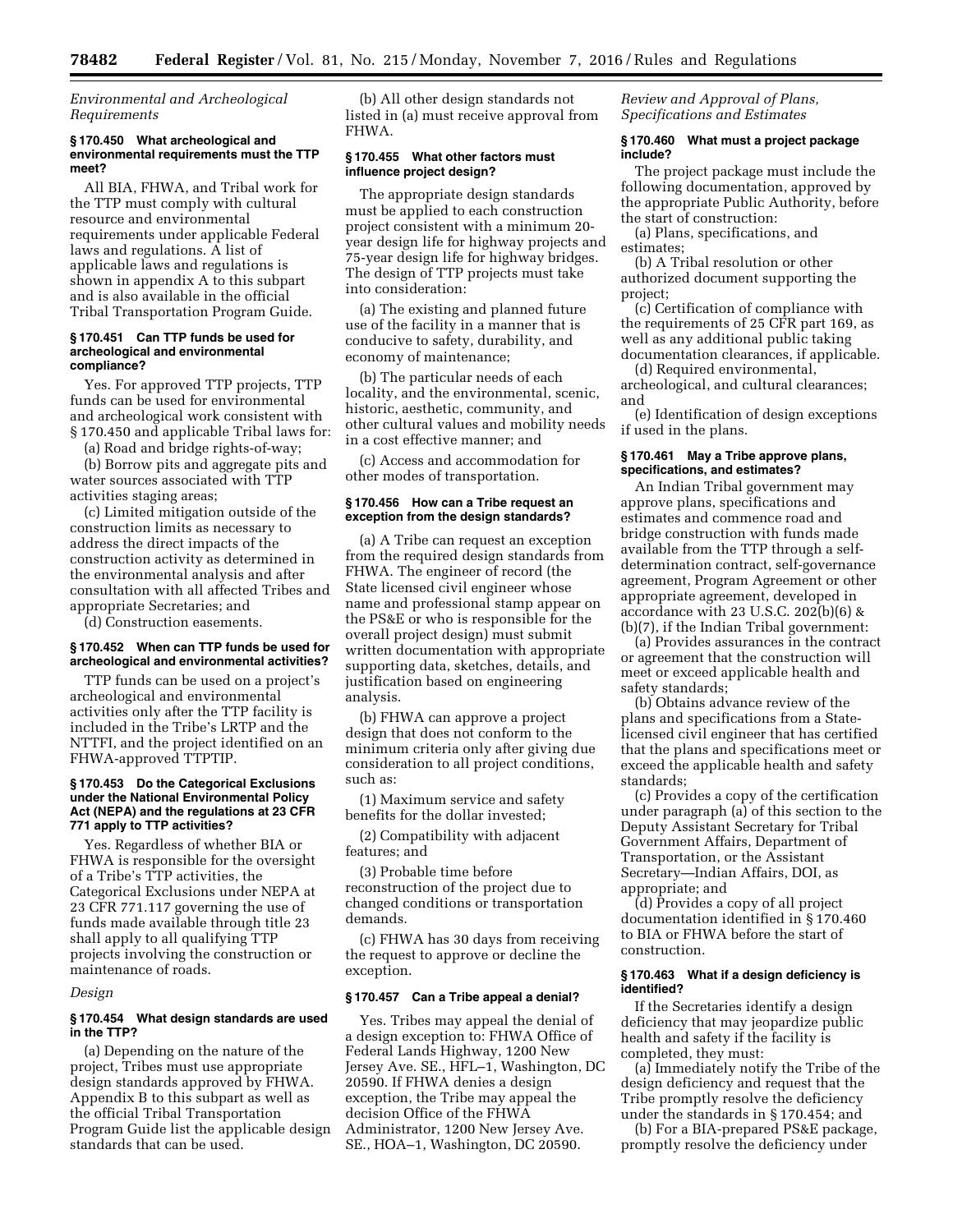the standards in § 170.454 and notify the Tribe of the required design changes.

*Construction and Construction Monitoring* 

# **§ 170.470 Which construction standards must Tribes use?**

(a) Tribes must either:

(1) Use the approved standards referred to in § 170.454; or

(2) Request approval for any other road and highway bridge construction standards that are consistent with or exceed the standards referred to in § 170.454.

(b) For designing and building eligible intermodal projects funded by the TTP, Tribes must use either:

(1) Nationally recognized standards for comparable projects; or

(2) Tribally adopted standards that meet or exceed nationally recognized standards for comparable projects.

### **§ 170.471 How are projects administered?**

(a) When a Tribe carries out a TTP project, the project will be administered in accordance with a self-determination contract, self-governance agreement, Program Agreement or other appropriate agreement and this regulation.

(b) If BIA or FHWA discovers a problem during an on-site monitoring visit, BIA or FHWA must promptly notify the Tribe and, if asked, provide technical assistance.

(c) Only the State-licensed professional engineer of record whose name and professional stamp appear on the PS&E or who is responsible for the

overall project design may change a TTP project's PS&E during construction.

(1) The original approving agency must review each substantial change. The approving agency is the Federal, Tribal, State, or local entity with PS&E approval authority over the project.

(2) The approving agency must consult with the affected Tribe and the entity having maintenance responsibility.

(3) A change that exceeds the limits of available funding may be made only with the approving agency's consent.

### **§ 170.472 What construction records must Tribes and BIA keep?**

The following table shows which TTP construction records BIA and Tribes must keep and the requirements for access.

| Record keeper | Records that must be kept                                                                                              | Access requirements                                                                                                                                                                                                         |
|---------------|------------------------------------------------------------------------------------------------------------------------|-----------------------------------------------------------------------------------------------------------------------------------------------------------------------------------------------------------------------------|
|               | All records required by ISDEAA and 25<br>CFR 900.130-131 or 25 CFR 1000.243<br>and 1000.249, as appropriate.           | BIA and FHWA are allowed access to Tribal TTP construction and<br>approved project specifications as required under 25 CFR 900.130.<br>900.131, 25 CFR 1000.243 and 1000.249, or the Program Agree-<br>ment as appropriate. |
|               | Completed daily reports of construction ac-<br>tivities appropriate to the type of con-<br>struction it is performing. | Upon reasonable advance request by a Tribe, BIA must provide rea-<br>sonable access to records.                                                                                                                             |

# **§ 170.473 When is a project complete?**

A project is considered substantially complete when all work is completed and accepted (except for minor tasks yet to be completed (punch list)) and the project is open to traffic. The project is completed only after all the requirements of this section are met.

(a) At the end of a construction project, the public authority, agency, or organization responsible for the project must make a final inspection. The inspection determines whether the project has been completed in reasonable conformity with the PS&E.

(1) Appropriate officials from the Tribe, BIA, responsible public authority, and FHWA should participate in the inspection, as well as contractors and maintenance personnel.

(2) All project information must be made available during final inspection and used to develop the TTP construction project closeout report. Some examples of project information are: Daily diaries, weekly progress reports, subcontracts, subcontract expenditures, salaries, equipment expenditures, as-built drawings, etc.

(b) After the final inspection, the facility owner makes final acceptance of

the project. At this point, the Tribe or BIA must complete a project closeout and final accounting of all TTP construction project expenditures under § 170.474.

(c) If applicable, all documents required by 25 CFR part 169 must be completed.

#### **§ 170.474 Who conducts the project closeout?**

The following table shows who must conduct the TTP construction project closeout and develop the report.

| If the project was<br>completed by | then $\ldots$                                                                                                                                                                                                                                                      | and the closeout report must                                                                                                                                                                                                                                                                                                                                                                                                                                                                                                                                                                                                                                                                                                               |
|------------------------------------|--------------------------------------------------------------------------------------------------------------------------------------------------------------------------------------------------------------------------------------------------------------------|--------------------------------------------------------------------------------------------------------------------------------------------------------------------------------------------------------------------------------------------------------------------------------------------------------------------------------------------------------------------------------------------------------------------------------------------------------------------------------------------------------------------------------------------------------------------------------------------------------------------------------------------------------------------------------------------------------------------------------------------|
|                                    | The region engineer or designee is respon-<br>sible for closing out the project and pre-<br>paring the report.<br>Agreements negotiated under ISDEAA, or<br>other appropriate agreements specify<br>who is responsible for closeout and pre-<br>paring the report. | (1) Summarize the construction project records to ensure compliance<br>requirements have been met:<br>(2) Review the bid item quantities and expenditures to ensure reason-<br>able conformance with the PS&E and modifications:<br>(3) Be completed within 120 calendar days of the date of acceptance<br>of the TTP construction project; and<br>(4) Be provided to the affected Tribes and the Secretaries.<br>(1) Meet the requirements of ISDEAA;<br>(2) Comply with 25 CFR 900.130(d) and $131(b)(10)$ and 25 CFR<br>1000.249, or the Program Agreement, as applicable;<br>(3) Be completed within 120 calendar days of the date of acceptance<br>of the project; and<br>(4) Be provided to all parties specified in the agreements. |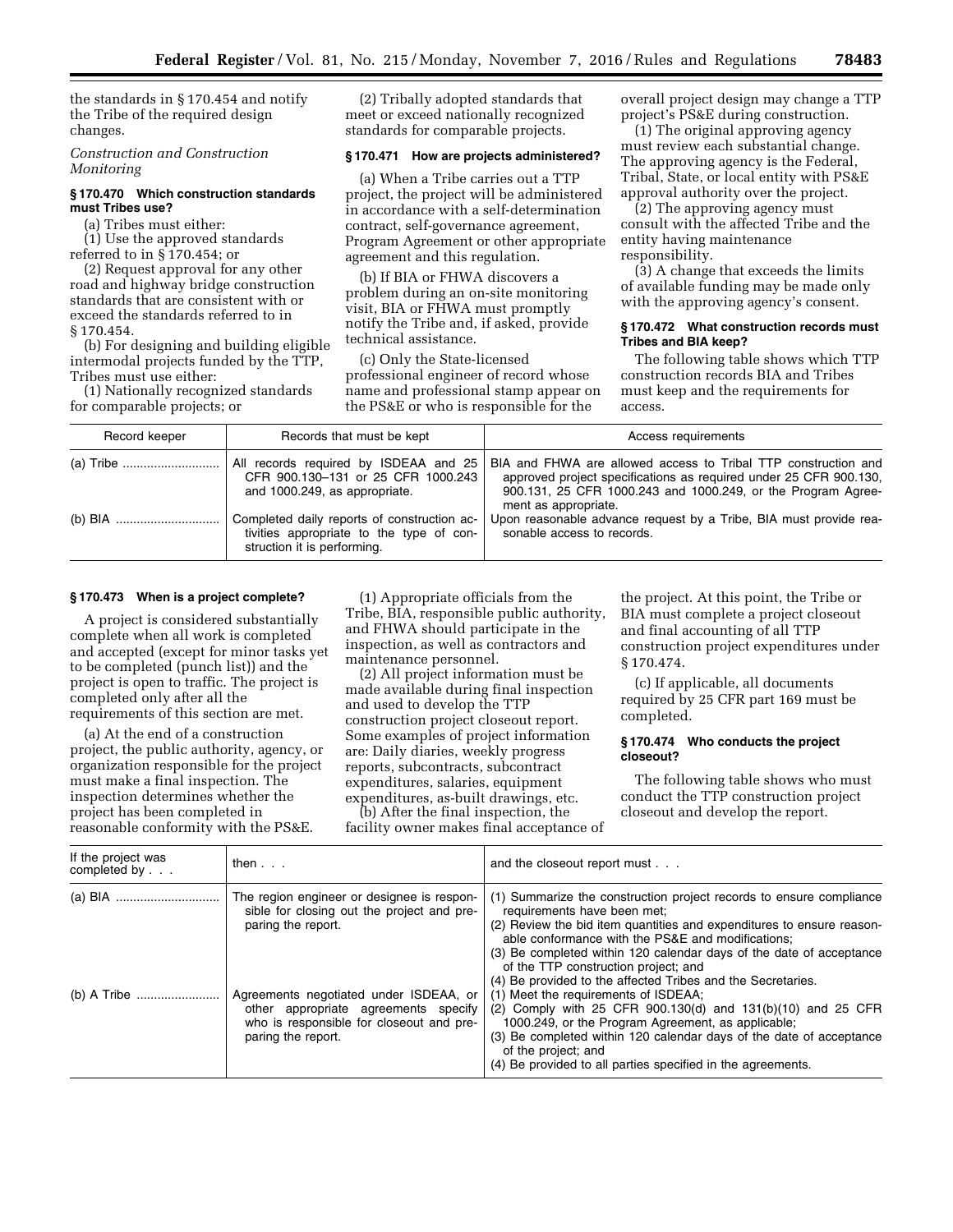*Management Systems* 

### **§ 170.502 Are nationwide management systems required for the TTP?**

(a) To the extent appropriate, the Secretaries, in consultation with Tribes, will implement safety, bridge, pavement, and congestion management systems for the Federal and Tribal facilities included in the NTTFI.

(b) A Tribe may develop its own Tribal management system based on the nationwide management system requirements in 23 CFR part 973. The Tribe may use either TTP formula funds or transportation planning funds defined in 23 U.S.C. 202(c) for this purpose. The Tribal system must be consistent with Federal management systems.

*Tribal Transportation Facility Bridges* 

### **§ 170.510 What funds are available for Tribal Transportation Facility Bridge activities?**

Funds are made available in 23 U.S.C. 202(d) for improving deficient bridges eligible for the TTP.

# **§ 170.511 What activities are eligible for Tribal Transportation Facility Bridge funds?**

(a) The activities that are eligible for 23 U.S.C. 202(d) funding are:

(1) Carrying out any planning, design, engineering, preconstruction, construction, and inspection of a bridge project to replace, rehabilitate, seismically retrofit, paint, apply calcium magnesium acetate, sodium acetate/ formate, or other environmentally acceptable, minimally corrosive antiicing and deicing composition; or

(2) Implementing any countermeasure for deficient Tribal transportation facility bridges, including multiple-pipe culverts.

(b) Further information regarding the use and availability of these funds can be found at 23 CFR part 661.

### **§ 170.512 How will Tribal Transportation Facility Bridge funds be made available to the Tribes?**

Funds made available to Tribes under 23 U.S.C. 202(d) may be included in the Tribe's self-determination contracts, self-governance agreements, Program Agreements, and other appropriate agreements.

### **§ 170.513 When and how are bridge inspections performed?**

(a) All bridges identified on the NTTFI must be inspected under 23 U.S.C. 144.

(b) Employees performing inspections as required by § 170.513(a) must:

(1) Notify affected Tribes and State and local governments that an inspection will occur;

(2) Offer Tribal and State and local governments the opportunity to accompany the inspectors; and

(3) Otherwise coordinate with Tribal and State and local governments.

(c) The person responsible for the bridge inspection team must meet the qualifications for bridge inspectors as defined in 23 U.S.C. 144.

### **§ 170.514 Who reviews bridge inspection reports?**

The person responsible for the bridge inspection team must send a copy of the inspection report to BIADOT. BIADOT:

(a) Reviews the report for quality assurance and works with FHWA to ensure the requirements of 23 U.S.C. 144 are carried out; and

(b) Furnishes a copy of the report to the BIA Regional Office, which will forward the copy to the affected Tribe.

# **Appendix A to Subpart D—Cultural Resource and Environmental Requirements for the TTP**

All BIA, FHWA, and Tribal work for the TTP must comply with cultural resource and environmental requirements under applicable Federal laws and regulations, including, but not limited to:

- 1. 16 U.S.C. 1531, Endangered Species Act. 2. 16 U.S.C. 4601, Land and Water
- Conservation Fund Act (Section 6(f)).

3. 16 U.S.C. 661–667d, Fish and Wildlife Coordination Act.

- 4. 23 U.S.C. 138, Preservation of Parklands, commonly referred to as 4(f).
- 5. 25 U.S.C. 3001–3013, Native American Graves Protection and Repatriation Act.

6. 33 U.S.C. 1251, Federal Water Pollution Control Act and Clean Water Act.

7. 42 U.S.C. 7401, Clean Air Act.

8. 42 U.S.C. 4321, National Environmental Policy Act.

9. 49 U.S.C. 303, Preservation of Parklands. 10. 7 U.S.C. 4201, Farmland Protection Policy Act.

11. 50 CFR part 402, Endangered Species Act regulations.

12. 7 CFR part 658, Farmland Protection Policy Act regulations.

13. 40 CFR part 93, Air Quality Conformity and Priority Procedures for use in Federal-aid Highway and Federally-Funded Transit Programs.

14. 23 CFR part 771, Environmental Impact and Related Procedures.

15. 23 CFR part 772, Procedures for Abatement of Highway Traffic Noises and Construction Noises.

16. 23 CFR part 777, Mitigation of Impacts To Wetlands and Natural Habitat.

17. 36 CFR part 800, Protection of Historic Properties.

18. 40 CFR parts 260–271, Resource Conservation and Recovery Act regulations.

19. Applicable Tribal/State laws.

20. Other applicable Federal laws and regulations.

# **Appendix B to Subpart D—Design Standards for the TTP**

Depending on the nature of the project, Tribes must use the latest edition of the following design standards, as applicable. Additional standards may also apply. In addition, Tribes may develop design standards that meet or exceed the standards listed in this appendix. To the extent that any provisions of these standards are inconsistent with ISDEAA, these provisions do not apply.

1. AASHTO Policy on Geometric Design of Highways and Streets.

2. AASHTO A Guide for Transportation Landscape and Environmental Design.

3. AASHTO Roadside Design Guide.

4. AASHTO Guide for Selecting, Locating and Designing Traffic Barriers.

5. AASHTO Standard Specifications for Highway Bridges.

6. AASHTO Guidelines of Geometric Design of Very Low-Volume Local Roads (ADT less than or equal to 400).

7. FHWA Federal Lands Highway, Project Development and Design Manual.

8. FHWA Flexibility in Highway Design.

9. FHWA Roadside Improvements for Local Road and Streets.

10. FHWA Improving Guardrail

Installations and Local Roads and Streets. 11. 23 CFR part 625, Design Standards for Highways.

12. 23 CFR part 630, Preconstruction Procedures.

- 13. 23 CFR part 633, Required Contract **Provisions**
- 14. 23 CFR part 635, Construction and Maintenance.

15. 23 CFR part 645, Utilities.

- 16. 23 CFR part 646, Railroads.
- 17. 23 U.S.C. 106, PS&E.
- 18. 23 U.S.C. 109, Standards.
- 19. DOT Metric Conversion Plan, October 31, 1991.

20. MUTCD Manual of Uniform Traffic Safety Devices.

21. Standard Specifications for Construction of Roads and Bridges on

Federal Highway Projects.

22. FHWA-approved State standards. 23. FHWA-approved Tribal design

standards.

# **Subpart E—Service Delivery for Tribal Transportation Program**

#### *Funding Process*

### **§ 170.600 What must BIA include in the notice of funds availability?**

(a) Upon receiving the total or partial fiscal year of TTP funding from FHWA:

(1) BIA will send a notice of funds availability to each BIA Regional Office and FHWA that includes the TTP Tribal share funding available to each Tribe within each region; and

(2) BIA and FHWA will forward the information to the Tribes along with an offer of technical assistance.

(b) BIA and FHWA will distribute Tribal share funds to eligible Tribes upon execution of all required agreements or contracts between BIA/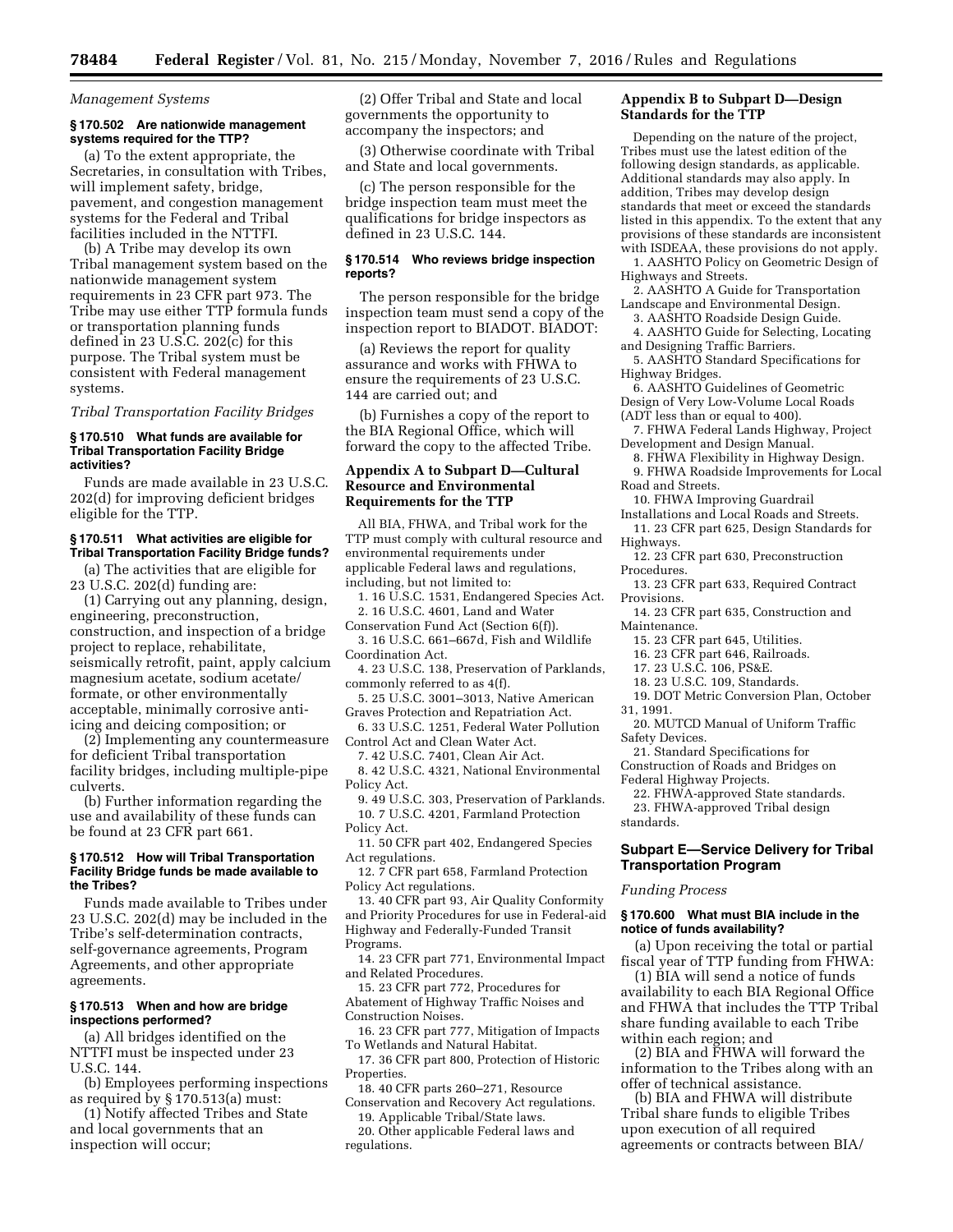FHWA and the Tribe. This distribution must occur:

(1) Within 30 days after funds are made available to the Secretary under this paragraph; and

(2) Upon execution of all required agreements or contracts between BIA/ FHWA and the Tribe.

(c) Funds made available under this section must only be expended on projects and activities identified in an FHWA-approved TTIP. The TTPTIP (see § 170.424) is available on the BIA Transportation and FHWA Web sites.

#### **§ 170.602 If a Tribe incurs unforeseen construction costs, can it get additional funds?**

The TTP is a Tribal shares program based upon a statutory funding formula. Therefore, no additional TTP funding beyond each Tribe's share is available for unforeseen construction costs. However, a Tribe may reprogram their TTP Tribal shares from other projects or activities identified on their FHWAapproved TTIP to cover unforeseen costs. In addition, if a Tribe is operating under a self-determination contract, it may request that additional dollars from its TTP Tribal share funds be made available for that project under 25 CFR 900.130(e).

*Miscellaneous Provisions* 

#### **§ 170.605 May BIA or FHWA use forceaccount methods in the TTP?**

When requested by a Tribe, BIA or FHWA may use force-account methods in carrying out the eligible work of the TTP. Applicable Federal acquisition laws and regulations apply to BIA and FHWA when carrying out force-account activities on behalf of a Tribe.

### **§ 170.606 How do legislation and procurement requirements affect the TTP?**

Other legislation and procurement requirements apply to the TTP as shown in the following table:

| Legislation, regulation or other reguirement | Applies to Tribes | Applies to Tribes | Applies to Tribes | Applies to                           |
|----------------------------------------------|-------------------|-------------------|-------------------|--------------------------------------|
|                                              | under self-       | under self-       | under BIA or      | activities                           |
|                                              | determination     | governance        | FHWA program      | performed by                         |
|                                              | contracts         | agreements        | agreements        | the Secretary                        |
|                                              |                   |                   | <u>I</u> No       | Yes.<br>Yes.<br>Yes.<br>Yes.<br>Yes. |

(a) Unless agreed to by the Tribe or Tribal organization under ISDEAA, 25 U.S.C. 450j(a), and 25 CFR 900.115.

(b) Does not apply when Tribe performs work with its own employees.

# **§ 170.607 Can a Tribe use its allocation of TTP funds for contract support costs?**

Yes. Contract support costs are an eligible item out of a Tribe's TTP allocation and must be included in a Tribe's project construction budget.

#### **§ 170.608 Can a Tribe pay contract support costs from DOI or BIA appropriations?**

No. Contract support costs for TTP construction projects cannot be paid out of DOI or BIA appropriations.

# **§ 170.609 Can a Tribe receive additional TTP funds for start-up activities?**

No. Additional TTP funding for startup activities is not available.

### *Contracts and Agreements*

# **§ 170.610 Which TTP functions may a Tribe assume?**

A Tribe may assume all TTP functions and activities that are otherwise contractible and non-inherently Federal under self-determination contracts, selfgovernance agreements, Program Agreements; and other appropriate agreements. The appendix to this subpart contains the list of program functions that cannot be subcontracted. Administrative support functions are an eligible use of TTP funding.

### **§ 170.611 What special provisions apply to ISDEAA contracts and agreements?**

(a) *Multi-year contracts and agreements.* The Secretary can enter into a multi-year TTP self-determination contract and self-governance agreement with a Tribe under sections  $105(c)(1)(A)$ and (2) of ISDEAA. The amount of the contracts or agreements is subject to the availability of appropriations.

(b) *Consortia.* Under title I and title IV of ISDEAA, Tribes and multi-tribal organizations are eligible to assume TTPs under consortium contracts or agreements. For an explanation of selfdetermination contracts, refer to title I, 25 U.S.C. 450f. For an explanation of self-governance agreements, see title IV, 25 U.S.C. 450b(l) and 458b(b)(2).

(c) *Advance payments.* The Secretary and the Tribe must negotiate a schedule of advance payments as part of the terms of a self-determination contract under 25 CFR 900.132.

(d) *Design and construction contracts.*  The Secretary can enter into a design/ construct TTP self-determination contract that includes both the design and construction of one or more TTP projects. The Secretary may make advance payments to a Tribe:

(1) Under a self-determination design/ construct contract for construction activities based on progress, need, and the payment schedule negotiated under 25 CFR 900.132; and

(2) Under a self-governance agreement in the form of annual or semiannual installments as indicated in the agreement.

# **§ 170.612 Can non-contractible functions and activities be included in contracts or agreements?**

Non-contractible TTP functions and activities cannot be included in selfdetermination contracts, self-governance agreements, Program Agreements, or other agreements. The appendix to this subpart contains a list of TTP functions and activities that cannot be contracted.

# **§ 170.613 What funds are used to pay for non-contractible functions and activities?**

(a) The administrative expenses funding identified in 23 U.S.C. 202(a)(6) are used by the BIA and FHWA transportation personnel when performing non-contractible functions and activities, including:

(1) Program management and oversight; and

(2) Project-related administration activities.

(b) If a Tribe enters into a Program Agreement with FHWA under 23 U.S.C. 202(b)(7), the program agreement may include such additional amounts as the Secretary of Transportation determines would equal the amount that would have been withheld for the costs of the Bureau of Indian Affairs for administration of the program or project.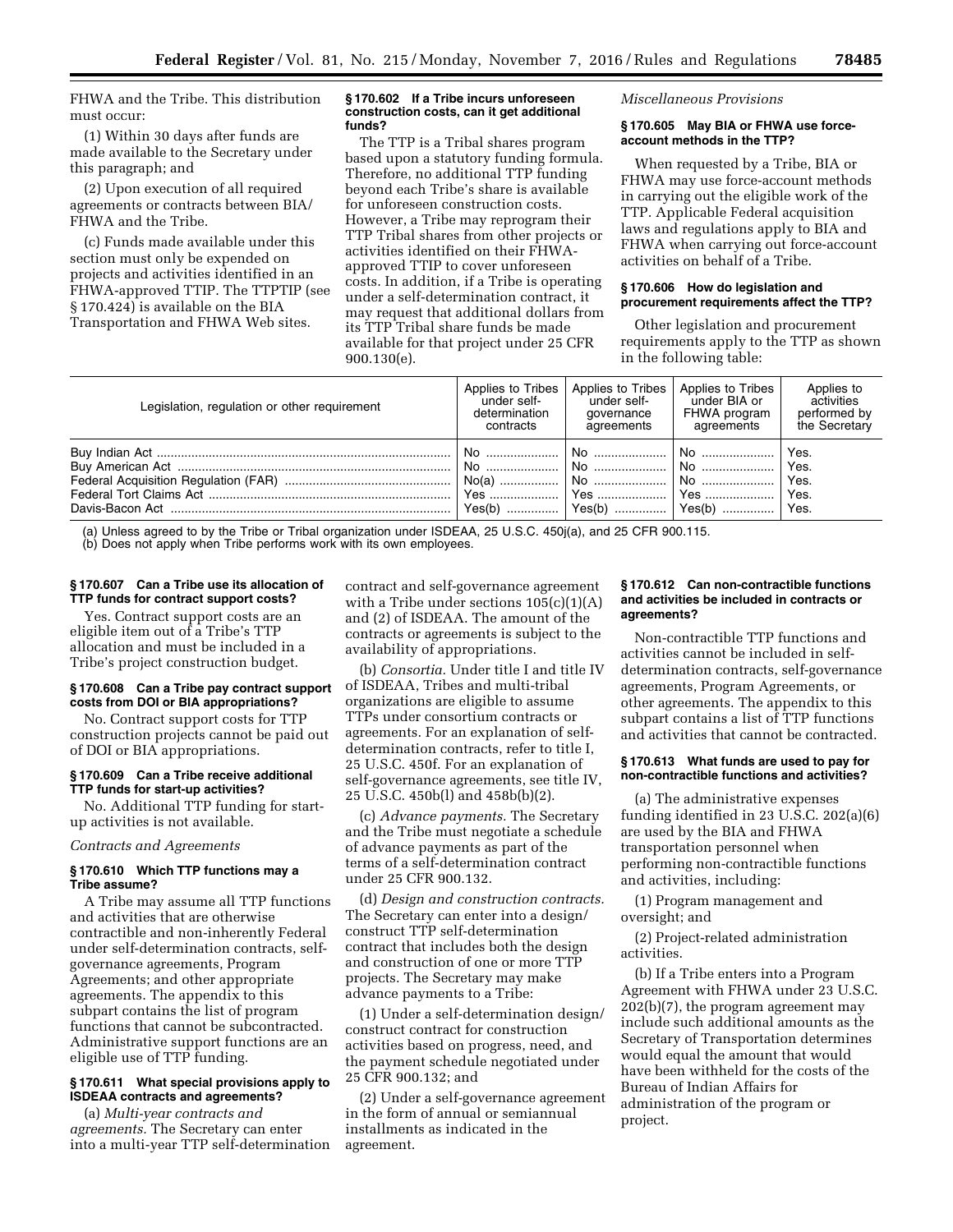#### **§ 170.614 Can a Tribe receive funds before BIA publishes the final notice of funding availability?**

A Tribe can receive funds before BIA publishes the final notice of funding availability required by § 170.600(a) when partial year funding is made available to the TTP through continuing resolutions or other Congressional actions.

### **§ 170.615 Can a Tribe receive advance payments for non-construction activities under the TTP?**

Yes. A Tribe must receive advance payments for non-construction activities under 25 U.S.C. 450*l* for selfdetermination contracts on a quarterly, semiannual, lump-sum, or other basis proposed by a Tribe and authorized by law.

### **§ 170.616 How are payments made to Tribes if additional funds are available?**

After an Agreement between BIA or FHWA and the Tribe is executed, any additional funds will be made available to Tribes under the terms of the executed Agreement.

### **§ 170.617 May a Tribe include a contingency in its proposal budget?**

(a) A Tribe with a self-determination contract may include a contingency amount in its proposed budget under 25 CFR 900.127(e)(8).

(b) A Tribe with a self-governance agreement may include a projectspecific line item for contingencies if the Tribe does not include its full TTP funding allocation in the agreement.

(c) The amounts in both paragraphs (a) and (b) of this section must be within the Tribal share made available or within the negotiated ISDEAA contract or agreement.

# **§ 170.618 Can a Tribe keep savings resulting from project administration?**

All funds made available to a Tribe through the 23 U.S.C. 202(b) are considered ''tribal'' and are available to the Tribe until expended. However, they must be expended on projects and activities referenced on an FHWAapproved TTPTIP.

### **§ 170.619 Do Tribal preference and Indian preference apply to TTP funding?**

Tribal preference and Indian preference apply to TTP funding as shown in the following table:

| If $\ldots$                                                     | Then                                                                                                                                                   |
|-----------------------------------------------------------------|--------------------------------------------------------------------------------------------------------------------------------------------------------|
|                                                                 | Section 7(c) under Title 1 of ISDEAA allows Tribal employment or con-<br>tract preference laws, including Tribe local preference laws, to gov-<br>ern. |
| (c) A self-governance agreement exists under Title IV of ISDEAA | Section 7(b) under Title 1 of ISDEAA applies.<br>25 CFR 1000.406 applies.<br>The language of the Program Agreement applies.                            |

# **§ 170.620 How do ISDEAA's Indian preference provisions apply?**

This section applies when the Secretary or a Tribe enters into a cooperative, reimbursable, or other agreement with a State or local government for a TTP construction project. The Tribe and the parties may choose to incorporate the provisions of section 7(b) of ISDEAA in the agreement.

### **§ 170.621 What if a Tribe doesn't perform work under a contract or agreement?**

If a Tribe fails to substantially perform work under a contract or agreement:

(a) For self-determination contracts, the Secretary must use the monitoring and enforcement procedures in 25 CFR 900.131(a) and (b) and ISDEAA, part 900 subpart L (appeals);

(b) For self-governance agreements, the Secretary must use the monitoring and enforcement procedures in 25 CFR part 1000, subpart K; or

(c) For FHWA or BIA TTP Agreements, the Secretaries will use the procedures identified in the Agreements.

# **§ 170.622 What TTP functions, services, and activities are subject to the selfgovernance construction regulations?**

All TTP design and construction projects and activities, whether included separately or under a program in the agreement, are subject to the regulations in 25 CFR part 1000, subpart K, including applicable exceptions.

### **§ 170.623 How are TTP projects and activities included in a self-governance agreement?**

To include a TTP project or activity in a self-governance agreement, the following information is required:

(a) All work must be included in the FHWA-approved TTPTIP; and

(b) All other information required under 25 CFR part 1000, subpart K.

### **§ 170.624 Is technical assistance available?**

Yes. Technical assistance is available from BIA, the Office of Self-Governance, and FHWA for Tribes with questions about contracting the TTP or TTP projects.

### **§ 170.625 What regulations apply to waivers?**

The following regulations apply to waivers:

(a) For self-determination contracts, 25 CFR 900.140 through 900.148;

(b) For self-governance agreements, 25 CFR 1000.220 through 1000.232; and

(c) For direct service, 25 CFR 1.2.

### **§ 170.626 How does a Tribe request a waiver of a Department of Transportation regulation?**

A Tribe can request a waiver of a Department of Transportation regulation as shown in the following table:

| If the Tribe's contract or agreement is<br>with $\ldots$ | and $\ldots$                                                                                                      | then the Tribe must $\ldots$                                                     |
|----------------------------------------------------------|-------------------------------------------------------------------------------------------------------------------|----------------------------------------------------------------------------------|
|                                                          | the contract is a self-determination<br>contract.                                                                 | follow the procedures in ISDEAA, Title I, and 25 CFR<br>900.140 through 900.148. |
|                                                          | the agreement is a Tribal self-govern-<br>ance agreement.                                                         | follow the procedures in 25 CFR 1000.220 through 1000.232.                       |
| (c) The Secretary of Transportation                      | make the request to the Secretary of Transportation at: 1200<br>New Jersey Ave. SE., HFL-1, Washington, DC 20590. |                                                                                  |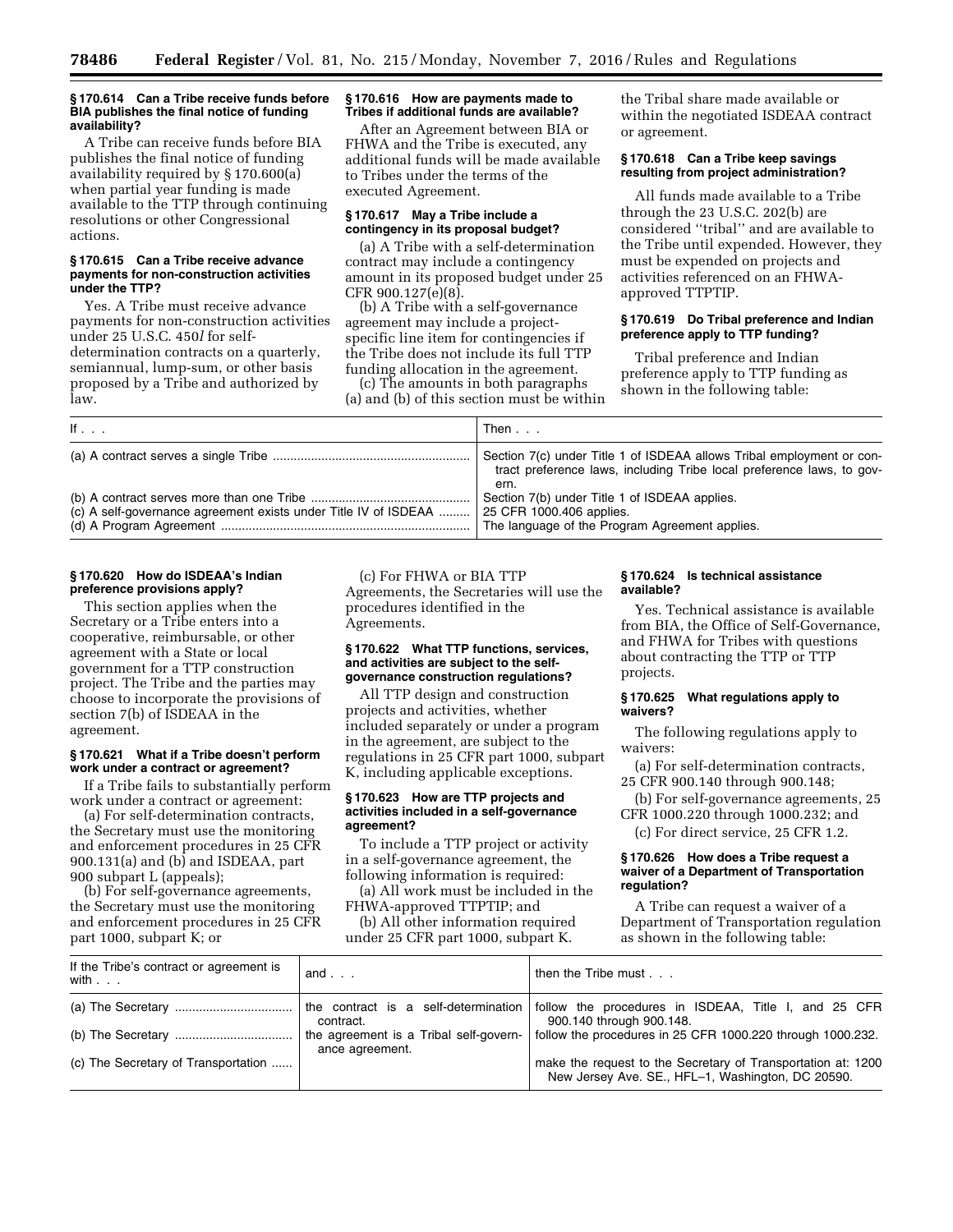#### **§ 170.627 Can non-TTP funds be provided to a Tribe through an FHWA Program Agreement, BIA TTP Agreement or other appropriate agreement?**

In addition to all funds made available under chapter 2 of title 23, the cooperation of States, counties, and other local subdivisions may be accepted in construction and improvement of a Tribal transportation facility. In accordance with 23 U.S.C. 202(a)(9), any funds received from a State, county, or local subdivision may be credited by the Secretaries to appropriations available for the TTP. Subject to an agreement among the Tribe, BIA or FHWA, and the State, county, or local subdivision that addresses the purpose and intent of the funds such funds may be provided to the Tribe through an a selfdetermination contract, self-governance agreement, Program Agreement or other appropriate agreement developed in accordance with 23 U.S.C. 202(b)(6) & (b)(7).

# **Appendix to Subpart E—List of Program Functions That Cannot Be Subcontracted**

Per § 170.612, program functions cannot be included in self-determination contracts, selfgovernance agreements, Program Agreements, or other agreements. Program

- functions include all of the following: (a) TTP project-related pre-contracting activities:
- (1) Notifying Tribes of available funding including the right of first refusal; and
	- (2) Providing technical assistance.
	- (b) TTP project-related contracting
- activities:
- (1) Providing technical assistance;
- (2) Reviewing all scopes of work under 25 CFR 900.122;
- (3) Evaluating proposals and making
- declination decisions, if warranted;

(4) Performing declination activities; (5) Negotiating and entering into contracts or agreements with State, Tribal, and local

- governments and other Federal agencies; (6) Processing progress payments or
- contract payments;
- (7) Approving contract modifications;
- (8) Processing claims and disputes with Tribal governments; and
- (9) Closing out contracts or agreements.
- (c) Planning activities:
- (1) Reviewing and approving TTPTIPs developed by Tribes or other contractors; and
- (2) Reviewing and approving TTP LRTPs developed by Tribes or other contractors.
- (d) Environmental and historical preservation activities:
- (1) Reviewing and approving all items
- required for environmental compliance; and (2) Reviewing and approving all items
- required for archaeological compliance. (e) Processing rights-of-way:
	- (1) Reviewing rights-of-way applications
- and certifications;
- (2) Approving rights-of-way documents;

(3) Processing grants and acquisition of rights-of-way requests for Tribal trust and allotted lands under 25 CFR part 169; (4) Responding to information requests;

(5) Reviewing and approving documents attesting that a project was constructed entirely within a right-of-way granted by BIA; and

- (6) Performing custodial functions related to storing rights-of-way documents.
- (f) Conducting project development and design under 25 CFR 900.131:
- (1) Participating in the plan-in-hand reviews on behalf of BIA as facility owner;
- (2) Reviewing and/or approving PS&E for health and safety assurance on behalf of BIA
- as facility owner; (3) Reviewing PS&E to assure compliance
- with NEPA as well as all other applicable Federal laws; and
- (4) Reviewing PS&E to assure compliance with or exceeding Federal standards for TTP design and construction.
	- (g) Construction:
- (1) Making application for clean air/clean water permits as facility owner;
- (2) Ensuring that all required State/tribal/ Federal permits are obtained;
- (3) Performing quality assurance activities; (4) Conducting value engineering activities
- as facility owner; (5) Negotiating with contractors on behalf
- of the Federal Government; (6) Approving contract modifications/
- change orders;
- (7) Conducting periodic site visits;
- (8) Performing all Federal Governmentrequired project-related activities contained in the contract documents and required by 25 CFR parts 900 and 1000;
- (9) Conducting activities to assure compliance with safety plans as a jurisdictional responsibility hazardous
- materials, traffic control, OSHA, etc.; (10) Participating in final inspection and
- acceptance of project documents or as-built drawings on behalf of BIA as facility owner; and
- (11) Reviewing project closeout activities and reports.
- (h) Other activities:
- (1) Performing other non-contractible required TTP project activities contained in this part, ISDEAA and part 1000; and

(2) Other title 23 non-project-related management activities.

- (i) BIADOT program management:
- (1) Developing budget on needs for the TTP;
	- (2) Developing legislative proposals;
	- (3) Coordinating legislative activities;
	- (4) Developing and issuing regulations;

(5) Developing and issuing TTP planning, design, and construction standards;

- (6) Developing/revising interagency agreements;
- (7) Developing and approving TTP stewardship agreements in conjunction with FHWA;
- (8) Developing annual TTP obligation and TTP accomplishments reports;
- (9) Developing reports on TTP project expenditures and performance measures for the Government Performance and Results Act (GPRA);
- (10) Responding to/maintaining data for congressional inquiries;

(11) Developing and maintaining the funding formula and its database;

- (12) Allocating TTP and other transportation funding;
- (13) Providing technical assistance to Tribes/Consortiums/tribal organizations/ agencies/regions;
- (14) Providing national program leadership for other Federal transportation related programs including: Transportation Alternatives Program, Tribal Transportation Assistance Program, Recreational Travel and Tourism, Transit Programs, ERFO Program, and Presidential initiatives;
- (15) Participating in and supporting Tribal transportation association meetings;
- (16) Coordinating with and monitoring Indian Local Technical Assistance Program centers;
- (17) Planning, coordinating, and conducting BIA/tribal training;
- (18) Developing information management systems to support consistency in data format, use, etc., with the Secretary of Transportation for the TTP;
- (19) Participating in special transportation related workgroups, special projects, task forces and meetings as requested by Tribes;
- (20) Participating in national, regional, and local transportation organizations;
- (21) Participating in and supporting FHWA Coordinated Technology Implementation program;
- (22) Participating in national and regional TTP meetings;
- (23) Consulting with Tribes on non-project related TTP issues;
- (24) Participating in TTP, process, and product reviews;
- (25) Developing and approving national indefinite quantity service contracts;
- (26) Assisting and supporting the TTP Coordinating Committee;
- (27) Processing TTP bridge program projects and other discretionary funding
- applications or proposals from Tribes; (28) Coordinating with FHWA;
	- (29) Performing stewardship of the TTP;
	- (30) Performing oversight of the TTP and
- its funded activities;
- (31) Performing any other non-contractible TTP activity included in this part; and
- (32) Determining eligibility of new uses of TTP funds.
- (j) BIADOT Planning:

the fiscal year;

- (1) Maintaining the official TTP inventory;
- (2) Reviewing LRTPs;
- (3) Reviewing and approving TTPTIPs;
- (4) Maintaining nationwide inventory of
- TTP strip and atlas maps;
- (5) Coordinating with Tribal/State/ regional/local governments;
- (6) Developing and issuing procedures for management systems;
- (7) Distributing approved TTPTIPs to BIA regions;
- (8) Coordinating with other Federal agencies as applicable;
- (9) Coordinating and processing the funding and repair of damaged tribal roads with FHWA;

(10) Calculating and distributing TTP transportation planning funds to BIA regions; (11) Reprogramming unused TTP transportation planning funds at the end of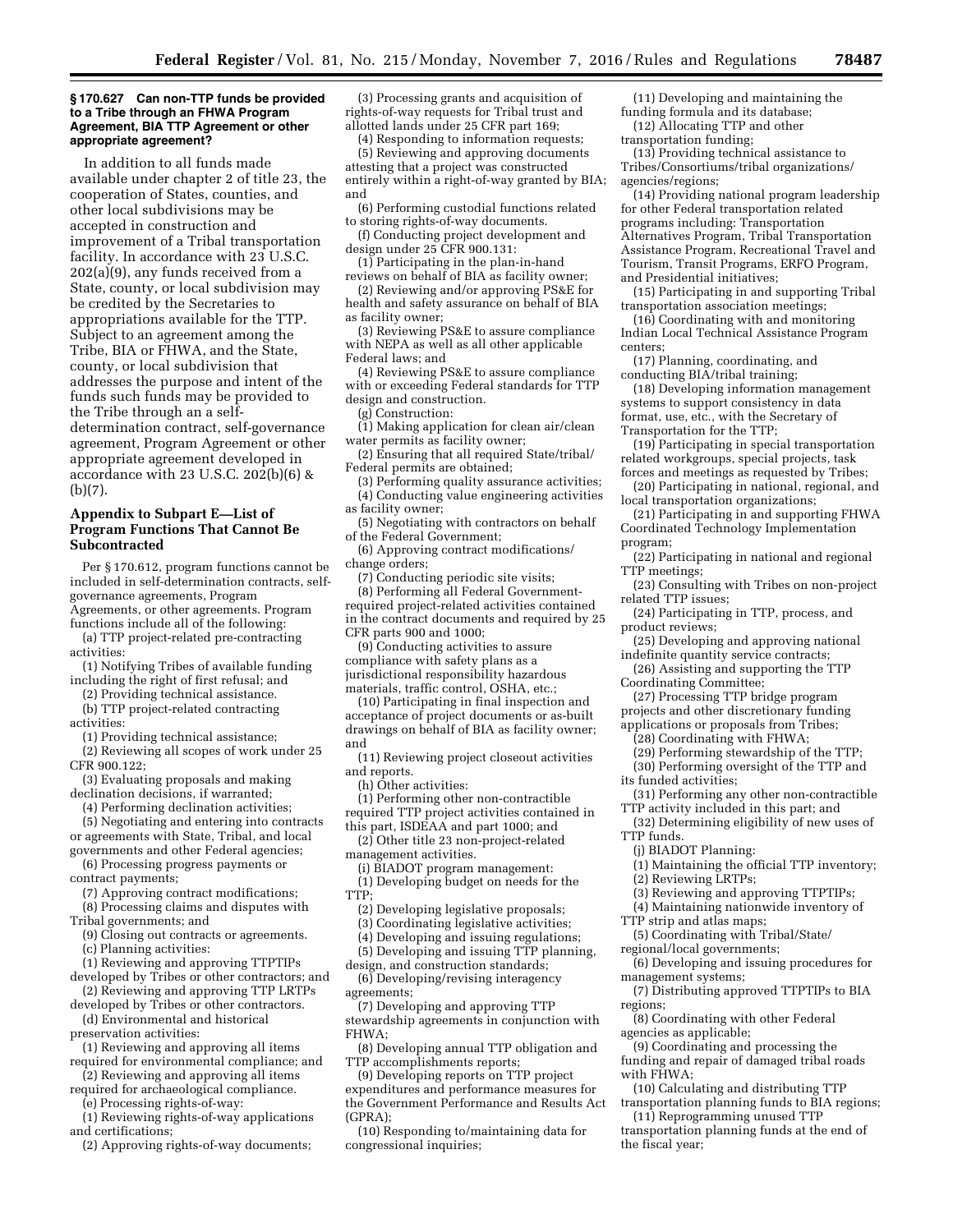(12) Monitoring the nationwide obligation of TTP transportation planning funds;

(13) Providing technical assistance and training to BIA regions and Tribes;

(14) Approving atlas maps;

(15) Reviewing TTP inventory information for quality assurance; and

(16) Advising BIA regions and Tribes of transportation funding opportunities.

(k) BIADOT engineering:

(1) Participating in the development of design/construction standards with FHWA;

(2) Developing and approving design/ construction/maintenance standards;

(3) Conducting TTP/product reviews; and (4) Developing and issuing technical

criteria for management systems. (l) BIADOT responsibilities for bridges:

(1) Maintaining the National Bridge Inventory information/database for BIA

bridges;

(2) Conducting quality assurance of the bridge inspection program;

(3) Reviewing and processing TTP Bridge Program applications;

(4) Participating in second level review of TTP bridge PS&E; and

(5) Developing criteria for bridge management systems.

(m) BIADOT responsibilities to perform other non-contractible required TTP

activities contained in this part. (n) BIA regional offices program

management:

(1) Designating TTP System roads;

(2) Notifying Tribes of available funding;

(3) Developing STIPs;

(4) Providing FHWA-approved TTPTIPs to Tribes;

(5) Providing technical assistance to Tribes/Consortiums/tribal organizations/ agencies;

(6) Funding common services as provided as part of the region/agency/BIA Division of Transportation TTP costs;

(7) Processing and investigating nonproject related tort claims;

(8) Preparing budgets for BIA regional and agency TTP activities;

(9) Developing/revising interagency agreements;

(10) Developing control schedules/

transportation improvement programs; (11) Developing regional TTP stewardship agreements;

(12) Developing quarterly/annual TTP obligation and program accomplishments reports;

(13) Developing reports on TTP project expenditures and performance measures for Government Performance and Results Act (GPRA);

(14) Responding to/maintaining data for congressional inquiries;

(15) Participating in Indian transportation association meetings;

(16) Participating in Indian Local Technical Assistance Program (LTAP) meetings and workshops;

(17) Participating in BIA/tribal training development highway safety, work zone safety, etc.;

(18) Participating in special workgroups, task forces, and meetings as requested by Tribes and BIA region/agency personnel;

(19) Participating in national, regional, or local transportation organizations meetings and workshops;

(20) Reviewing Coordinated Technology Implementation Program project proposals; (21) Consulting with Tribal governments

on non-project related program issues;

(22) Funding costs for common services as provided as part of BIA TTP region/agency/

contracting support costs;

(23) Reviewing TTP atlas maps;

(24) Processing Freedom of Information Act (FOIA) requests;

(25) Monitoring the obligation and

expenditure of all TTP funds allocated to the BIA Region;

(26) Performing activities related to the application for ERFO funds, administration,

and oversight of the funds; and (27) Participating in TTP, process, and

product reviews.

(o) BIA regional offices' planning: (1) Coordinating with Tribal/State/

regional/local government;

(2) Coordinating and processing the

funding and repair of damaged Tribal Transportation Facility roads with Tribes;

(3) Reviewing and approving TTP inventory data;

(4) Maintaining, reviewing, and approving the management systems databases;

(5) Reviewing and approving STIPs; and (6) Performing Federal responsibilities identified in the TTP Transportation

Planning Procedures and Guidelines manual.

(p) BIA regional offices' engineering: (1) Approving Tribal standards for TTP

use;

(2) Developing and implementing new engineering techniques in the TTP; and

(3) Providing technical assistance.

(q) BIA regional offices' responsibilities for bridges:

(1) Reviewing and processing TTP Bridge Program applications;

(2) Reviewing and processing TTP bridge inspection reports and information; and

(3) Ensuring the safe use of roads and bridges.

(r) BIA regional offices' other responsibilities for performing other noncontractible required TTP activities contained in this part.

# **Subpart F—Program Oversight and Accountability**

# **§ 170.700 What is the TTP national business plan?**

The TTP national business plan delineates the respective roles and responsibilities of BIA and FHWA in the administration of the TTP and the process used for fulfilling those roles and responsibilities.

### **§ 170.701 May a direct service Tribe and BIA Region sign a Memorandum of Understanding?**

Yes. A direct service Tribe and BIA Region may sign a Memorandum of Understanding (MOU). A TTP Tribal/ BIA Region MOU is a document that a direct service Tribe and BIA may enter into to help define the roles,

responsibilities and consultation process between the BIA regional office and the Indian Tribal government. It describes how the TTP will be carried out by BIA on the Tribe's behalf.

### **§ 170.702 What activities may the Secretaries review and monitor?**

The Secretaries review and monitor the performance of all TTP activities.

### **§ 170.703 What program reviews do the Secretaries conduct?**

(a) In accordance with title 23, the national business plan, 2 CFR part 200, and the Program Agreement or other appropriate agreements, BIADOT and FHWA shall conduct formal program reviews of BIA Regional Offices or Tribes to examine program procedures and identify improvements. For a BIA Regional Office review, the regional Tribes will be notified of these formal program reviews. Tribes may send representatives to these meetings at their own expense.

(b) The review will provide recommendations to improve the program, processes and controls of management, planning, design, construction, financial and administration activities.

(c) After the review, the review team shall:

(1) Make a brief oral report of findings and recommendations to the Tribal leadership or BIA Regional Director; and

(2) Within 60 days, provide a written report of its findings and recommendations to the Tribe, BIA, all participants, and affected Tribal

governments and organizations.

#### **§ 170.704 What happens when the review process identifies areas for improvement?**

When the review process identifies areas for improvement:

(a) The Tribe or regional office must develop a corrective action plan within 60 days;

(b) BIADOT and FHWA review and approve the plan;

(c) FHWA may provide technical assistance during the development and implementation of the plan; and

(d) The reviewed Tribe or BIA regional office implements the plan and reports either annually or biennially to BIADOT and FHWA on implementation.

### **Subpart G—Maintenance**

### **§ 170.800 What funds are available for maintenance activities?**

(a) Under 23 U.S.C. 202(a)(8), a Tribe can use TTP funding for maintenance, within the following limits, whichever is greater:

(1) 25 percent of its TTP funds; or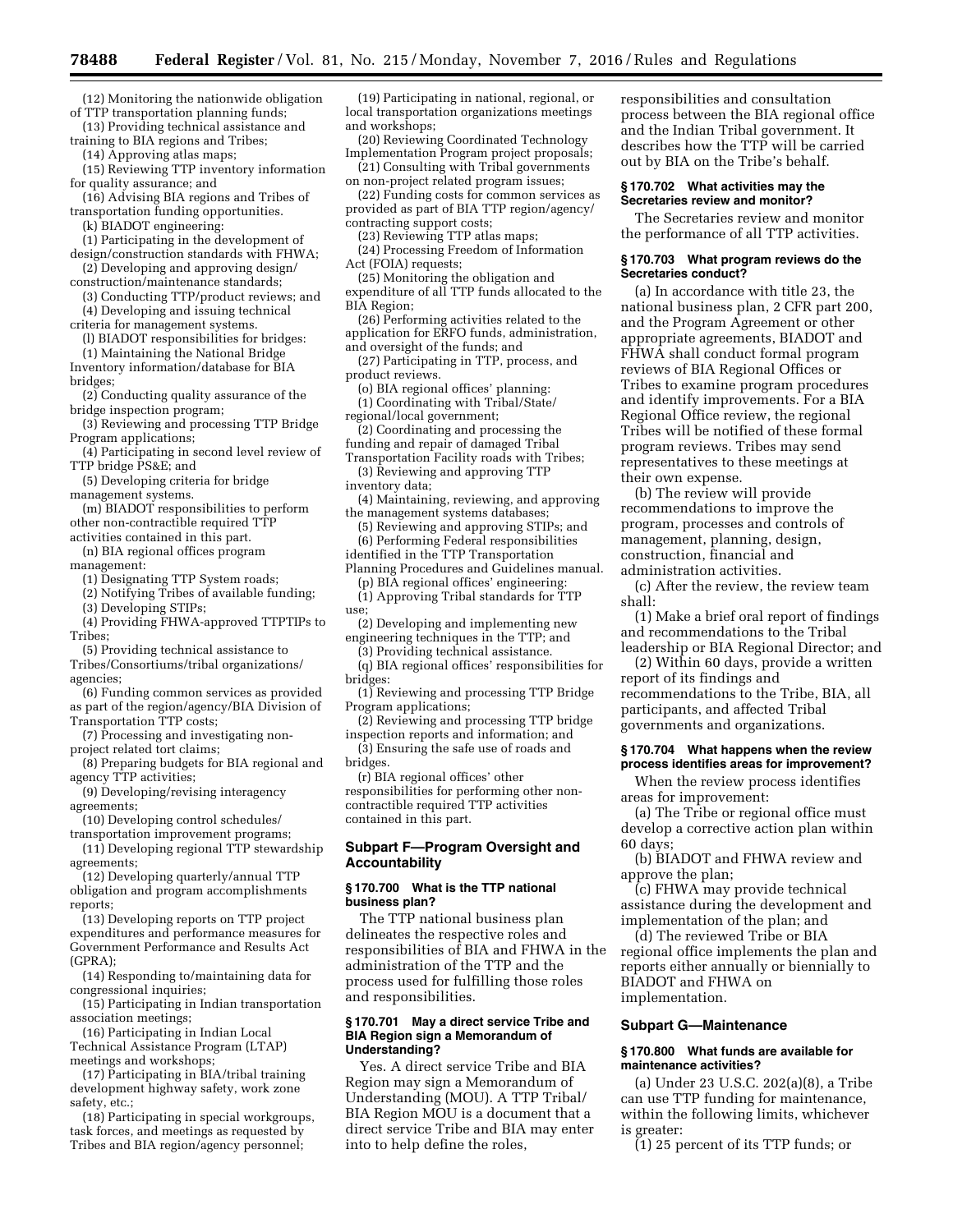(2) \$500,000

(b) These funds can only be used to maintain the public facilities included in the NTTFI.

(c) Road sealing activities are not subject to this limitation.

(d) BIA retains primary responsibility, including annual funding request responsibility, for BIA road maintenance programs on Indian reservations.

(e) The Secretary shall ensure that funding made available under the TTP for maintenance of Tribal transportation facilities for each fiscal year is supplementary to, and not in lieu of, any obligation of funds by the BIA for road maintenance programs on Indian reservations.

# **§ 170.801 Can TTP funds designated on an FHWA-approved TTIP for maintenance be used to improve TTP transportation facilities?**

No. The funds identified for maintenance on a FHWA-approved TTIP cannot be used to improve roads or other TTP transportation facilities to a higher road classification, standard or capacity.

### **§ 170.802 Can a Tribe perform road maintenance?**

Yes. A Tribe may enter into selfdetermination contracts, self-governance agreements, program agreements, and other appropriate agreements to perform Tribal transportation facility maintenance.

# **§ 170.803 To what standards must a Tribal transportation facility be maintained?**

Subject to availability of funding, Tribal transportation facilities must be maintained under either:

(a) A standard accepted by BIA or FHWA (as identified in the official Tribal Transportation Program guide on either the BIA transportation Web site at *[http://www.bia.gov/WhoWeAre/BIA/](http://www.bia.gov/WhoWeAre/BIA/OIS/Transportation/index.htm) [OIS/Transportation/index.htm](http://www.bia.gov/WhoWeAre/BIA/OIS/Transportation/index.htm)* or the Federal Lands Highway—Tribal Transportation Program Web site at *[http://flh.fhwa.dot.gov/programs/ttp/](http://flh.fhwa.dot.gov/programs/ttp/guide/) [guide/](http://flh.fhwa.dot.gov/programs/ttp/guide/)*), or

(b) Another Tribal, Federal, State, or local government maintenance standard negotiated in an ISDEAA road maintenance self-determination contract or self-governance agreement.

#### **§ 170.804 Who should be contacted if a Tribal transportation facility is not being maintained to TTP standards due to insufficient funding?**

The Tribe may notify BIA or FHWA if the Tribe believes that a facility on the NTTFI is not being adequately maintained to the standards identified in § 170.803. If BIA or FHWA

determines that a Tribal transportation facility is not being maintained, it will: (a) Notify the facility owner;

(b) Provide a draft copy of the report to the affected Tribe for comment before forwarding it to Secretary of Transportation; and

(c) Report these findings to the appropriate office within FHWA.

### **§ 170.805 What maintenance activities are eligible for TTP funding?**

TTP maintenance funding support a wide variety of activities necessary to maintain facilities identified in the NTTFI. A list of eligible activities is shown in the appendix to this part.

### **Appendix to Subpart G—List of Eligible Maintenance Activities Under the Tribal Transportation Program**

The following maintenance activities are eligible for funding under the TTP. The list is not all-inclusive.

1. Cleaning and repairing ditches and culverts.

2. Stabilizing, removing, and controlling slides, drift sand, mud, ice, snow, and other impediments.

3. Adding additional culverts to prevent roadway and adjoining property damage.

4. Repairing, replacing or installing traffic control devices, guardrails and other features necessary to control traffic and protect the road and the traveling public.

5. Removing roadway hazards.

6. Repairing or developing stable road embankments.

7. Repairing parking facilities and appurtenances such as striping, lights, curbs, etc.

8. Repairing transit facilities and appurtenances such as bus shelters, striping, sidewalks, etc.

9. Training maintenance personnel. 10. Administering the BIA transportation facility maintenance program.

11. Performing environmental/ archeological mitigation associated with transportation facility maintenance.

12. Leasing, renting, or purchasing of maintenance equipment.

13. Paying utilities cost for roadway lighting and traffic signals.

14. Purchasing maintenance materials.

15. Developing, implementing, and maintaining a BIA Transportation Facility Maintenance Management System (TFMMS).

16. Performing pavement maintenance such as pot hole patching, crack sealing, chip sealing, surface rejuvenation, and thin overlays (less than 1 inch).

17. Performing erosion control.

18. Controlling roadway dust.

19. Re-graveling roads.

20. Controlling vegetation through mowing, noxious weed control, trimming, etc.

21. Making bridge repairs.

22. Paying the cost of closing transportation facilities due to safety or other concerns.

23. Maintaining airport runways, heliport pads, and their public access roads.

24. Maintaining and operating BIA public ferry boats.

25. Making highway alignment changes for safety reasons. These changes require prior notice to the Secretary.

26. Making temporary highway alignment or relocation changes for emergency reasons.

27. Maintaining other TTP intermodal transportation facilities provided that there is a properly executed agreement with the owning public authority within available funding.

# **Subpart H—Miscellaneous Provisions**

*Reporting Requirements and Indian Preference* 

# **§ 170.910 What information on the TTP or projects must BIA or FHWA provide?**

All available public information regarding the TTP can be found on the BIA transportation Web site at *[http://](http://www.bia.gov/WhoWeAre/BIA/OIS/Transportation/index.htm) [www.bia.gov/WhoWeAre/BIA/OIS/](http://www.bia.gov/WhoWeAre/BIA/OIS/Transportation/index.htm)  [Transportation/index.htm](http://www.bia.gov/WhoWeAre/BIA/OIS/Transportation/index.htm)* or the Federal Lands Highway—Tribal Transportation Program Web site at *[http://](http://flh.fhwa.dot.gov/programs/ttp/) [flh.fhwa.dot.gov/programs/ttp/](http://flh.fhwa.dot.gov/programs/ttp/)*. If a Tribe would like additional information that is not available on the Web sites, the Tribe should contact FHWA or BIA directly. FHWA and BIA will then provide direction or assistance based upon the Tribe's specific request.

#### **§ 170.911 Are Indians entitled to employment and training preferences?**

(a) Federal law gives hiring and training preferences, to the greatest extent feasible, to Indians for all work performed under the TTP.

(b) Under 25 U.S.C. 450e(b), 23 U.S.C. 140(d), 25 U.S.C. 47, and 23 U.S.C. 202(a)(3), Indian organizations and Indian-owned economic enterprises are entitled to a preference, to the greatest extent feasible, in the award of contracts, subcontracts and sub-grants for all work performed under the TTP.

#### **§ 170.912 Does Indian employment preference apply to Federal-aid Highway Projects?**

(a) Tribal, State, and local governments may provide an Indian employment preference for Indians living on or near a reservation on projects and contracts that meet the definition of a Tribal transportation facility. (See 23 U.S.C.  $101(a)(12)$  and 140(d), and 23 CFR 635.117(d).)

(b) Tribes may target recruiting efforts toward Indians living on or near Indian reservations, Tribal lands, Alaska Native villages, pueblos, and Indian communities.

(c) Tribes and Tribal employment rights offices should work cooperatively with State and local governments to develop contract provisions promoting employment opportunities for Indians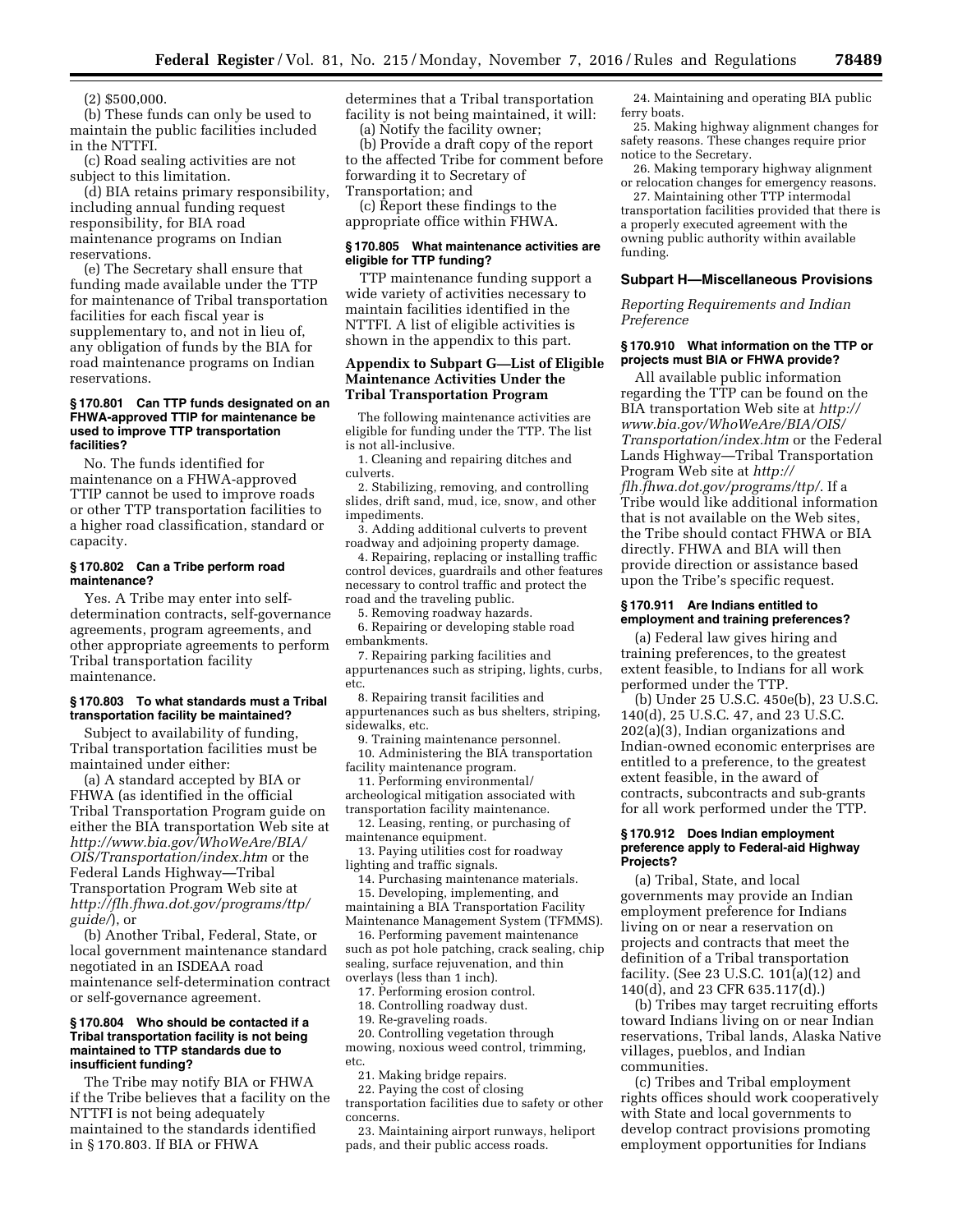on eligible federally funded transportation projects. Tribal, State, and local representatives should confer to establish Indian employment goals for these projects.

### **§ 170.913 Do Tribal-specific employment rights and contract preference laws apply?**

Yes. When a Tribe or consortium administers a TTP or project intended to benefit that Tribe or a Tribe within the consortium, the benefitting Tribe's employment rights and contracting preference laws apply. (See § 170.619 and 25 U.S.C. 450e(c))

# **§ 170.914 What is the difference between Tribal preference and Indian preference?**

Indian preference is a hiring preference for Indians in general. Tribal preference is a preference adopted by a Tribal government that may or may not include a preference for Indians in general, Indians of a particular Tribe, Indians in a particular region, or any combination thereof.

### **§ 170.915 May Tribal employment taxes or fees be included in a TTP project budget?**

Yes. The cost of Tribal employment taxes or fees may be included in the budget for a TTP project.

### **§ 170.916 May Tribes impose taxes or fees on those performing TTP services?**

Yes. Tribes, as sovereign nations, may impose taxes and fees for TTP activities. When a Tribe administers TTPs or projects under ISDEAA, its Tribal employment and contracting preference laws, including taxes and fees, apply.

### **§ 170.917 Can Tribes receive direct payment of Tribal employment taxes or fees?**

This section applies to non-tribally administered TTP projects. Tribes can request that BIA pay Tribal employment taxes or fees directly to them under a voucher or other written payment instrument, based on a negotiated payment schedule. Tribes may consider requesting direct payment of Tribal employment taxes or fees from other transportation departments in lieu of receiving their payment from the contractor.

#### **§ 170.918 What applies to the Secretaries' collection of data under the TTP?**

(a) Under 23 U.S.C. 201(c)(6)(A), the Secretaries will collect and report data necessary to implement the TTP in accordance with ISDEAA, including, but not limited to:

(1) Inventory and condition information on Tribal transportation facilities; and

(2) Bridge inspection and inventory information on any Federal bridge open to the public.

(b) In addition, under 23 U.S.C.  $201(c)(6)(C)$ , any entity that carries out a project under the TTP is required to provide the data identified in § 170.240.

*Tribal Transportation Departments* 

# **§ 170.930 What is a Tribal transportation department?**

A Tribal transportation department is a department, commission, board, or official of any Tribal government charged by its laws with the responsibility for transportation-related responsibilities, including but not limited to, administration, planning, maintenance, and construction activities. Tribal governments, as sovereign nations, have inherent authority to establish their own transportation departments under their own Tribal laws. Tribes may staff and organize transportation departments in any manner that best suits their needs. Tribes can receive technical assistance from TTACs, BIA regional road engineers, FHWA, or AASHTO to establish a Tribal transportation department.

### **§ 170.931 Can Tribes use TTP funds to pay Tribal transportation department operating costs?**

Yes. Tribes can use TTP funds to pay the cost of planning, administration, and performance of approved TTP activities (see § 170.116). Tribes can also use BIA road maintenance funds to pay the cost of planning, administration, and performance of maintenance activities under this part.

#### **§ 170.932 Are there other funding sources for Tribal transportation departments?**

There are many sources of funds that may help support a Tribal transportation department. The following are some examples of additional funding sources:

(a) Tribal general funds;

- (b) Tribal Priority Allocation;
- (c) Tribal permits and license fees;
- (d) Tribal fuel tax;

(e) Federal, State, private, and local transportation grants assistance;

(f) Tribal Employment Rights Ordinance fees (TERO); and

(g) Capacity building grants from Administration for Native Americans and other organizations.

# **§ 170.933 Can Tribes regulate oversize or overweight vehicles?**

Yes. Tribal governments can regulate travel on roads under their jurisdiction and establish a permitting process to regulate the travel of oversize or overweight vehicles, under applicable Federal law. BIA may, with the consent of the affected Tribe, establish a

permitting process to regulate the travel of oversize or overweight vehicles on the BIA road system.

*Resolving Disputes* 

# **§ 170.934 Are alternative dispute resolution procedures available?**

(a) Federal agencies should use mediation, conciliation, arbitration, and other techniques to resolve disputes brought by TTP beneficiaries. The goal of these alternative dispute resolution (ADR) procedures is to provide an inexpensive and expeditious forum to resolve disputes. Federal agencies should resolve disputes at the lowest possible staff level and in a consensual manner whenever possible.

(b) Except as required in 25 CFR part 900 and part 1000, Tribes operating under a self-determination contract or self-governance agreement are entitled to use dispute resolution techniques prescribed in:

(1) The ADR Act, 5 U.S.C. 571–583; (2) The Contract Disputes Act, 41

U.S.C. 601–613; and

(3) The ISDEAA and the implementing regulations (including for non-construction the mediation and alternative dispute resolution options listed in 25 U.S.C. 4501 (model contract section  $(b)(12)$ .

(4) Tribes operating under a Program Agreement with FHWA are entitled to use dispute resolution techniques prescribed in 25 CFR 170.934 and Article II, Section 4 of the Agreement.

#### **§ 170.935 How does a direct service Tribe begin the alternative dispute resolution process?**

(a) To begin the ADR process, a direct service Tribe must write to the BIA Regional Director, or the Chief of BIA Division of Transportation. The letter must:

(1) Ask to begin one of the ADR procedures in the Administrative Dispute Resolution Act of 1996, 5 U.S.C. 571–583 (ADR Act); and

(2) Explain the factual and legal basis for the dispute.

(b) ADR proceedings will be governed by procedures in the ADR Act and the implementing regulations.

### *Other Miscellaneous Provisions*

### **§ 170.941 May Tribes become involved in transportation research?**

Yes. Tribes may:

(a) Participate in Transportation Research Board meetings, committees, and workshops sponsored by the National Science Foundation;

(b) Participate in and coordinate the development of Tribal and TTP transportation research needs;